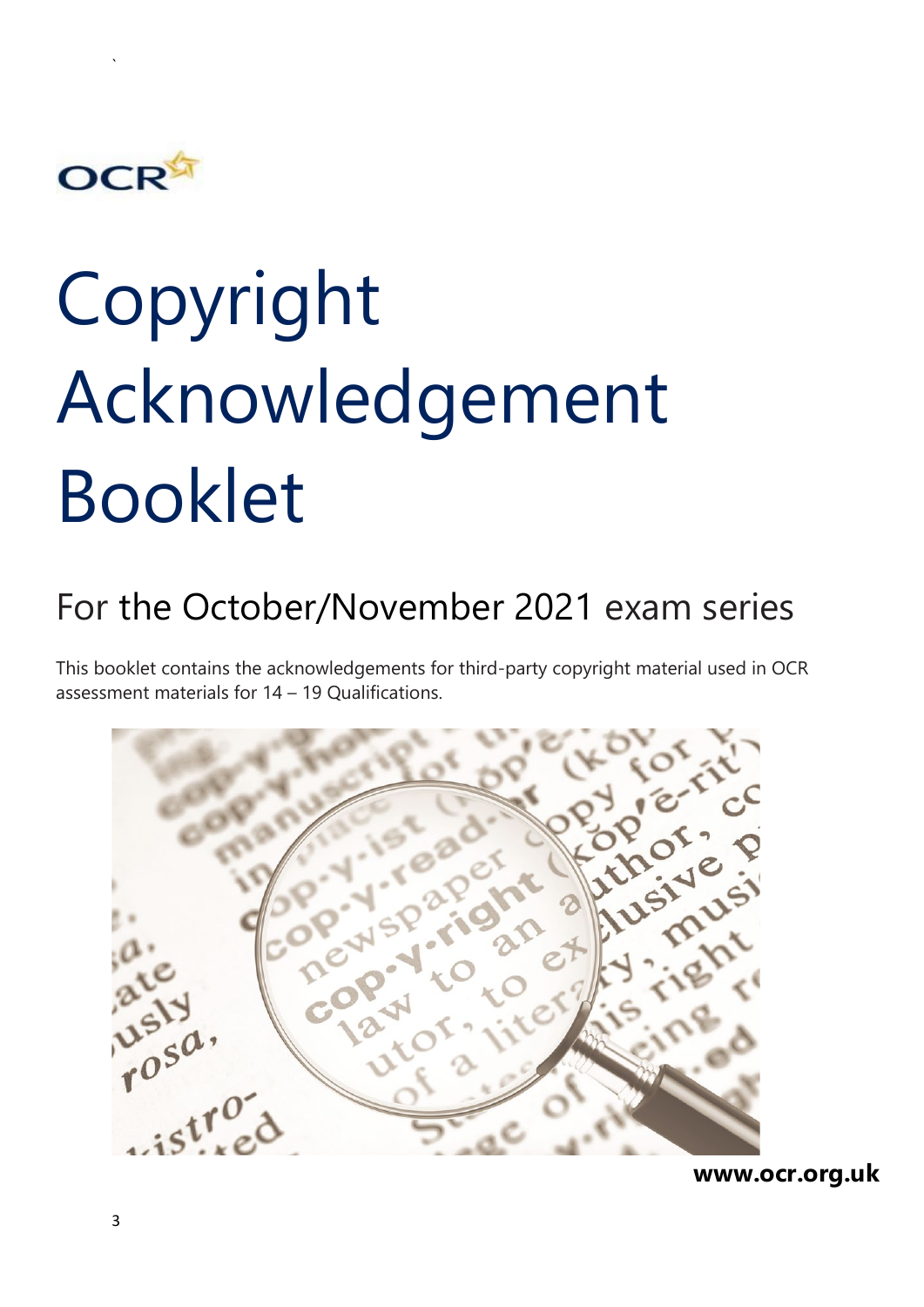## **Contents (by Subject)**

| <b>Ancient History</b>                   | $\overline{2}$  | Geography                                                                                                                                            | 33-34 |
|------------------------------------------|-----------------|------------------------------------------------------------------------------------------------------------------------------------------------------|-------|
| <b>Biology (Gateway)</b>                 | 3               | Geology                                                                                                                                              | 35    |
| <b>Biology A</b>                         | $4 - 6$         | <b>History A</b>                                                                                                                                     | 36-40 |
| <b>Biology B</b>                         | 7               | Latin                                                                                                                                                | 41    |
| <b>Business Studies</b>                  | $8-9$           | <b>Core Maths A (MEI)</b>                                                                                                                            | 42    |
| <b>Chemistry A</b>                       | 10              | <b>Mathematics B</b>                                                                                                                                 | 43    |
| <b>Chemistry B</b>                       | 11              | <b>Media Studies</b>                                                                                                                                 | 44    |
| <b>Citizenship Studies</b>               | $12 - 13$       | <b>Music</b>                                                                                                                                         | 45    |
| <b>Classical Civilisation</b>            | $14 - 16$       | <b>Physical Education</b>                                                                                                                            | 46    |
| <b>Classical Greek</b>                   | $16 - 17$       | <b>Physics (Gateway)</b>                                                                                                                             | 47    |
| <b>Combined Science (21 Century)</b>     | 18              | <b>Sociology</b>                                                                                                                                     | 48    |
| <b>Combined Science (Gateway)</b>        | 19-22           |                                                                                                                                                      |       |
| <b>Core Mathematics A</b>                | $\overline{23}$ |                                                                                                                                                      |       |
| <b>Design &amp; Technology</b>           | 24-27           |                                                                                                                                                      |       |
| <b>Economics</b>                         | 28              |                                                                                                                                                      |       |
| <b>English Language</b>                  | 29-30           |                                                                                                                                                      |       |
| <b>English Language &amp; Literature</b> | 31              |                                                                                                                                                      |       |
| <b>English Literature</b>                | 32              |                                                                                                                                                      |       |
|                                          |                 | Please assume that any subjects not listed here contain no third<br>party material. OCR will be happy to correct any omissions upon<br>notification. |       |
|                                          |                 |                                                                                                                                                      |       |

 $\Delta$  .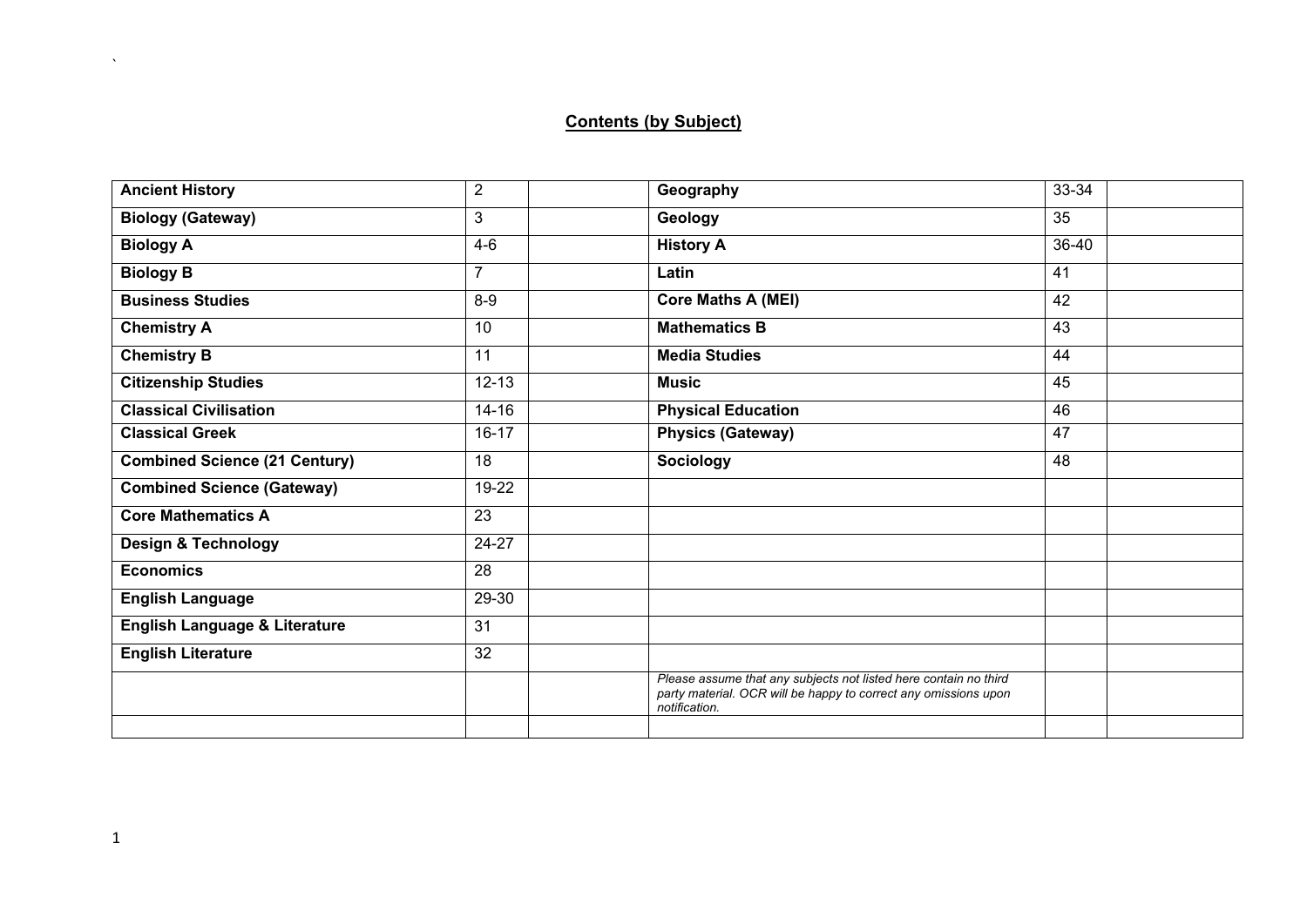|         | <b>Ancient History</b> |                                                      |                   |            |                                                                                                                                                                                                                                                                                                                                                                                                           |  |  |
|---------|------------------------|------------------------------------------------------|-------------------|------------|-----------------------------------------------------------------------------------------------------------------------------------------------------------------------------------------------------------------------------------------------------------------------------------------------------------------------------------------------------------------------------------------------------------|--|--|
| H407_11 | <b>GCE A Level</b>     | <b>Ancient History</b><br>Sparta and the Greek World | Question<br>Paper | Q.4        | © Adapted from [A9] Tyrtaios 12<br>[G7] Aristophanes' take on a Spartan song,<br>LACTOR 21, p33, p.251, Ed. M. G. L.<br>Cooley, 2017. Permission to reproduce all<br>copyright material has been applied for. In<br>some cases, efforts to contact copyright-<br>holders have been unsuccessful and OCR<br>will be happy to rectify any omissions of<br>acknowledgements in future papers if<br>notified. |  |  |
| H407_12 | <b>GCE A Level</b>     | <b>Ancient History</b><br>Athens and the Greek World | Question<br>Paper | Q.3<br>Q.4 | © Aspects of Greek History, Terry Buckley,<br>Copyright 750-323 BC and Imprint, 2010.<br>Reproduced by permission of Taylor &<br>Francis Group.<br>© The Old Oligarch, LACTOR 2, p19-<br>20, Pseudo-Xenophon, translated by Robin<br>Osborne, 2004                                                                                                                                                        |  |  |
| H407_21 | <b>GCE A Level</b>     | <b>Ancient History</b><br>Republic and Empire        | Question<br>Paper | Q.1<br>Q.3 | © 2021 Thorikos Archaeological Research<br>Project, Theatre at Thorikos. Reproduced<br>by permission of Thorikos archaeological<br>research project<br>© Translated by David Franklin, Euripides                                                                                                                                                                                                          |  |  |
|         |                        |                                                      |                   |            | Bacchae 1301 - 1328 , Euripides' Bacchae,<br>p.87. Reproduced with permission of The<br>Licensor through PLSclear                                                                                                                                                                                                                                                                                         |  |  |

 $\Delta \sim 10^{11}$  m  $^{-1}$  m  $^{-1}$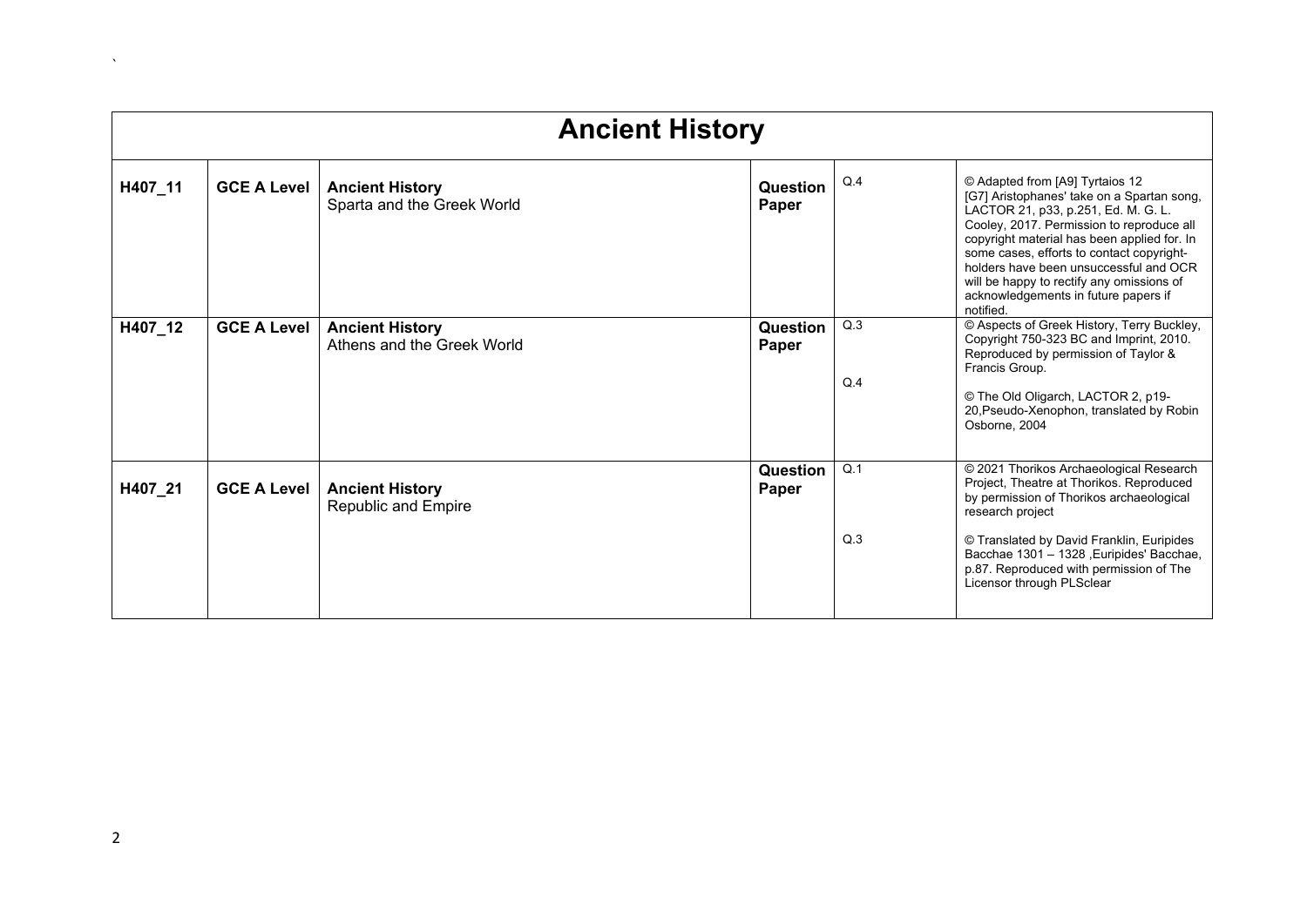|           | <b>Biology (Gateway)</b> |                                                                 |    |                  |                                                                                                                                                                                                                                                                                                                                            |  |
|-----------|--------------------------|-----------------------------------------------------------------|----|------------------|--------------------------------------------------------------------------------------------------------------------------------------------------------------------------------------------------------------------------------------------------------------------------------------------------------------------------------------------|--|
| J247_01   | <b>GCSE</b>              | <b>Biology A (Gateway Science)</b><br>Paper 1 (Foundation Tier) | QP | Q16bi            | © MysticaLink, Shutterstock Photo Library,<br>www.shutterstock.com.                                                                                                                                                                                                                                                                        |  |
|           |                          |                                                                 |    | Q20ci, Fig. 20.2 | OCR is aware that third party material<br>appeared in this exam but it has not been<br>possible to identify and acknowledge the<br>source.                                                                                                                                                                                                 |  |
|           |                          |                                                                 |    | Q22aii           | © D L Cano-Ramirez, T S de Fraine, O G<br>Griffiths, A N Dodd, 'Photosynthesis and<br>circadian rhythms regulate the buoyancy of<br>marimo lake balls', ppR869-R870, Current<br>Biology, Vol. 28.16, 20 August 2018.<br>Reproduced under the terms of the<br>Creative Commons Attribution 4.0<br>International (CC BY 4.0) Licence.        |  |
| $J247_03$ | <b>GCSE</b>              | <b>Biology A (Gateway Science)</b><br>Paper 3 (Higher Tier)     | QP | Q17aii           | © D L Cano-Ramirez, T S de Fraine, O G<br>Griffiths, A N Dodd, 'Photosynthesis and<br>circadian rhythms regulate the buoyancy of<br>marimo lake balls', ppR869-R870, Current<br>Biology, Vol. 28.16, 20 August 2018.<br>Reproduced under the terms of the<br>Creative Commons Attribution 4.0<br>International (CC BY 4.0) Licence.        |  |
|           |                          |                                                                 |    | Q18d, Fig. 18.4  | © Reproduced from Jordan et al. (2007)<br>with permission from CSIRO Publishing.<br>Jordan Gregory J., Brodribb Timothy J.<br>(2007) Incontinence in ageing leaves:<br>deteriorating water relations with leaf age<br>in Agastachys odorata (Proteaceae), a<br>shrub with very long-lived leaves.<br>Functional Plant Biology 34, 918-924. |  |

**All Contract Contract**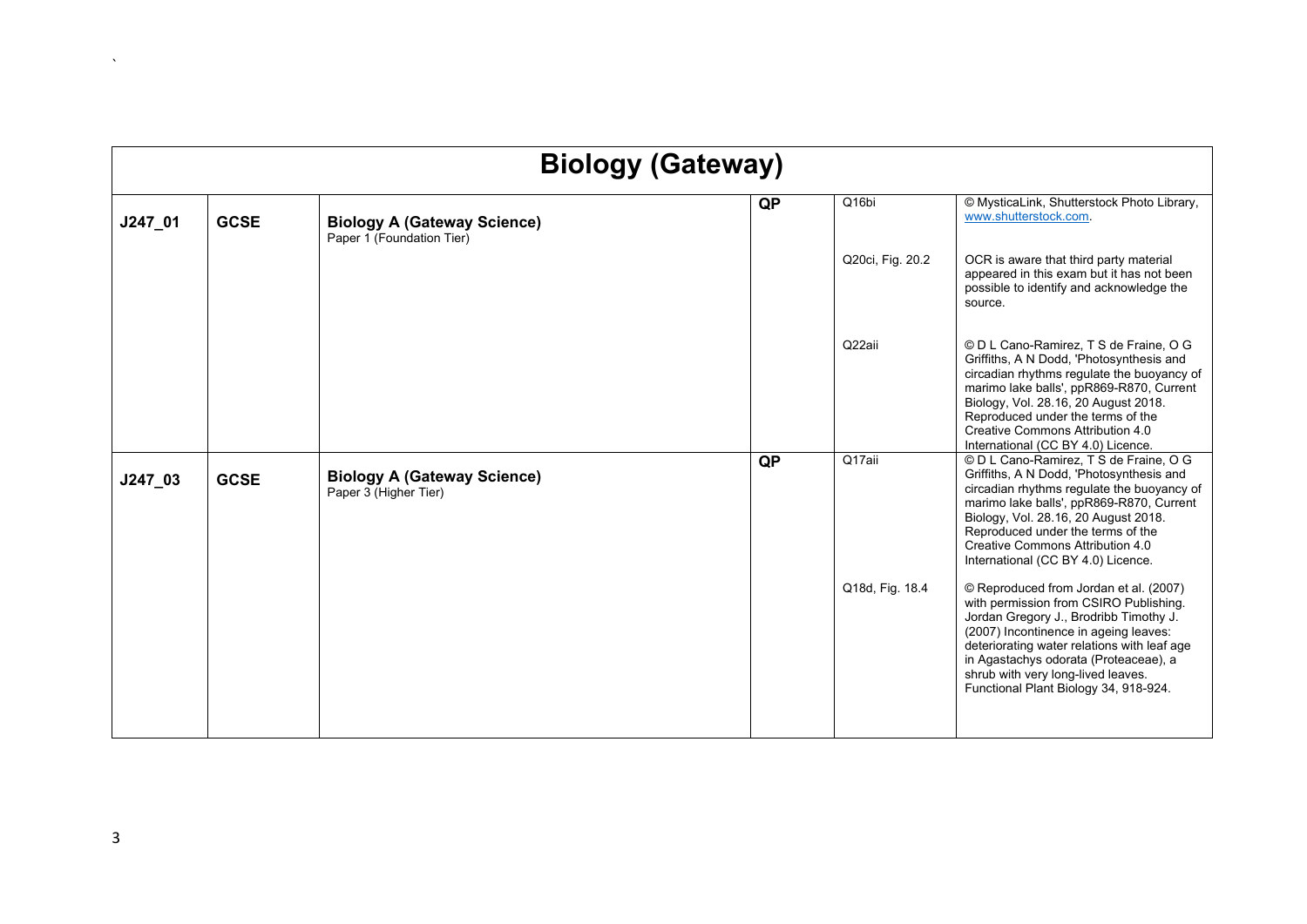|         | <b>Biology A</b>       |                                                 |                                 |                               |                                                                                                                                                                                                      |  |  |
|---------|------------------------|-------------------------------------------------|---------------------------------|-------------------------------|------------------------------------------------------------------------------------------------------------------------------------------------------------------------------------------------------|--|--|
| H020_02 | <b>GCE AS</b><br>Level | <b>Biology A</b><br>Depth in biology            | Question<br>Paper               | Fig 2.3, Insert               | © Oxford Publishing Limited. Illustrators<br>Jo Locke and Paul Bircher, 'A Level<br>Biology A for OCR Year 1 and AS Student<br>Book'. Reproduced with permission of the<br>Licensor through PLSclear |  |  |
|         |                        |                                                 |                                 | Q3. 3dii                      | © Harper Collins, Reproduced by<br>permission of Harper Collins                                                                                                                                      |  |  |
| H420_01 | <b>GCE A</b><br>Level  | <b>Biology A</b><br><b>Biological processes</b> | Question<br><b>Paper/Insert</b> | Section B, Q16a,<br>Fig. 16.1 | © EVAN OTO / SCIENCE PHOTO<br>LIBRARY                                                                                                                                                                |  |  |
|         |                        |                                                 |                                 | Section B, Q16b,<br>Fig. 16.2 | © Alexander P / www.shutterstock.com                                                                                                                                                                 |  |  |
|         |                        |                                                 |                                 | Insert, Fig. 17               | © ALVIN TELSER / SCIENCE PHOTO<br>LIBRARY                                                                                                                                                            |  |  |
|         |                        |                                                 |                                 | Insert, Fig. 18.1             | © HERVE CONGE, ISM / SCIENCE<br>PHOTO LIBRARY                                                                                                                                                        |  |  |
|         |                        |                                                 |                                 | Insert, Fig. 18.2             | © JOSE CALVO / SCIENCE PHOTO<br><b>LIBRARY</b>                                                                                                                                                       |  |  |

 $\mathbf{X}^{(n)}$  and  $\mathbf{X}^{(n)}$  are  $\mathbf{X}^{(n)}$  .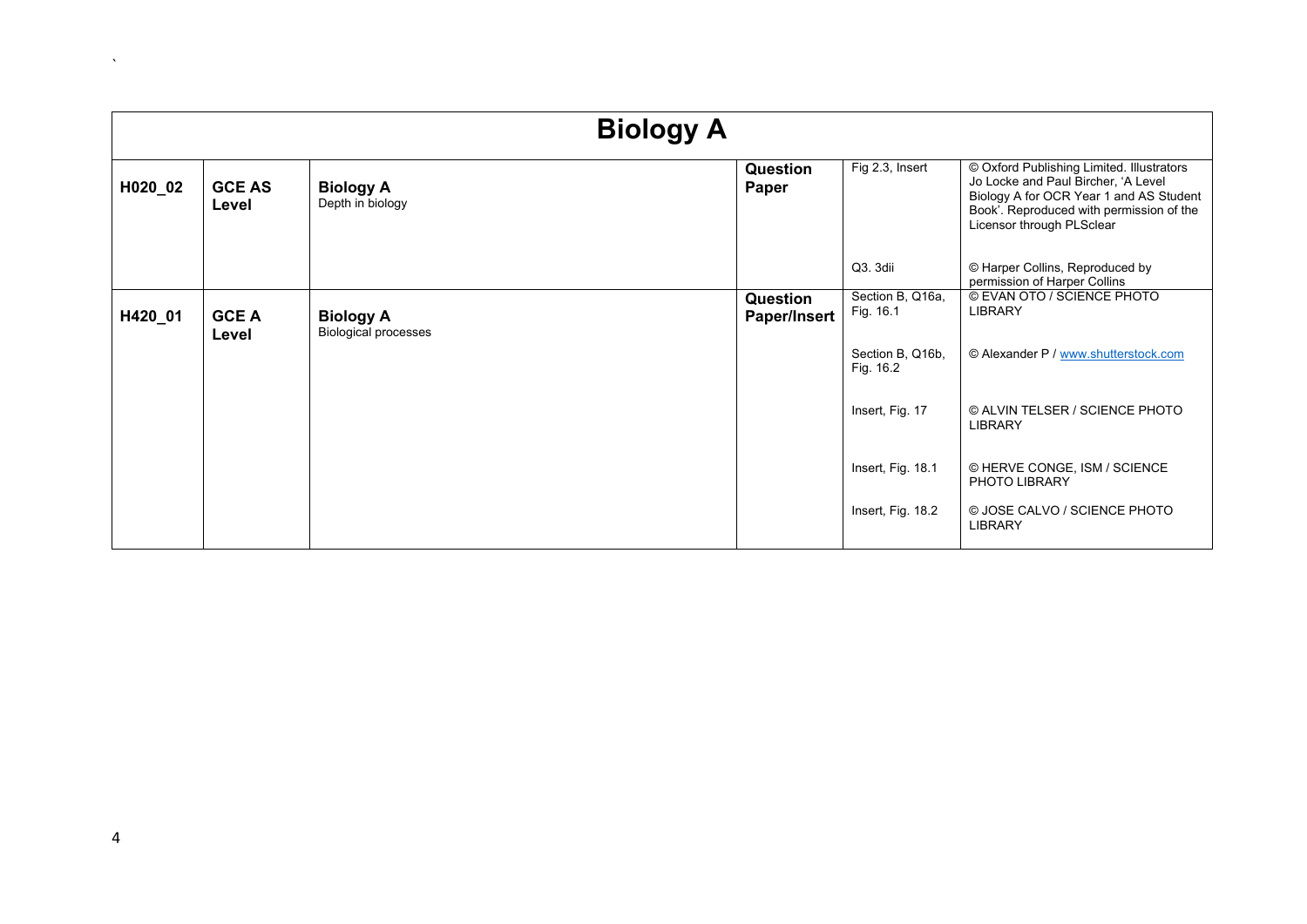| H420_02 | <b>GCE A</b><br>Level | <b>Biology A</b><br><b>Biological diversity</b> | Question<br>Paper | Q20a | © Hendry et al, 'Disruptive selection in a<br>bimodal population of Darwin's finches,<br>Proceedings of the Royal Society, Volume<br>276, 2008, 30/09/2019              |
|---------|-----------------------|-------------------------------------------------|-------------------|------|-------------------------------------------------------------------------------------------------------------------------------------------------------------------------|
|         |                       |                                                 |                   | Q20c | © Mark C. Urban et al, Asymmetric<br>selection and the evolution of<br>extraordinary defences, Nature<br>Communications. Reproduced by<br>permission of Springer Nature |
|         |                       |                                                 |                   | Q17b | © mirceax, Shutterstock,<br>www.shutterstock.com                                                                                                                        |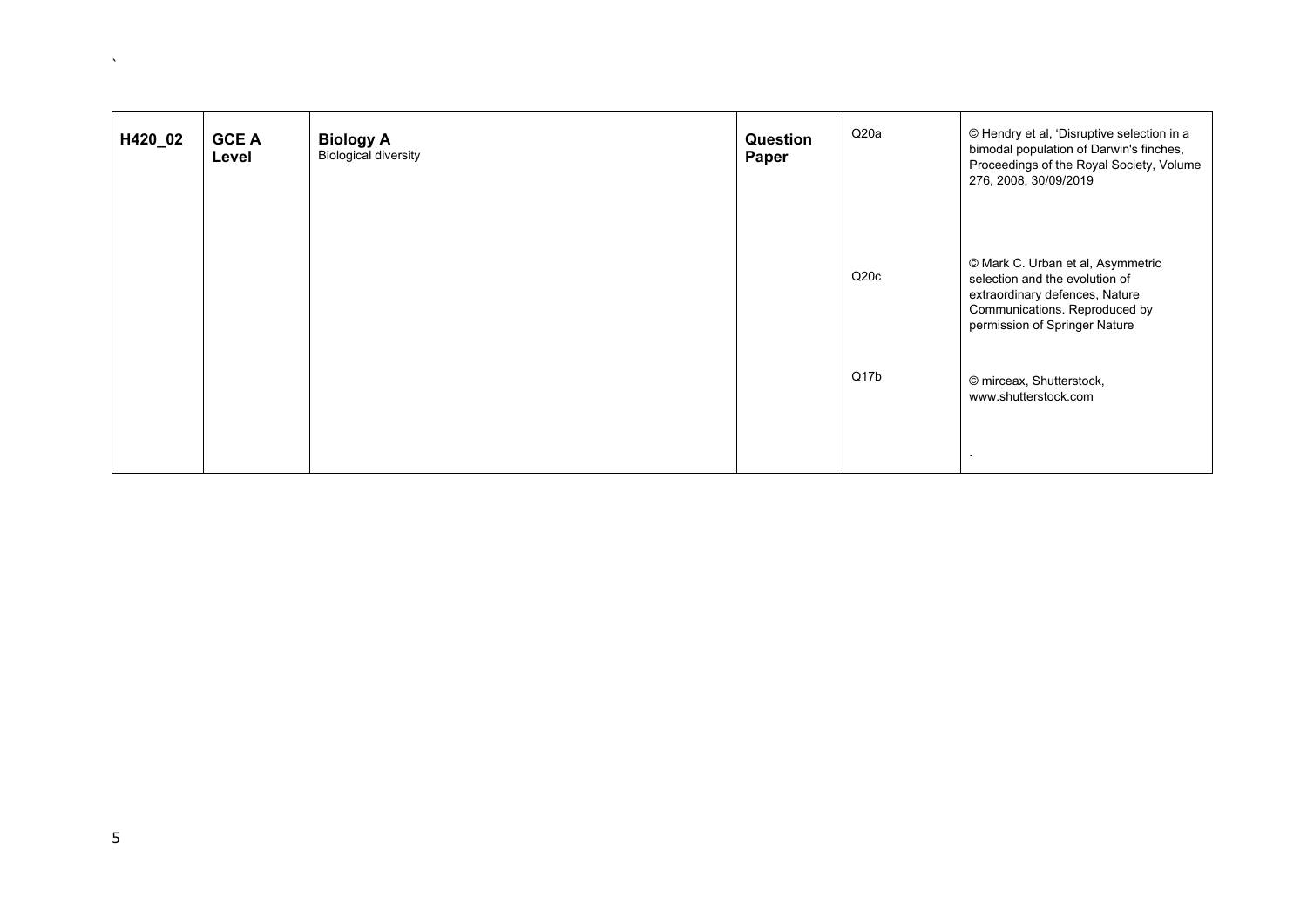| H420_03 | <b>GCE A</b> | <b>Biology A</b> | Question<br>Paper | Q1, Fig. 1.1             | © DR KEITH WHEELER / SCIENCE<br>PHOTO LIBRARY                                                                                                                                                                                                                                                                                                                                                                                                                                                                                              |
|---------|--------------|------------------|-------------------|--------------------------|--------------------------------------------------------------------------------------------------------------------------------------------------------------------------------------------------------------------------------------------------------------------------------------------------------------------------------------------------------------------------------------------------------------------------------------------------------------------------------------------------------------------------------------------|
|         | Level        | Unified biology  |                   | Q2, Fig. 2.1,<br>image D | © BIOPHOTO ASSOCIATES / SCIENCE<br>PHOTO LIBRARY                                                                                                                                                                                                                                                                                                                                                                                                                                                                                           |
|         |              |                  |                   | Q2, Fig. 2.1,<br>image C | © MICHAEL ABBEY / SCIENCE PHOTO<br><b>LIBRARY</b>                                                                                                                                                                                                                                                                                                                                                                                                                                                                                          |
|         |              |                  |                   | Q2, Fig. 2.1,<br>image E | © MICHAEL ABBEY / SCIENCE PHOTO<br><b>LIBRARY</b>                                                                                                                                                                                                                                                                                                                                                                                                                                                                                          |
|         |              |                  |                   | Q2, Fig. 2.3             | ©R E Diner, S M Schwenck, J P McCrow,<br>H Zheng, A E Allen, 'Genetic Manipulation<br>of Competition for Nitrate between<br>Heterotrophic Bacteria and Diatoms',<br>Article 880, Frontiers in Microbiology, Vol.<br>7, June 2016. Reproduced under the<br>terms of the CreativeCommons Attribution<br>4.0 International (CC BY 4.0) licence.                                                                                                                                                                                               |
|         |              |                  |                   | Q4, Fig. 4.3             | OCR is aware that third party material<br>appeared in this exam but it has not been<br>possible to identify and acknowledge the<br>source                                                                                                                                                                                                                                                                                                                                                                                                  |
|         |              |                  |                   | Q5, Fig. 5.3             | Adapted from © K Daigo, Y Nakano, B E<br>Casareto, Y Suzuki, Y Shioi, 'High-<br>performance Liquid Chromatographic<br>Analysis of Photosynthetic Pigments in<br>Corals: An Existence of a Variety of<br>Epizoic, Endozoic and Endolithic Algae ',<br>pp123-127, Proceedings of the 11th<br>International Coral Reef Symposium, Ft.<br>Lauderdale, Florida, Session number 5, 7-<br>11 July 2008. OCR is aware that third<br>party material appeared in this exam but it<br>has not been possible to identify and<br>acknowledge the source |

`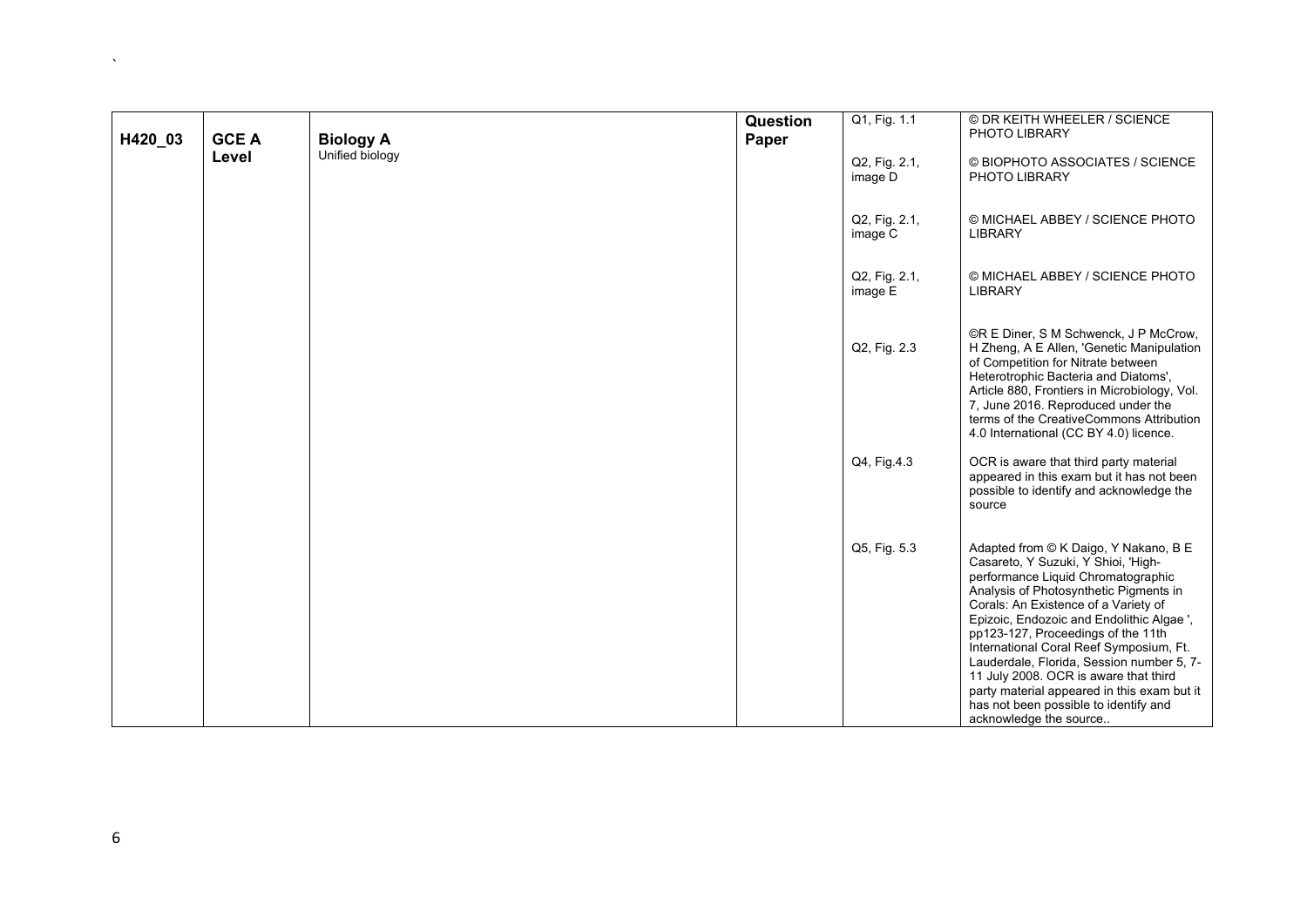|         | <b>Biology B</b>   |                                                                        |                   |                  |                                                         |  |  |
|---------|--------------------|------------------------------------------------------------------------|-------------------|------------------|---------------------------------------------------------|--|--|
| H422_01 | <b>GCE A Level</b> | <b>Biology B (Advancing Biology)</b><br>Fundamentals of biology        | Question<br>Paper | Fig. 32          | © BIOPHOTO ASSOCIATES / SCIENCE<br>PHOTO LIBRARY        |  |  |
| H422_02 | <b>GCE A Level</b> | <b>Biology B (Advancing Biology)</b><br>Scientific literacy in biology | Question<br>Paper | Q3a              | © Alexander P / Shutterstock                            |  |  |
|         |                    |                                                                        |                   | Q3a              | © Alexander P / Shutterstock                            |  |  |
| H422_03 | <b>GCE A Level</b> | <b>Biology B (Advancing Biology)</b><br>Practical skills in biology    | Insert            | Q <sub>1</sub> c | © DR ROBERT FRIEDLAND / SCIENCE<br><b>PHOTO LIBRARY</b> |  |  |
|         |                    |                                                                        |                   | Q3c              | © W.Y. Sunshine/ Shutterstock                           |  |  |
|         |                    |                                                                        |                   | Q <sub>5</sub> b | © MICROSCAPE / SCIENCE PHOTO<br><b>LIBRARY</b>          |  |  |

 $\Delta \sim 10^{11}$  and  $\Delta \sim 10^{11}$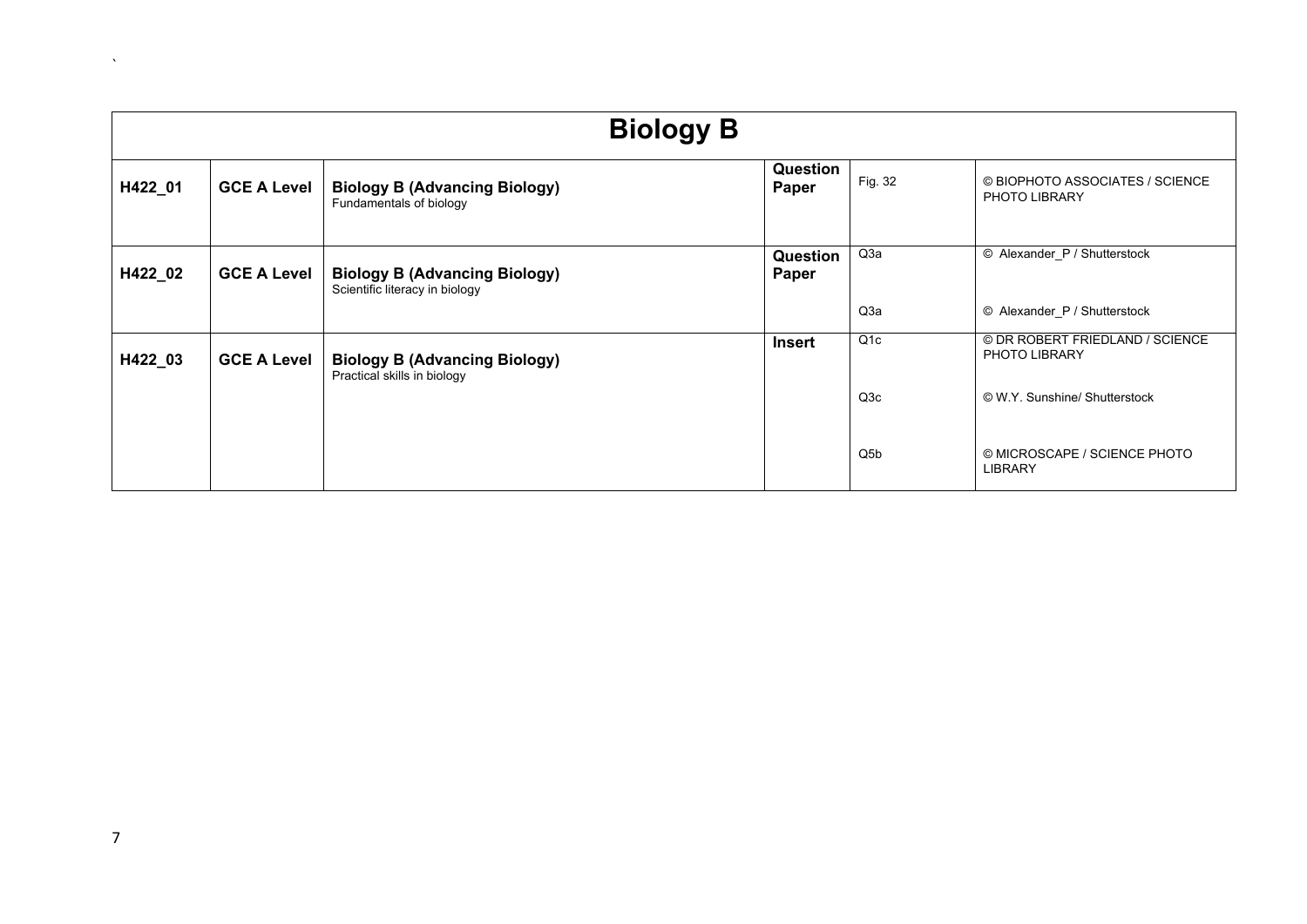|         | <b>Business Studies</b> |                                                            |                   |                               |                                                                                                                                 |  |  |
|---------|-------------------------|------------------------------------------------------------|-------------------|-------------------------------|---------------------------------------------------------------------------------------------------------------------------------|--|--|
| H431_02 | <b>GCE A</b><br>Level   | <b>Business Studies</b><br>The UK business environment     | Question<br>Paper | Extract B                     | ©Keeko. Reproduced by kind permission of Sarah<br>Chinnaraja, owner of Keeko.                                                   |  |  |
|         |                         |                                                            |                   | <b>Extract A</b>              | © Open Government Licence v3.0                                                                                                  |  |  |
|         |                         |                                                            |                   | Extract C                     | © keeko. Reproduced by kind permission of Sarah<br>Chinnaraja, owner of Keeko.                                                  |  |  |
|         |                         |                                                            |                   | Quote in italics<br>on page 4 | © The Liverpool Echo, 'Inside Merseyside Crayon<br>Factory', www.liverpoolecho.co.uk. Reproduced by<br>permission of Reach Plc. |  |  |
| H431_03 | <b>GCE A</b><br>Level   | <b>Business Studies</b><br>The global business environment | Question<br>Paper | Source A                      | Statista, 'Nike's advertising and promotion costs<br>from 2014 to 2021' www.statista.com                                        |  |  |
|         |                         |                                                            |                   | Source F                      | © The Economist, 'Nike: Don't do it',<br>www.economit.com. Reproduced by permission of<br>The Economist.                        |  |  |
|         |                         |                                                            |                   |                               |                                                                                                                                 |  |  |

 $\Delta$  . The same  $\Delta$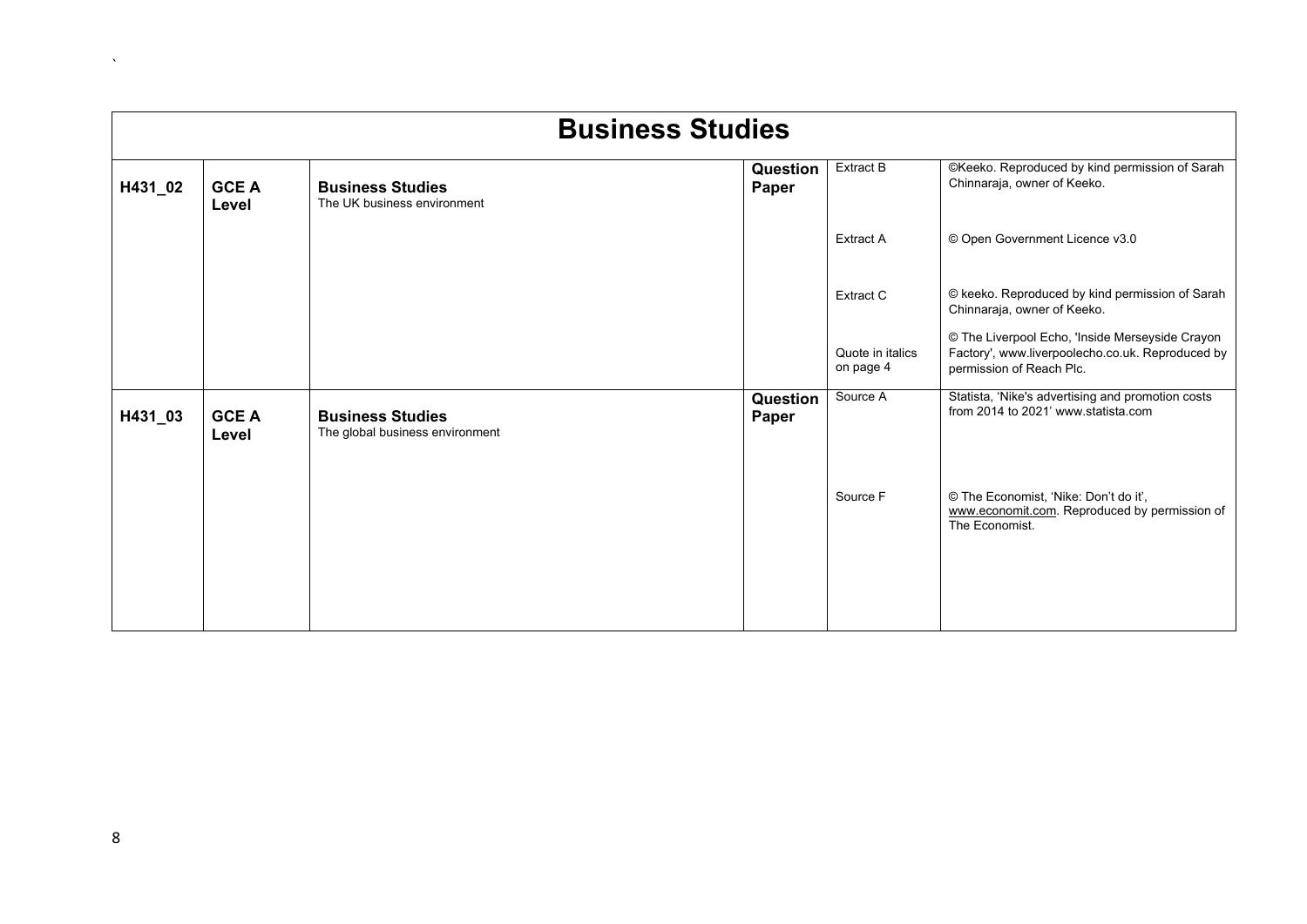| J204_02   | <b>GCSE</b> | <b>Business Studies</b><br>Business 2: operations, finance and influences on<br>business | Question<br>Paper | Q16 | © Statista, www.statista.com.<br>https://www.statista.com/statistics/286273/internet-<br>banking-penetration-in-great-britain/ |
|-----------|-------------|------------------------------------------------------------------------------------------|-------------------|-----|--------------------------------------------------------------------------------------------------------------------------------|
|           |             |                                                                                          |                   | Q17 | © The Retail Times, www.retailtimes.co.uk.<br>Reproduced by permission of The Retail Times.                                    |
|           |             |                                                                                          |                   | Q17 | © The Vegan Society, www.vegansociety.com.<br>1944 - 2021 The Vegan Society. Reproduced by<br>permission of The Vegan Society. |
|           |             |                                                                                          |                   | Q17 | © The BBC, 'Greggs vegan sausage roll boosts<br>sales, 2019. Reproduced by permission of The<br>BBC.                           |
|           |             |                                                                                          |                   | Q17 | © Greggs, www.greggs.co.uk, 2021. Reproduced<br>by permission of Greggs.                                                       |
|           |             |                                                                                          |                   | Q17 | © Greggs, www.greggs.co.uk, 2021. Reproduced<br>by permission of Greggs.                                                       |
| $J204_01$ | <b>GCSE</b> | <b>Business Studies</b><br>Business 1: business activity, marketing and people           | Question<br>Paper | Q16 | © The BBC 'John Lewis bonus lowest since 1950s<br>as profits plunge', www.bbc.co.uk. Reproduced by<br>permission of The BBC.   |

 $\Delta$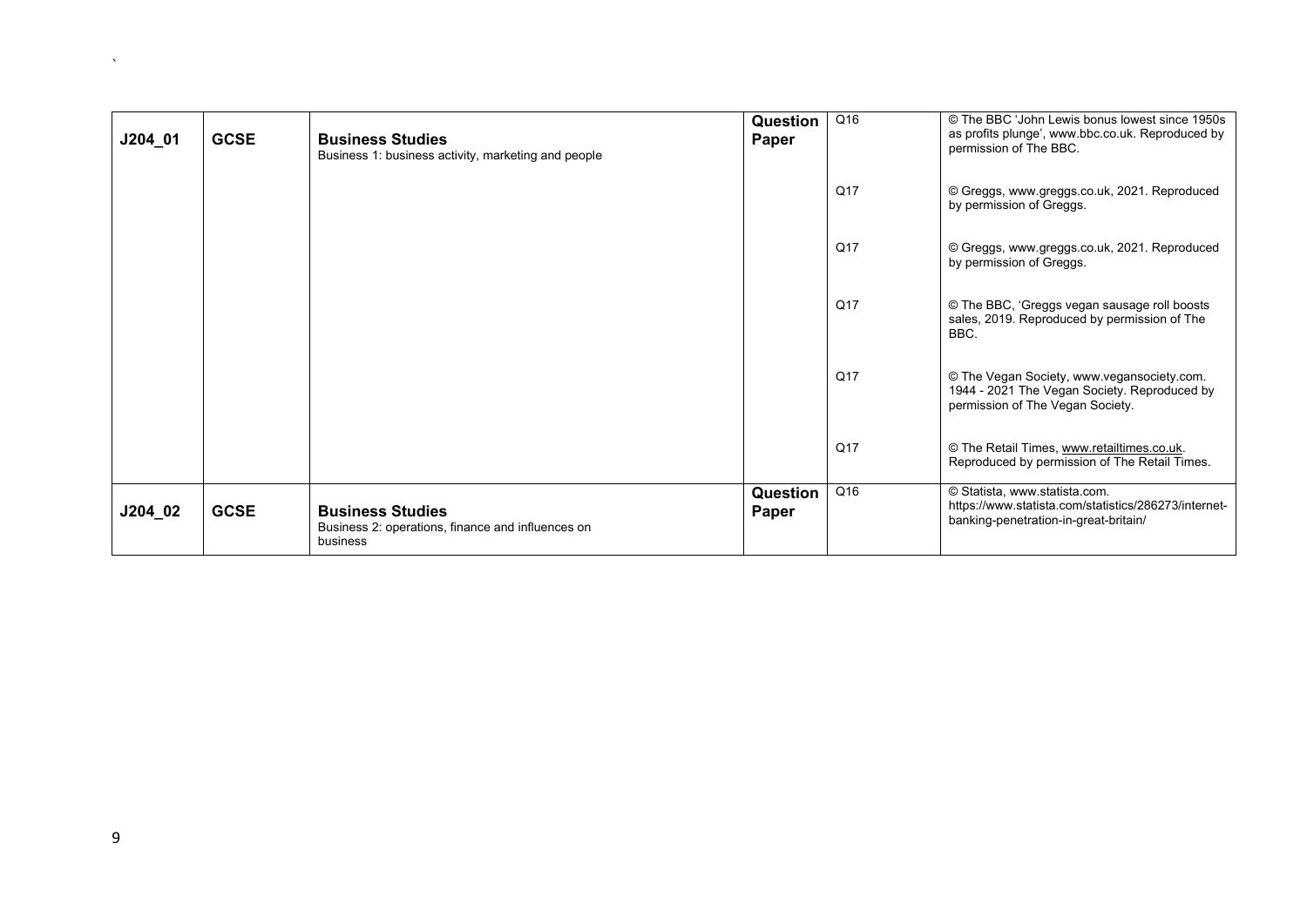|         | <b>Chemistry A</b>     |                                                           |                   |      |                                                                             |  |  |
|---------|------------------------|-----------------------------------------------------------|-------------------|------|-----------------------------------------------------------------------------|--|--|
| H032_01 | <b>GCE AS</b><br>Level | <b>Chemistry A</b><br>Breadth in chemistry                | Question<br>Paper | Q25e | © SDBS, National Institute of Advanced<br>Industrial Science and Technology |  |  |
|         |                        |                                                           |                   | Q25e | © SDBS, National Institute of Advanced<br>Industrial Science and Technology |  |  |
| H432_02 | <b>GCE A Level</b>     | <b>Chemistry A</b><br>Synthesis and analytical techniques | Question<br>Paper | Q11  | © SDBS, National Institute of Advanced<br>Industrial Science and Technology |  |  |
|         |                        |                                                           |                   | Q5c  | © SDBS, National Institute of Advanced<br>Industrial Science and Technology |  |  |

 $\Delta \sim 10^4$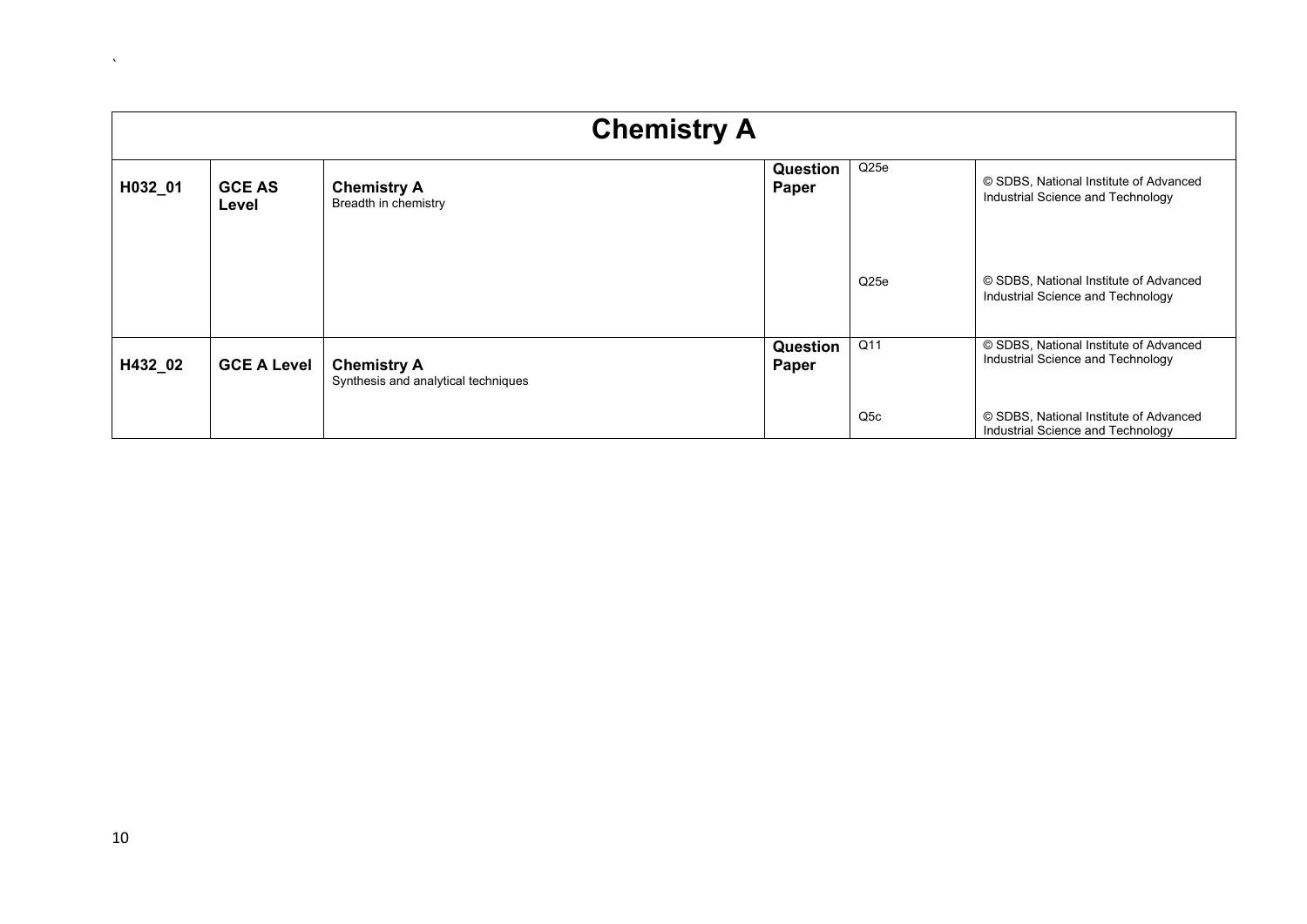| <b>Chemistry B</b> |                    |                                                                  |               |            |                                                                                                                                                            |  |
|--------------------|--------------------|------------------------------------------------------------------|---------------|------------|------------------------------------------------------------------------------------------------------------------------------------------------------------|--|
| H433_02            | <b>GCE A Level</b> | <b>Chemistry B (Salters)</b><br>Scientific literacy in chemistry | <b>CC-ANA</b> | Q3e        | © SDBS, National Institute of Advanced<br>Industrial Science and Technology                                                                                |  |
|                    |                    |                                                                  |               | Q3e<br>Q3e | © SDBS, National Institute of Advanced<br>Industrial Science and Technology<br>© SDBS, National Institute of Advanced<br>Industrial Science and Technology |  |
|                    |                    |                                                                  |               | Q3e        | © SDBS, National Institute of Advanced<br>Industrial Science and Technology                                                                                |  |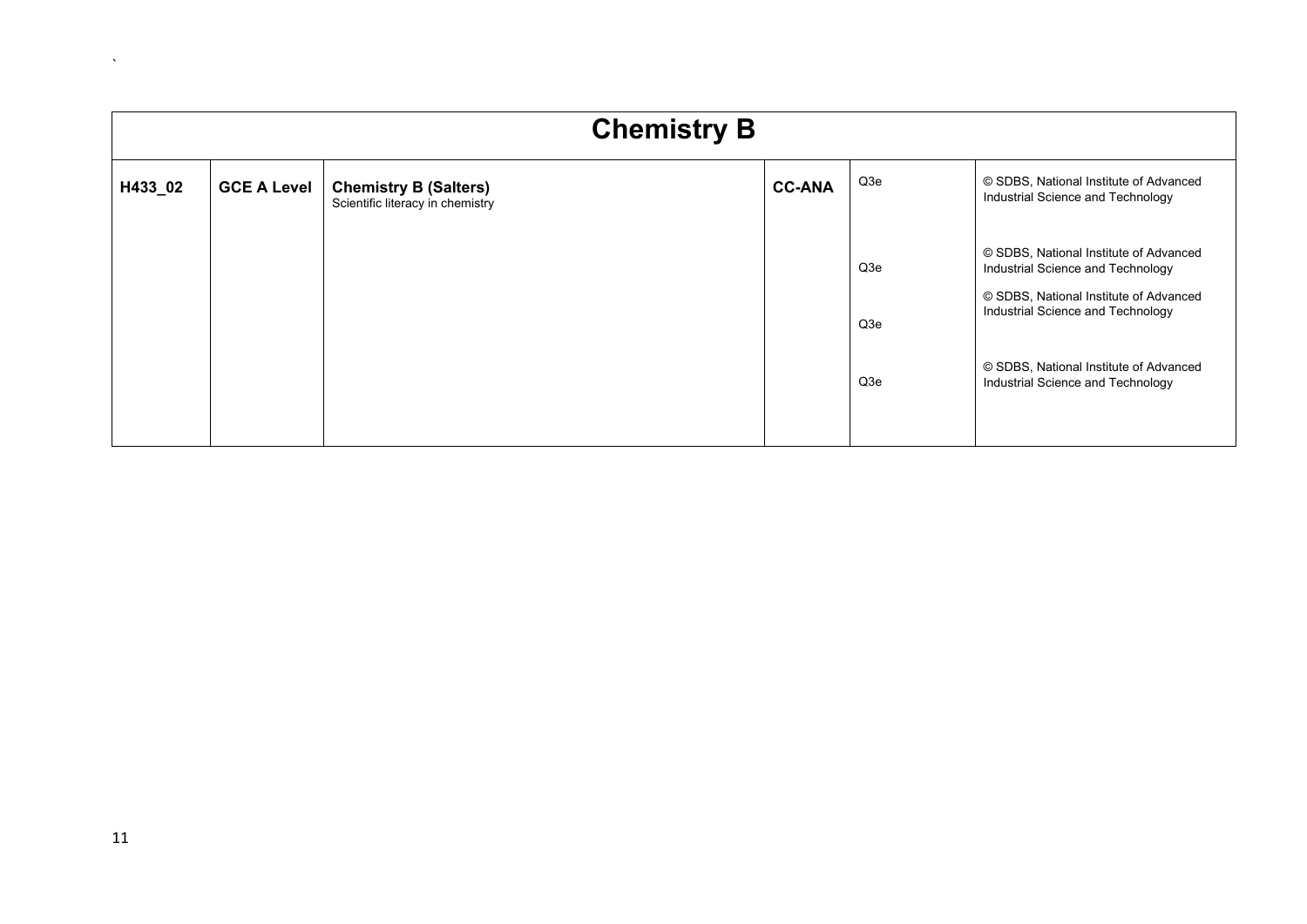|         | <b>Citizenship Studies</b> |                                                          |           |                |                                                                                                                     |  |  |
|---------|----------------------------|----------------------------------------------------------|-----------|----------------|---------------------------------------------------------------------------------------------------------------------|--|--|
| J270_01 | <b>GCSE</b>                | <b>Citizenship Studies</b><br>Citizenship in perspective | <b>QP</b> | Q13            | © Ministry of Justice, www.gov.org.uk.<br>Reproduced under the terms of the Open<br>Government Licence.             |  |  |
|         |                            |                                                          |           | Q14            | © Newsphoto / Alamy Stock Photo                                                                                     |  |  |
| J270_02 | <b>GCSE</b>                | <b>Citizenship Studies</b><br>Citizenship in action      | QP        | Q6             | © Published by Open Democracy.<br>creativecommons.org/licenses/by-nc/4.0/                                           |  |  |
|         |                            |                                                          |           | Q <sub>6</sub> | © George Cracknell Wright / Alamy Stock<br>Photo                                                                    |  |  |
|         |                            |                                                          |           | Q <sub>6</sub> | © Susan Watson, PhD Candidate, Social<br>Policy and Social Work Department,<br>University of York, The Conversation |  |  |
|         |                            |                                                          |           | Q <sub>6</sub> | © Rosa Silverman / Telegraph Media Group<br>Limited 2019. Reproduced by permission of<br>the Telegraph Media Group. |  |  |
|         |                            |                                                          |           | Q8             | © Zefrog / Alamy Stock Photo                                                                                        |  |  |
|         |                            |                                                          |           | Q8             | © Penelope Barritt / Alamy Stock Photo                                                                              |  |  |
|         |                            |                                                          |           | Q9             | © Mr SJL Johnson. Reproduced by kind<br>permission of stevejljohnson@btinternet.com                                 |  |  |
|         |                            |                                                          |           | Q <sub>9</sub> | © Mr SJL Johnson. Reproduced by kind<br>permission of stevejljohnson@btinternet.com                                 |  |  |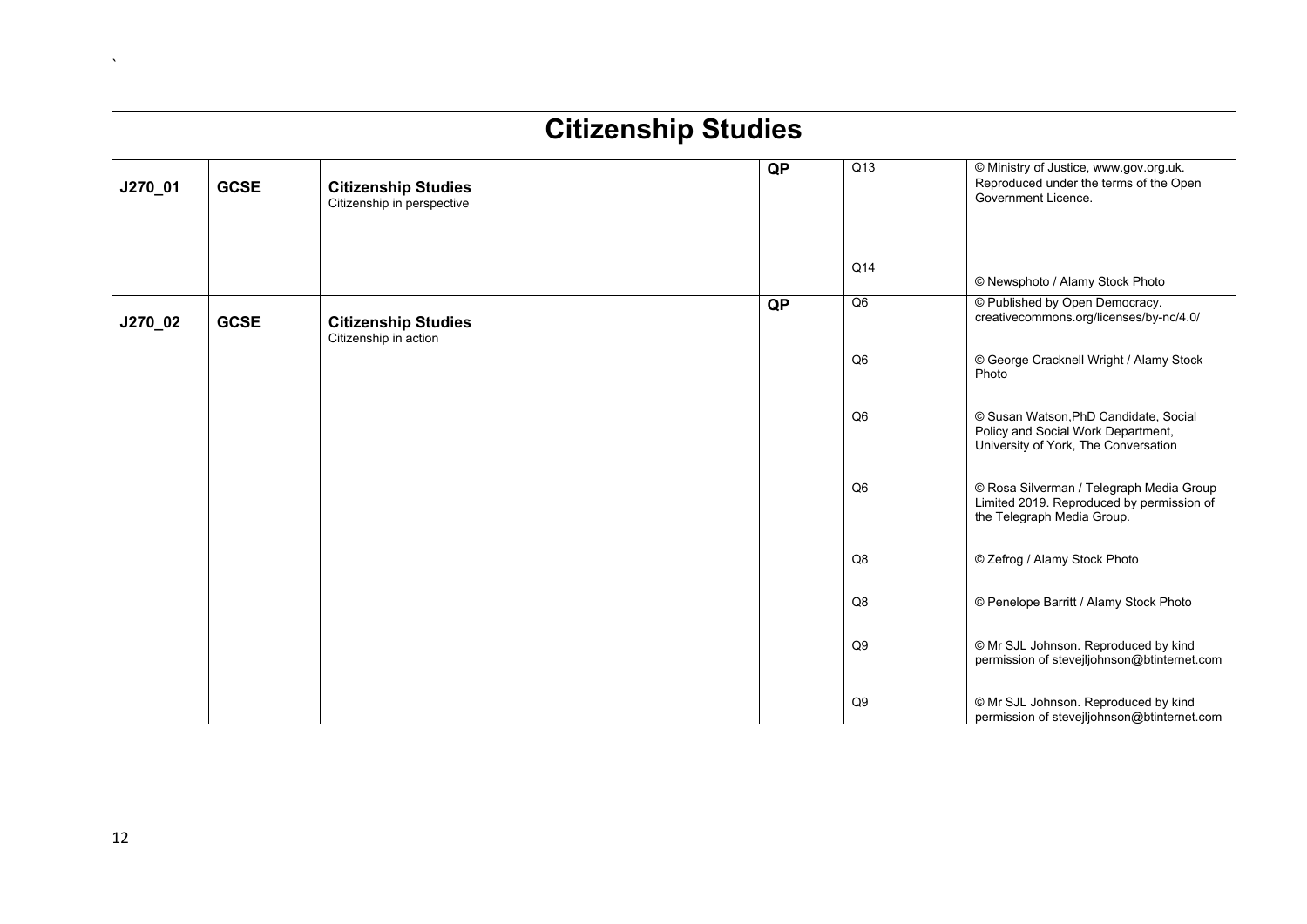| J270_03 | <b>GCSE</b> | <b>Citizenship Studies</b><br>Our rights, our society, our world | QP | 1B             | © The Howler, Universal, Declaration of<br>Human Rights: Article 19, Montia Daniels,<br>www.thehowler.org, 2017. Reproduced by<br>permission of www.TheHowler.org                                                                                                                                                                                                                         |
|---------|-------------|------------------------------------------------------------------|----|----------------|-------------------------------------------------------------------------------------------------------------------------------------------------------------------------------------------------------------------------------------------------------------------------------------------------------------------------------------------------------------------------------------------|
|         |             |                                                                  |    | $\overline{2}$ | © Keep Our Health Public,<br>www.keepournhspublic.com. Reproduced by<br>kind permission of Keep Our Health Public.                                                                                                                                                                                                                                                                        |
|         |             |                                                                  |    | 4A             | ©2019 United Nations. Reprinted with the<br>permission of the United Nations.<br>https://news.un.org/en/story/2019/12/1052941<br>04/02/2020                                                                                                                                                                                                                                               |
|         |             |                                                                  |    | 41             | © The Telegraph, 'Srebrenica-20-years-on-<br>What-have-been-the-successes-and-failures-<br>of-UN-peacekeeping-missions' Permission to<br>reproduce all copyright material has been<br>applied for. In some cases, efforts to contact<br>copyright-holders have been unsuccessful<br>and OCR will be happy to rectify any<br>omissions of acknowledgements in future<br>papers if notified |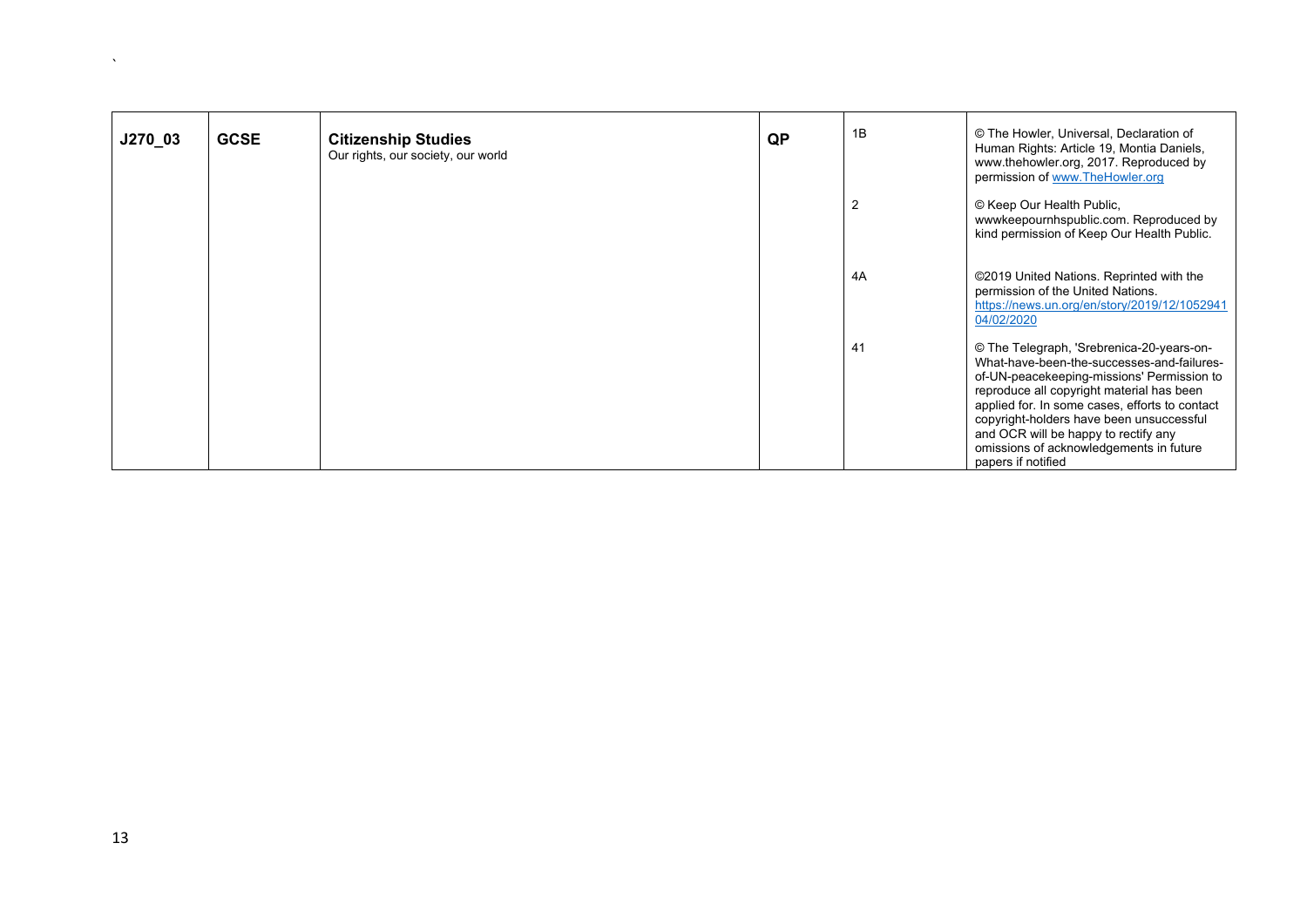|         | <b>Classical Civilisation</b> |                                                             |           |                |                                                                                                                                                          |  |  |  |
|---------|-------------------------------|-------------------------------------------------------------|-----------|----------------|----------------------------------------------------------------------------------------------------------------------------------------------------------|--|--|--|
| H408_21 | <b>GCE A</b><br>Level         | <b>Classical Civilisation</b><br><b>Greek Theatre</b>       | <b>QP</b> | Q <sub>1</sub> | © Copyright: Thorikos Archaeological Research Project,<br>Belgian School at Athens and C. Stal                                                           |  |  |  |
|         |                               |                                                             |           | Q <sub>3</sub> | © Euripides Bacchae 1301 - 1328 p.87, Translated by<br>David Franklin, Cambridge University Press. Reproduced by<br>permission of the licensee PLSClear. |  |  |  |
| H408_23 | <b>GCE A</b><br>Level         | <b>Classical Civilisation</b><br>Invention of the Barbarian | QP        | Q1,3<br>Q2,3   | © World History Archive / Alamy Stock Photo<br>© World History Archive / Alamy Stock Photo                                                               |  |  |  |
|         |                               |                                                             |           | Q4,5,6         | © Herodotus, published in Vol. IV<br>of the Loeb Classical Library edition,<br>1925.                                                                     |  |  |  |
| H408_31 | <b>GCE A</b><br>Level         | <b>Classical Civilisation</b><br>Greek Religion             | QP        | Q <sub>1</sub> | © The Trustees of the British Museum. Reproduced by<br>permission of The Trustees of the British Museum.                                                 |  |  |  |
| J199_11 | <b>GCSE</b>                   | <b>Classical Civilisation</b><br>Myth and religion          | QP        | Q9             | OCR is aware that third party material appeared in this<br>exam but it has not been possible to identify and<br>acknowledge the source.                  |  |  |  |
|         |                               |                                                             |           | Q10            | © Perseus Digital Library,<br>http://www.perseus.tufts.edu/hopper/text?<br>doc=Perseus%3Atext%3A2007.01.0072:book=1:chapter=12                           |  |  |  |

 $\Delta \sim 10^{11}$  m  $^{-1}$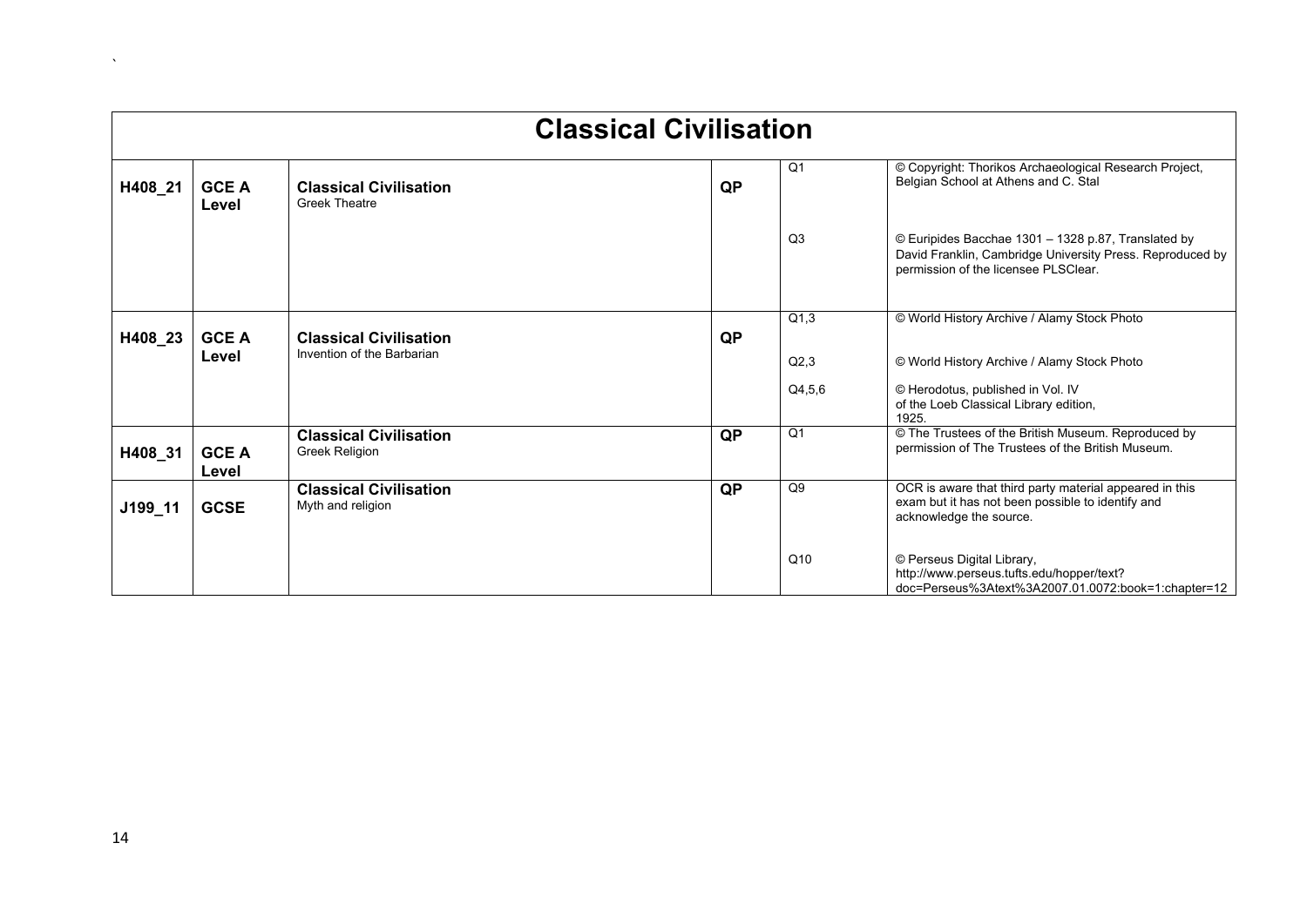| J199_12 | <b>GCSE</b> | <b>Classical Civilisation</b><br>Women in the ancient world | <b>QP</b> | Q1,2,3          | © Adam Eastland / Alamy Stock Photo                                                                                                                                                                              |
|---------|-------------|-------------------------------------------------------------|-----------|-----------------|------------------------------------------------------------------------------------------------------------------------------------------------------------------------------------------------------------------|
|         |             |                                                             |           | Q6, 7           | © Azoor Photo Collection / Alamy Stock Photo                                                                                                                                                                     |
|         |             |                                                             |           | Q10             | © Mary R. Lefkowitz and Maureen B. Fant, 'Women's Life in<br>Greece & Rome' Bristol Classical Press, an imprint of<br>Bloomsbury Publishing Plc, 1982. Reproduced by<br>permission of Bloomsbury Publishing Plc. |
|         |             |                                                             |           | Q12             | © www.poetryintranslation.com                                                                                                                                                                                    |
|         |             |                                                             |           | Q13             | © Author Carole Raddato, CC BY 2.0                                                                                                                                                                               |
|         |             |                                                             |           | Q16,17          | © Mary R. Lefkowitz and Maureen B. Fant, 'Women's Life in<br>Greece & Rome' Bristol Classical Press, an imprint of<br>Bloomsbury Publishing Plc, 1982. Reproduced by<br>permission of Bloomsbury Publishing Plc  |
|         |             |                                                             |           | Q22             | © Aaron J Atsma, www.theoi.com.                                                                                                                                                                                  |
|         |             |                                                             |           | Q <sub>25</sub> | © www.poetryintranslation.com                                                                                                                                                                                    |
|         |             |                                                             |           | Q26,28          | © Martin Beddall / Alamy Stock Photo                                                                                                                                                                             |
|         |             |                                                             |           | 26,27           | © www.poetryintranslation.com                                                                                                                                                                                    |
|         |             |                                                             |           | Q13             | © Alamy Stock photo / Royalty free image                                                                                                                                                                         |
| J199_22 | <b>GCSE</b> | <b>Classical Civilisation</b><br>Roman city life            | <b>QP</b> | $Q1-3$          | © Menander, Roman Fresco in Pompeii, Italy, Wikimedia<br>Commons. Reproduced under the terms of a Creative<br>Commons CC0 1.0 Universal Public Domain Dedication<br>Licence.                                     |

 $\Delta$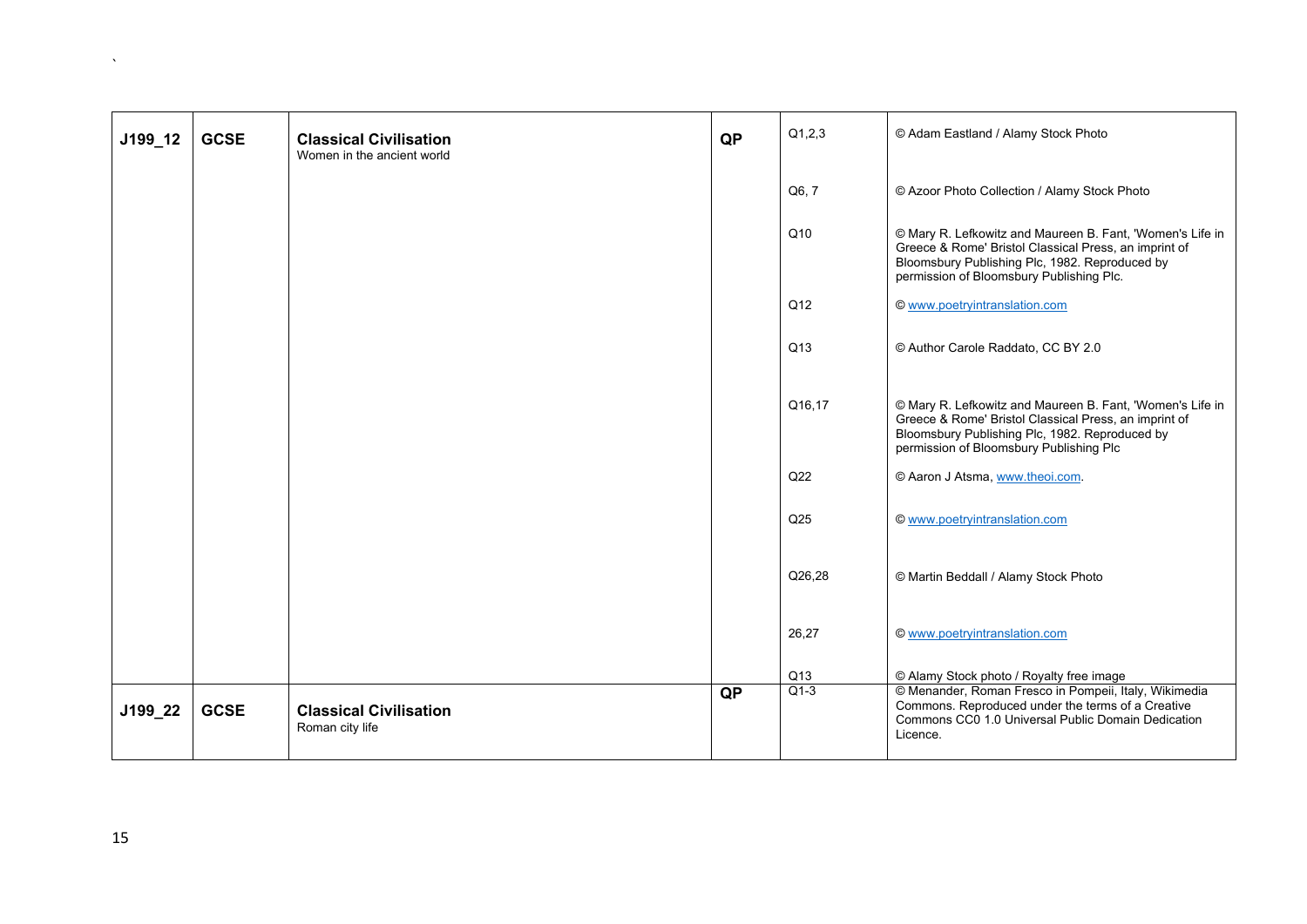|         |             |                                                  | QP | <b>INS B</b> | © Ivan Vdovin / Alamy Stock Photo           |
|---------|-------------|--------------------------------------------------|----|--------------|---------------------------------------------|
| J199_23 | <b>GCSE</b> | <b>Classical Civilisation</b><br>War and warfare |    | <b>INSD</b>  | © World History Archive / Alamy Stock Photo |
|         |             |                                                  |    | <b>INSE</b>  | © Ruth Swan / Alamy Stock Photo             |

| <b>Classical Greek</b> |             |                                              |           |        |                                                                                                                                                                                              |  |  |
|------------------------|-------------|----------------------------------------------|-----------|--------|----------------------------------------------------------------------------------------------------------------------------------------------------------------------------------------------|--|--|
| J292_02                | <b>GCSE</b> | <b>Classical Greek</b><br>Prose Literature A | QP        | $Q1-7$ | © Bloomsbury Publishing Plc, Prescribed<br>Greek set text (Section A). Tales from<br>Herodotus, pages 49-52; 65-66.<br>Reproduced by permission of Bloomsbury<br>Publishing Plc.             |  |  |
| J292_04                | <b>GCSE</b> | <b>Classical Greek</b><br>Verse Literature A | <b>QP</b> | All    | © Affleck / Letchford, 'OCR Bloomsbury<br>Textbook, OCR Anthology for Classical<br>Greek GCSE, Bloomsbury Publishing Plc,<br>2016. Reproduced by permission of<br>Bloomsbury Publishing Plc. |  |  |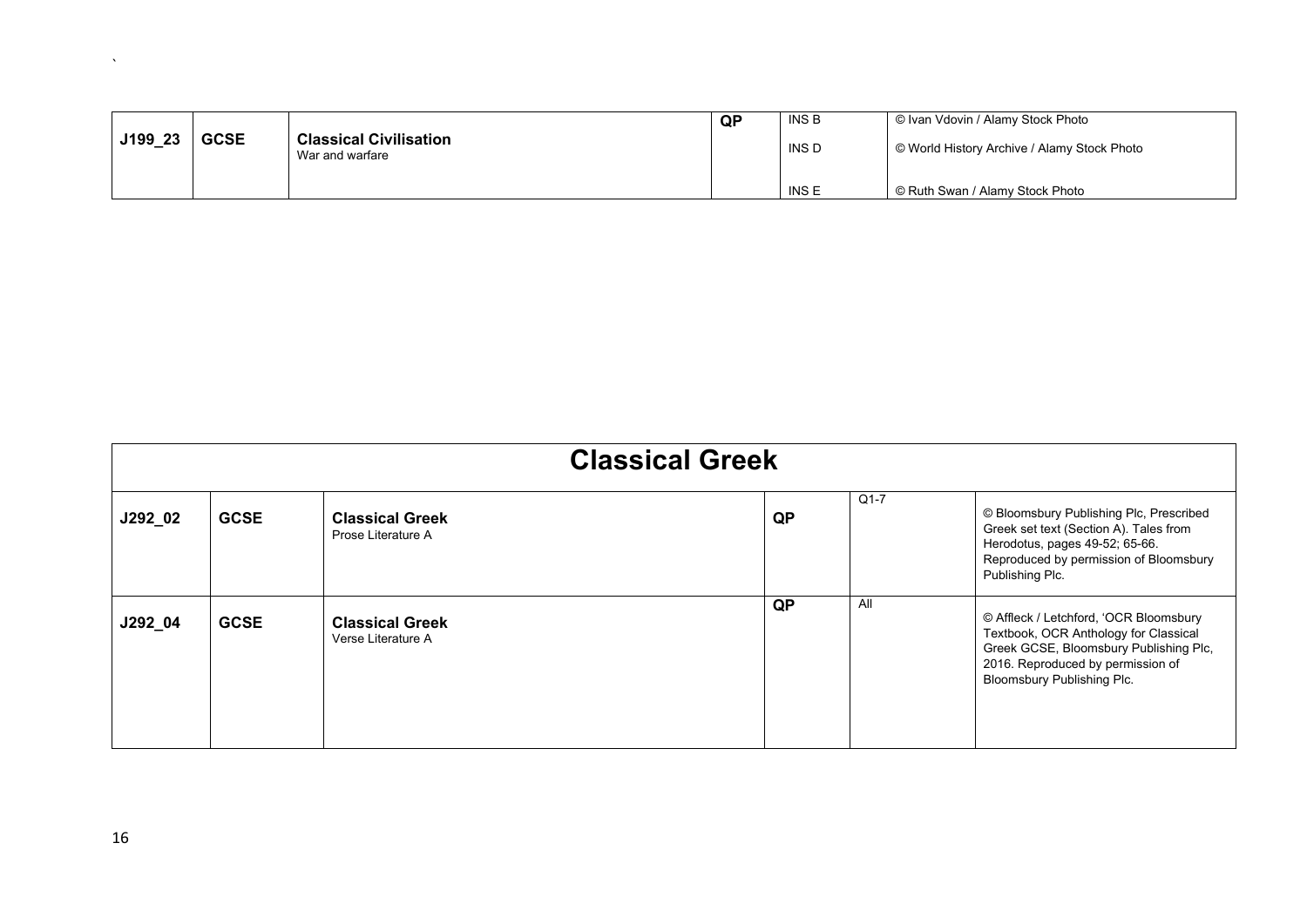| J292_05 | <b>GCSE</b> | <b>Classical Greek</b><br>Verse Literature B | QP | All | © Affleck / Letchford, 'OCR Bloomsbury<br>Textbook, OCR Anthology for Classical<br>Greek GCSE, Bloomsbury Publishing Plc,<br>2016. Reproduced by permission of<br>Bloomsbury Publishing Plc. |
|---------|-------------|----------------------------------------------|----|-----|----------------------------------------------------------------------------------------------------------------------------------------------------------------------------------------------|
|---------|-------------|----------------------------------------------|----|-----|----------------------------------------------------------------------------------------------------------------------------------------------------------------------------------------------|

 $\Delta \sim 10^{11}$  and  $\Delta \sim 10^{11}$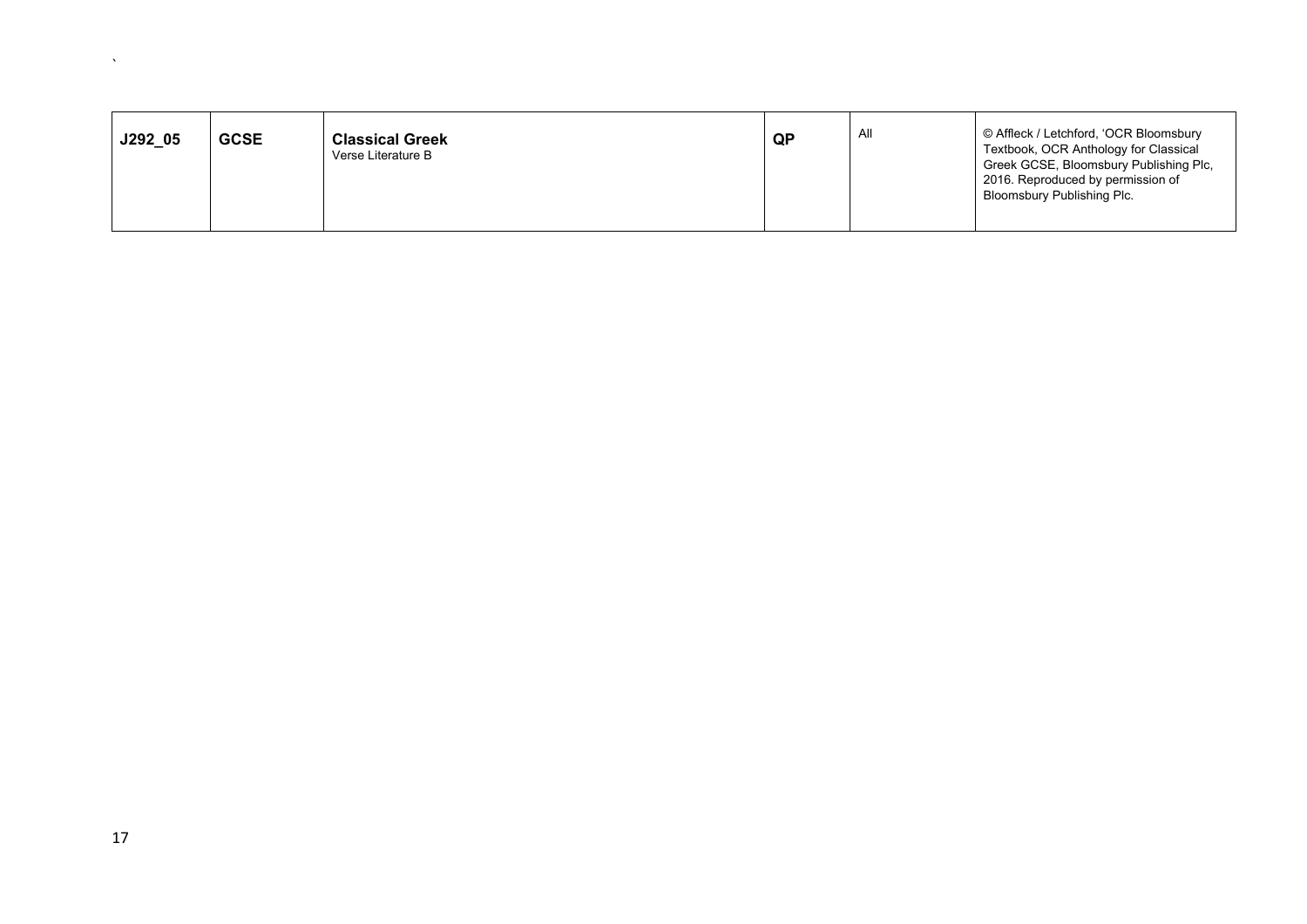|         | <b>Combined Science (21 Century)</b> |                                                                                      |           |                |                                                                                                                                                                                                                                                                                                                                                                  |  |  |  |  |
|---------|--------------------------------------|--------------------------------------------------------------------------------------|-----------|----------------|------------------------------------------------------------------------------------------------------------------------------------------------------------------------------------------------------------------------------------------------------------------------------------------------------------------------------------------------------------------|--|--|--|--|
| J260_05 | <b>GCSE</b>                          | <b>Combined Science B</b><br>(Twenty First Century Science)<br>Biology (Higher Tier) | <b>QP</b> | Q <sub>1</sub> | Permission to reproduce all copyright<br>material has been applied for. In some<br>cases, efforts to contact copyright-holders<br>have been unsuccessful and OCR will be<br>happy to rectify any omissions of<br>acknowledgements in future papers if<br>notified.                                                                                               |  |  |  |  |
|         |                                      |                                                                                      |           | Q <sub>5</sub> | © The Company of Biologists,<br>www.biologists.org. Reproduced under the<br>terms of the Creative Commons Licence<br>Attribution 4.0 International (CC BY 4.0)                                                                                                                                                                                                   |  |  |  |  |
|         |                                      |                                                                                      |           | Q7             | OCR is aware that third party material<br>appeared in this exam but it has not been<br>possible to identify and acknowledge the<br>source.                                                                                                                                                                                                                       |  |  |  |  |
|         |                                      |                                                                                      |           | Q4d            | OCR is aware that third party material<br>appeared in this exam but it has not been<br>possible to identify and acknowledge the<br>source.                                                                                                                                                                                                                       |  |  |  |  |
|         |                                      |                                                                                      |           | Q3             | © The BBC, 'Call to screen newborn babies<br>for 22q genetic condition', Sian Lloyd, 2018.<br>Permission to reproduce all copyright<br>material has been applied for. In some<br>cases, efforts to contact copyright-holders<br>have been unsuccessful and OCR will be<br>happy to rectify any omissions of<br>acknowledgements in future papers if<br>notified. |  |  |  |  |

 $\Delta$  .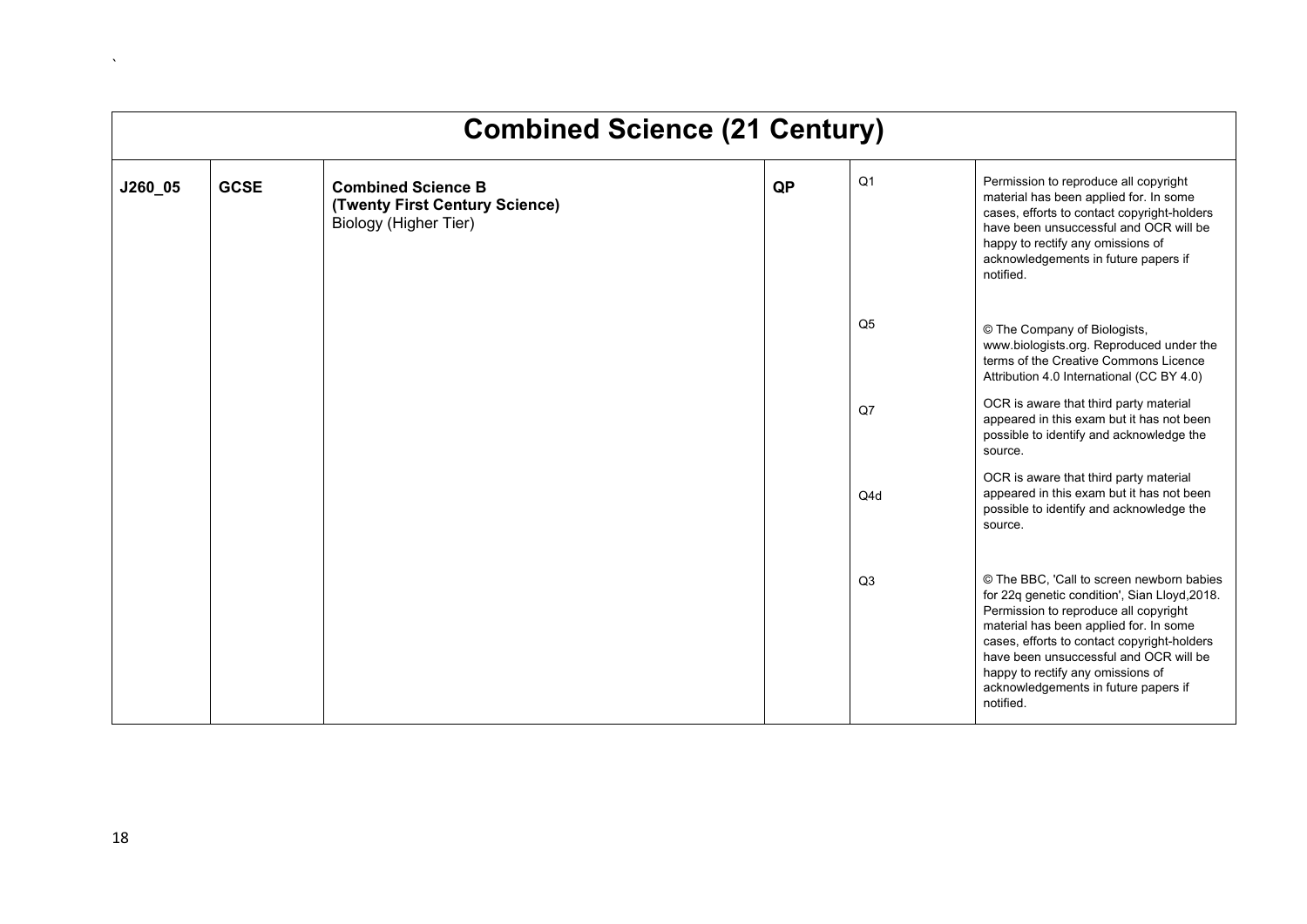| <b>Combined Science (Gateway)</b> |             |                                                                                         |           |                 |                                                                                                                                                                                                                                                                                 |  |  |  |
|-----------------------------------|-------------|-----------------------------------------------------------------------------------------|-----------|-----------------|---------------------------------------------------------------------------------------------------------------------------------------------------------------------------------------------------------------------------------------------------------------------------------|--|--|--|
| $J250_01$                         | <b>GCSE</b> | <b>Combined Science (Biology) A</b><br>(Gateway Science)<br>Paper 1 (Foundation Tier)   | <b>QP</b> | Q2              | © Mad Dog, Shutterstock Photo Library,<br>www.shutterstock.com.                                                                                                                                                                                                                 |  |  |  |
| $J250_02$                         | <b>GCSE</b> | <b>Combined Science (Biology) A</b><br>(Gateway Science)<br>Paper 2 (Foundation Tier)   | <b>QP</b> | Q10             | © Jpbrody, Reproduced under the terms of<br>the Creative Commons Attribution-<br>ShareAlike license version 2.5.                                                                                                                                                                |  |  |  |
|                                   |             |                                                                                         |           | Q12a            | © Graph adapted from Yutaka Ueda et al,<br>Dynamic changes in Japan's prevalence of<br>abnormal findings in cervical cytology<br>depending on birth year, Springer Nature,<br>2018. Reproduced under the terms of the<br>Creative Commons CC BY Licence.                        |  |  |  |
|                                   |             |                                                                                         |           | Q15c, Fig. 15.1 | © A J Richards et al, The effects of altitude,<br>aspect, grazing and time on the proportion of<br>cyanogenics in neighbouring populations of<br>Trifolium repens L. (white clover), © Springer<br>Nature, 2002. Reproduced under the terms<br>of the Creative Commons Licence. |  |  |  |
|                                   |             |                                                                                         |           | Q13c, Fig. 13.3 | © R H Myers, 'Huntington's disease<br>genetics', Fig. 1, pp255-262,<br>Neurotherapeutics, Vol. 1.2, April 2004.<br>Reproduced by kind permission of Springer<br>Nature.                                                                                                         |  |  |  |
| J250_04                           | <b>GCSE</b> | <b>Combined Science (Chemistry) A</b><br>(Gateway Science)<br>Paper 4 (Foundation Tier) | <b>QP</b> | Q17b            | © OCR is aware that third party material<br>appeared in this exam but it has not been<br>possible to identify and acknowledge the<br>source.                                                                                                                                    |  |  |  |
|                                   |             |                                                                                         |           | Q16             | BP Statistical Review of World Energy, BP<br>p.l.c. Copyright © 1996-2019. Reproduced<br>by kind permission of BP p.l.c.                                                                                                                                                        |  |  |  |

 $\Delta \sim 10^{11}$  m  $^{-1}$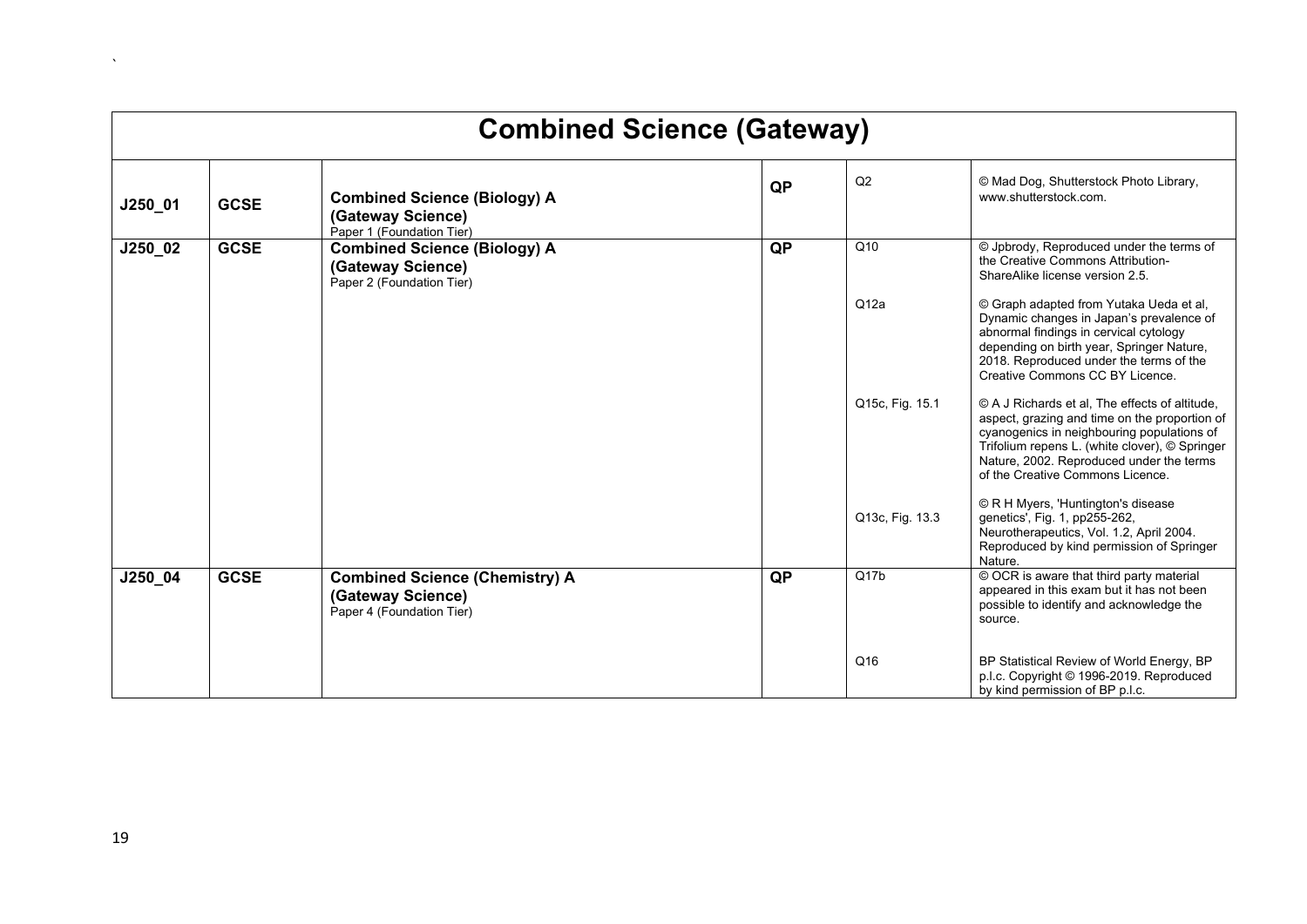|         |             | <b>Combined Science (Physics) A</b>                                                   | $\overline{QP}$ | Q16              | © Permission to reproduce all copyright                                                                                                                                                                                                                            |
|---------|-------------|---------------------------------------------------------------------------------------|-----------------|------------------|--------------------------------------------------------------------------------------------------------------------------------------------------------------------------------------------------------------------------------------------------------------------|
| J250_05 | <b>GCSE</b> | (Gateway Science)<br>Paper 5 (Foundation Tier)                                        |                 |                  | material has been applied for. In some<br>cases, efforts to contact copyright-holders<br>have been unsuccessful and OCR will be<br>happy to rectify any omissions of<br>acknowledgements in future papers if<br>notified.                                          |
|         |             |                                                                                       |                 | Q16              | © Engineering ToolBox, (2003). Specific<br>Heat of common Substances. [online]<br>Available at:<br>https://www.engineeringtoolbox.com/specific-<br>heat-capacity-d 391.html [Accessed Day 14<br>May 2020]                                                          |
|         |             |                                                                                       |                 | Q16              | © Engineering ToolBox, (2003). Fluids -<br>Latent Heat of Evaporation. [online]<br>Available at:<br>https://www.engineeringtoolbox.com/fluids-<br>evaporation-latent-heat-d 147.html<br>[Accessed22/11/2019]                                                       |
| J250_06 | <b>GCSE</b> | <b>Combined Science (Physics) A</b><br>(Gateway Science)<br>Paper 6 (Foundation Tier) | <b>QP</b>       | Q12              | Permission to reproduce all copyright<br>material has been applied for. In some<br>cases, efforts to contact copyright-holders<br>have been unsuccessful and OCR will be<br>happy to rectify any omissions of<br>acknowledgements in future papers if<br>notified. |
|         |             |                                                                                       |                 | Q <sub>12</sub>  | Crown Copyright. The Official Highway<br>Code, 2019. Reproduced under the terms of<br>the Open Government Licence.                                                                                                                                                 |
|         |             |                                                                                       |                 | Q12c             | © Institute of Physics,<br>http://practicalphysics.org/specific-thermal-<br>capacity-aluminium.html, Institute of Physics                                                                                                                                          |
|         |             |                                                                                       |                 | Q <sub>15b</sub> | © Digital UK,<br>www.digitaluk.co.uk.Reproduced by<br>permission of Digital UK.                                                                                                                                                                                    |

 $\bar{\mathbf{v}}$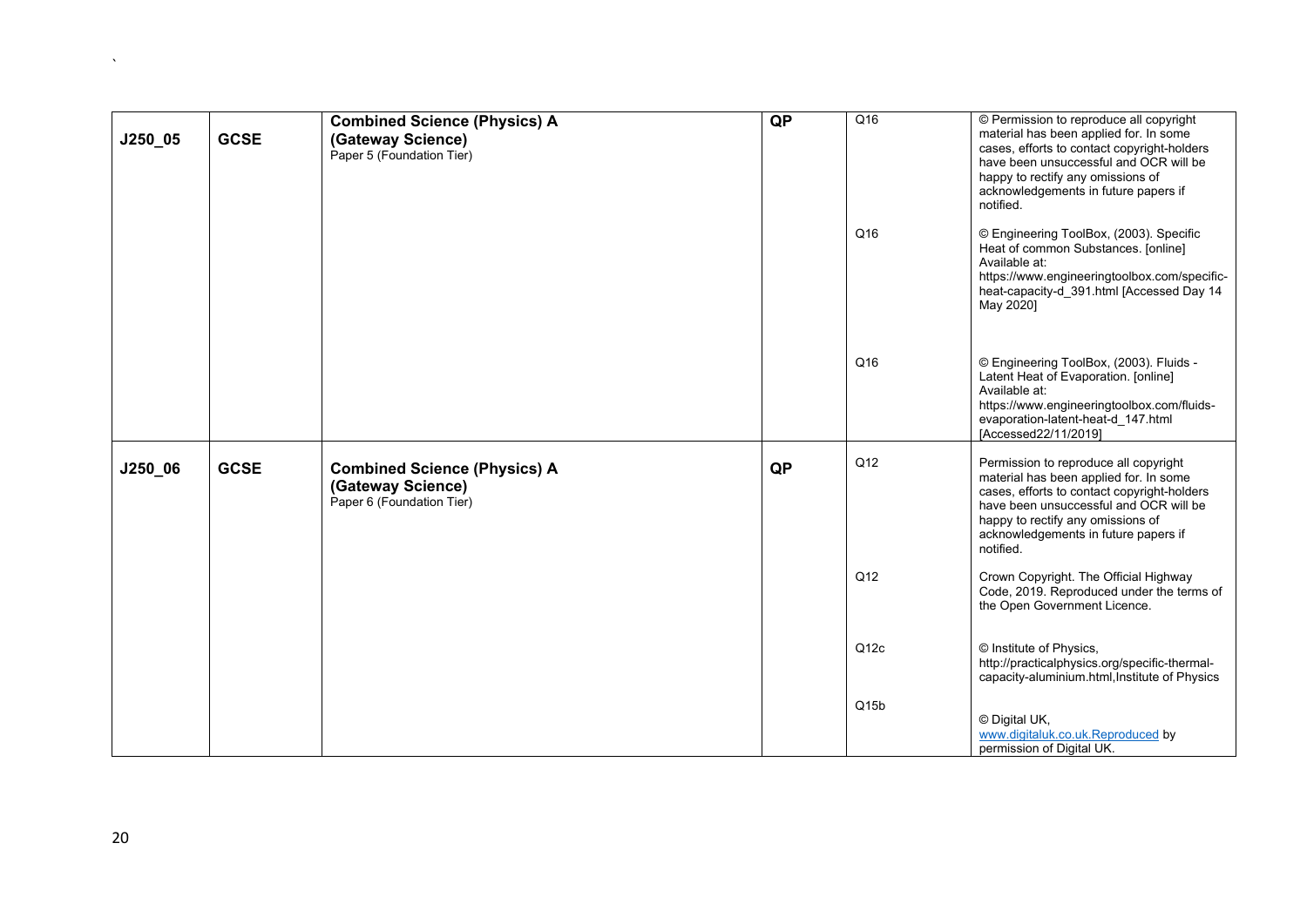| J250_07 | <b>GCSE</b> | <b>Combined Science (Biology) A</b><br>(Gateway Science)<br>Paper 7 (Higher Tier) | <b>QP</b> | $\overline{Q11}$ | OCR is aware that third party material<br>appeared in this exam but it has not been<br>possible to identify and acknowledge the<br>source.                                                                                                                                                                     |
|---------|-------------|-----------------------------------------------------------------------------------|-----------|------------------|----------------------------------------------------------------------------------------------------------------------------------------------------------------------------------------------------------------------------------------------------------------------------------------------------------------|
|         |             |                                                                                   |           | Q15b             | Permission to reproduce all copyright<br>material has been applied for. In some<br>cases, efforts to contact copyright-holders<br>have been unsuccessful and OCR will be<br>happy to rectify any omissions of<br>acknowledgements in future papers if<br>notified.                                             |
|         |             |                                                                                   |           | Q2               | © Mad Dog, Shutterstock Photo Library,<br>www.shutterstock.com.                                                                                                                                                                                                                                                |
| J250_08 | <b>GCSE</b> | <b>Combined Science (Biology) A</b><br>(Gateway Science)<br>Paper 8 (Higher Tier) | <b>QP</b> | Q11c             | © Springer Nature, The effects of altitude,<br>aspect, grazing and time on the proportion of<br>cyanogenics in neighbouring populations of<br>Trifolium repens L, www.nature.com, AJ<br>Richards et al, 2002. Reproduced under the<br>terms of the Creative Commons Attribution<br>International License v4.0. |
|         |             |                                                                                   |           | Q13bi            | © International Journal of Science, Yutaka<br>Ueda et al, www.nature.com, 2019.<br>Reproduced under the terms of the Creative<br>Commons Attribution International License<br>V4.0.                                                                                                                            |
|         |             |                                                                                   |           | Q15b             | © Butterworth J, Walker F, Lysak S,<br>Pregnancy increases median nerve<br>susceptibility to lidocaine. Anesthesiology.<br>1990. Reproduced with kind permission from<br>Cambridge University Press.                                                                                                           |

 $\Delta \sim 1$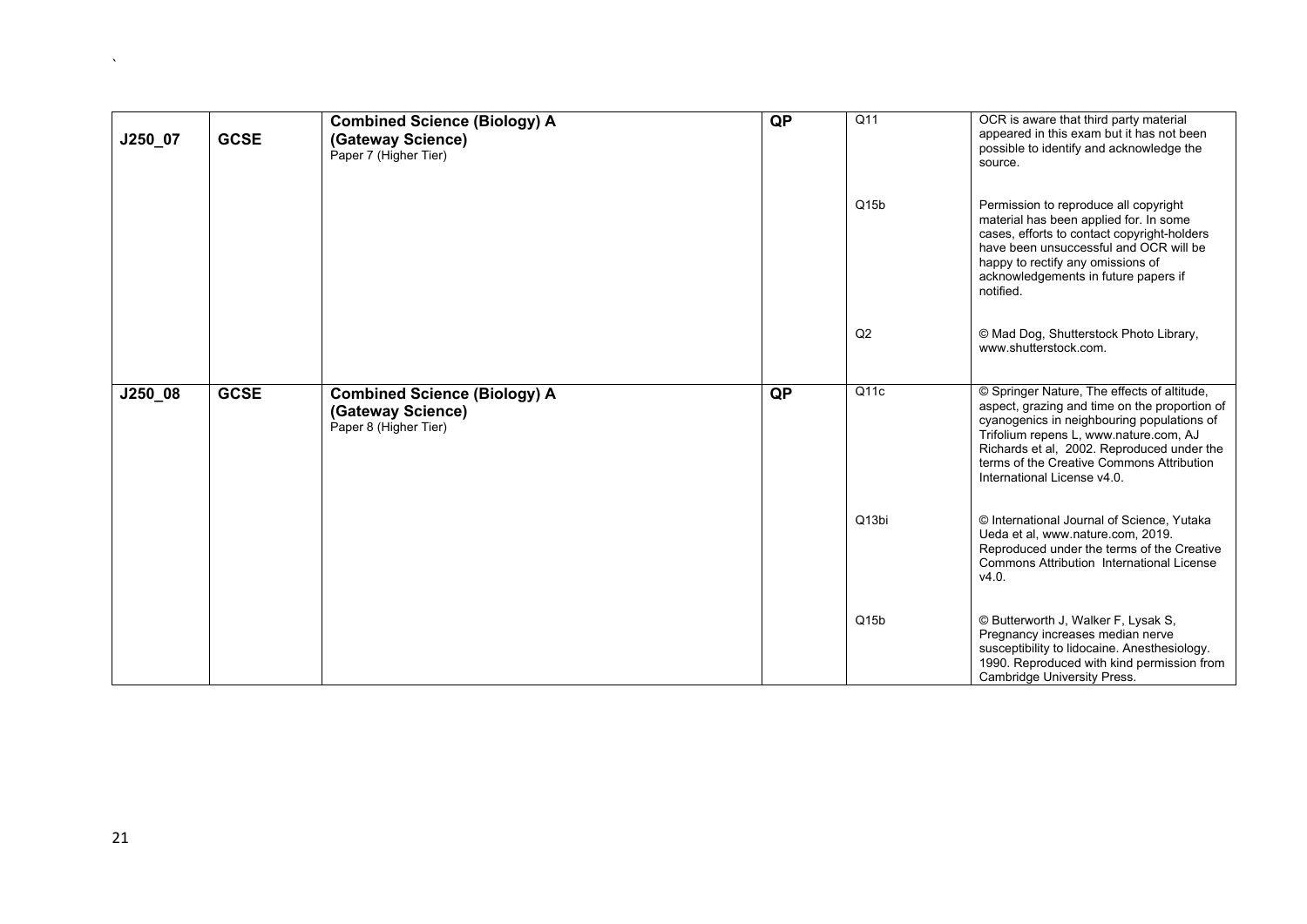| $J250_10$  | <b>GCSE</b> | <b>Combined Science (Chemistry) A</b><br>(Gateway Science)<br>Paper 10 (Higher Tier) | <b>QP</b> | Q16             | OCR is aware that third party material<br>appeared in this exam but it has not been<br>possible to identify and acknowledge the<br>source.                                                                                                                                 |
|------------|-------------|--------------------------------------------------------------------------------------|-----------|-----------------|----------------------------------------------------------------------------------------------------------------------------------------------------------------------------------------------------------------------------------------------------------------------------|
|            |             |                                                                                      |           | Q2              | Permission to reproduce all copyright<br>material has been applied for. In some<br>cases, efforts to contact copyright-holders<br>have been unsuccessful and OCR will be<br>happy to rectify any omissions of<br>acknowledgements in future papers if<br>notified.         |
|            |             |                                                                                      |           | Q16             | OCR is aware that third party material<br>appeared in this exam but it has not been<br>possible to identify and acknowledge the<br>source.                                                                                                                                 |
| $J250_112$ | <b>GCSE</b> | <b>Combined Science (Physics) A</b><br>(Gateway Science)<br>Paper 12 (Higher Tier)   | <b>QP</b> | Q11b            | Adapted from 'Coverage checker results:<br>Detailed View', www.digitaluk.co.uk, Digital<br>UK. Reproduced by kind permission of<br>Digital UK.                                                                                                                             |
|            |             |                                                                                      |           | Q <sub>15</sub> | © American Physical Society, description of<br>Joule's experiment., December 2009<br>(Volume 18, Number 11): December 1840.<br>OCR is aware that third party material<br>appeared in this exam, but it has not been<br>possible to identify and acknowledge the<br>source. |

 $\Delta_{\rm{max}}$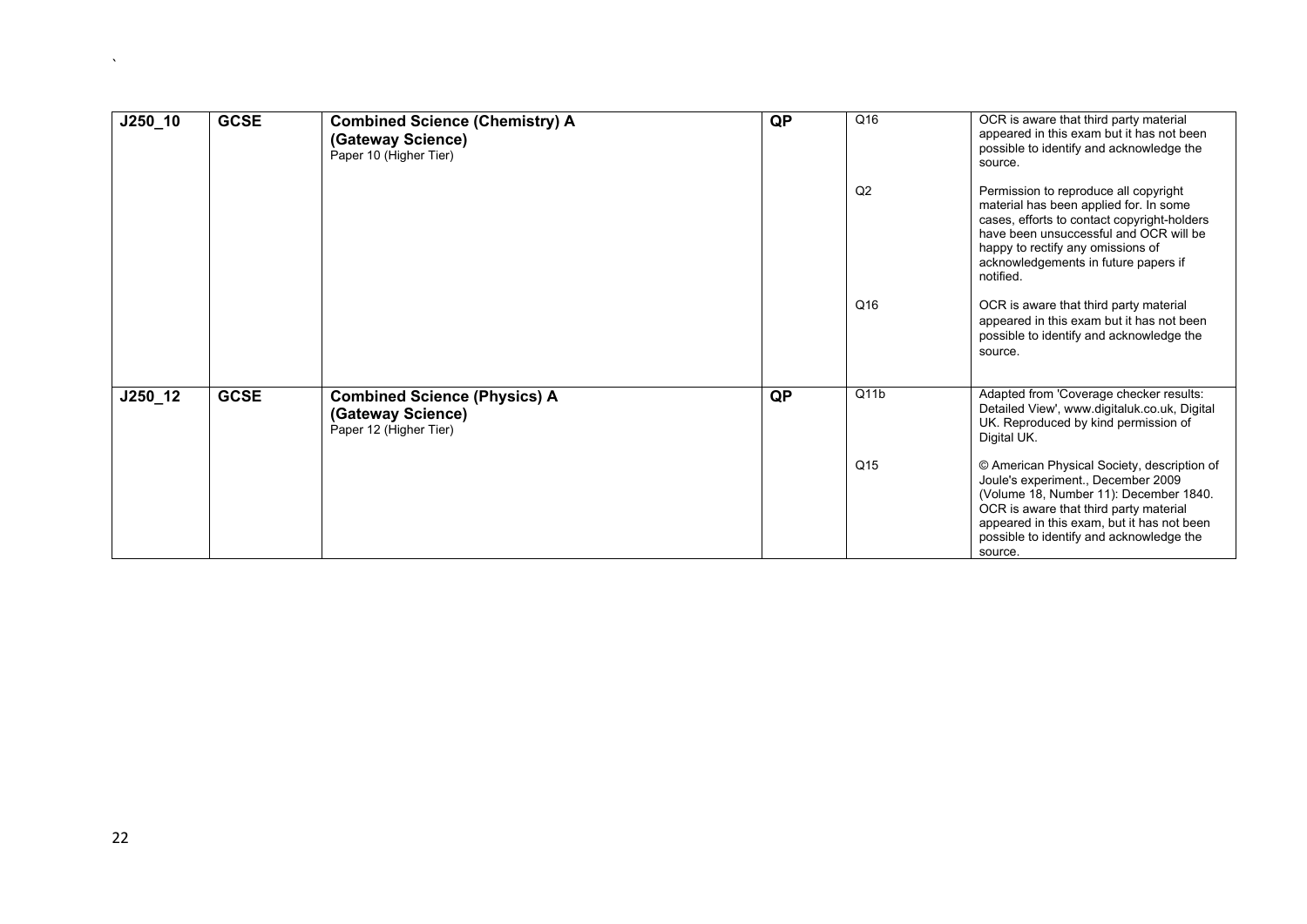| <b>Core Mathematics A</b> |                                      |                                                                     |    |    |                                           |  |  |
|---------------------------|--------------------------------------|---------------------------------------------------------------------|----|----|-------------------------------------------|--|--|
| H868_01                   | <b>Level 3</b><br><b>Certificate</b> | <b>Core Maths A (MEI)</b><br>Introduction to Quantitative Reasoning | QP | PR | © James Cridland, Flickr, www.flickr.com. |  |  |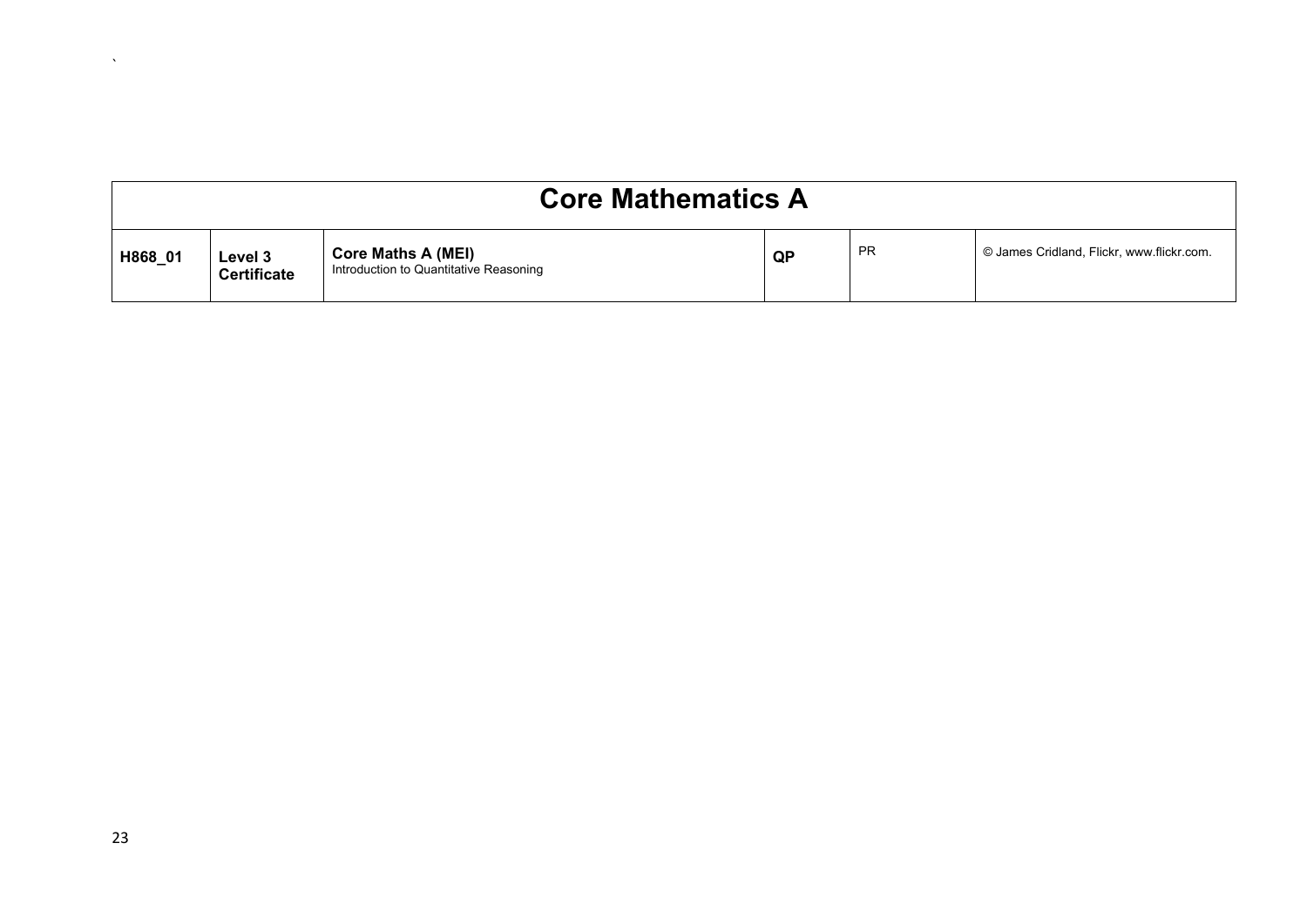|         | <b>Design &amp; Technology</b> |                                                                                                |           |                               |                                                                                                        |  |  |  |
|---------|--------------------------------|------------------------------------------------------------------------------------------------|-----------|-------------------------------|--------------------------------------------------------------------------------------------------------|--|--|--|
| H404_01 | <b>GCE A Level</b>             | <b>Design and Technology:</b><br><b>Design Engineering</b><br>Principles of Design Engineering | QP        | Q1, Fig. 1.1<br>Q3, Fig. 3.1a | © imageBROKER / Alamy Stock Photo<br>© Somchai Som, Shutterstok Photo Library,<br>www.shutterstock.com |  |  |  |
|         |                                |                                                                                                |           | Q3, Fig. 3.1b                 | © Somchai Som, Shutterstok Photo Library,<br>www.shutterstock.com                                      |  |  |  |
| H404_02 | <b>GCE A Level</b>             | <b>Design and Technology:</b><br><b>Design Engineering</b>                                     | <b>RB</b> | Fig. 1                        | © Tatiana Grozetskaya, Shutterstok Photo<br>Library, www.shutterstock.com                              |  |  |  |
|         |                                | Problem Solving in Design Engineering                                                          |           | Fig. 3                        | © Oleksandr Derevianko, Shutterstok Photo<br>Library, www.shutterstock.com                             |  |  |  |
|         |                                |                                                                                                |           | Fig. $5$                      | © ArtEvent ET, Shutterstok Photo Library,<br>www.shutterstock.com                                      |  |  |  |
| H406_01 | <b>GCE A Level</b>             | <b>Design and Technology:</b><br><b>Product Design</b><br>Principles of Product Design         | QP        | Q <sub>1</sub>                | © Li Al, Shutterstock Photo Library<br>www.shutterstock.com                                            |  |  |  |
|         |                                |                                                                                                |           | Q2                            | © M. Unal Ozmen, Shutterstock, Photo<br>Library, www.shutterstock.com                                  |  |  |  |
|         |                                |                                                                                                |           | Q <sub>3</sub>                | © AlenKadr, Shutterstock Photo Library<br>www.shutterstock.com                                         |  |  |  |
|         |                                |                                                                                                |           | Q4                            | © He2, Shutterstock Photo Library<br>www.shutterstock.com                                              |  |  |  |

 $\mathbf{v}$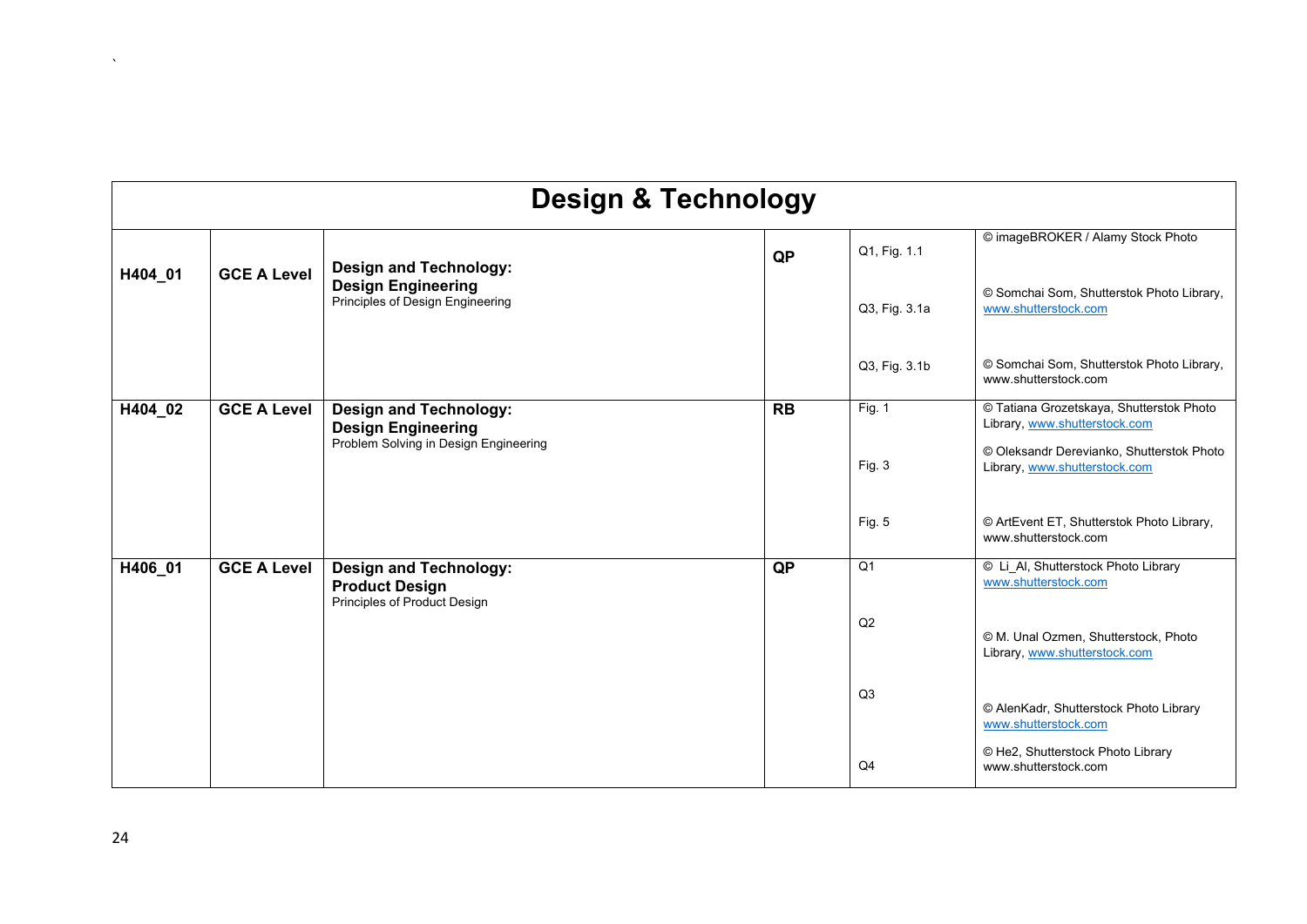| H406<br>02 | <b>GCE A Level</b> | <b>Design and Technology:</b>     | QP | © anueing / Shutterstock Photo Library |
|------------|--------------------|-----------------------------------|----|----------------------------------------|
|            |                    | <b>Product Design</b>             |    | www.shutterstock.com                   |
|            |                    | Problem Solving in Product Design |    |                                        |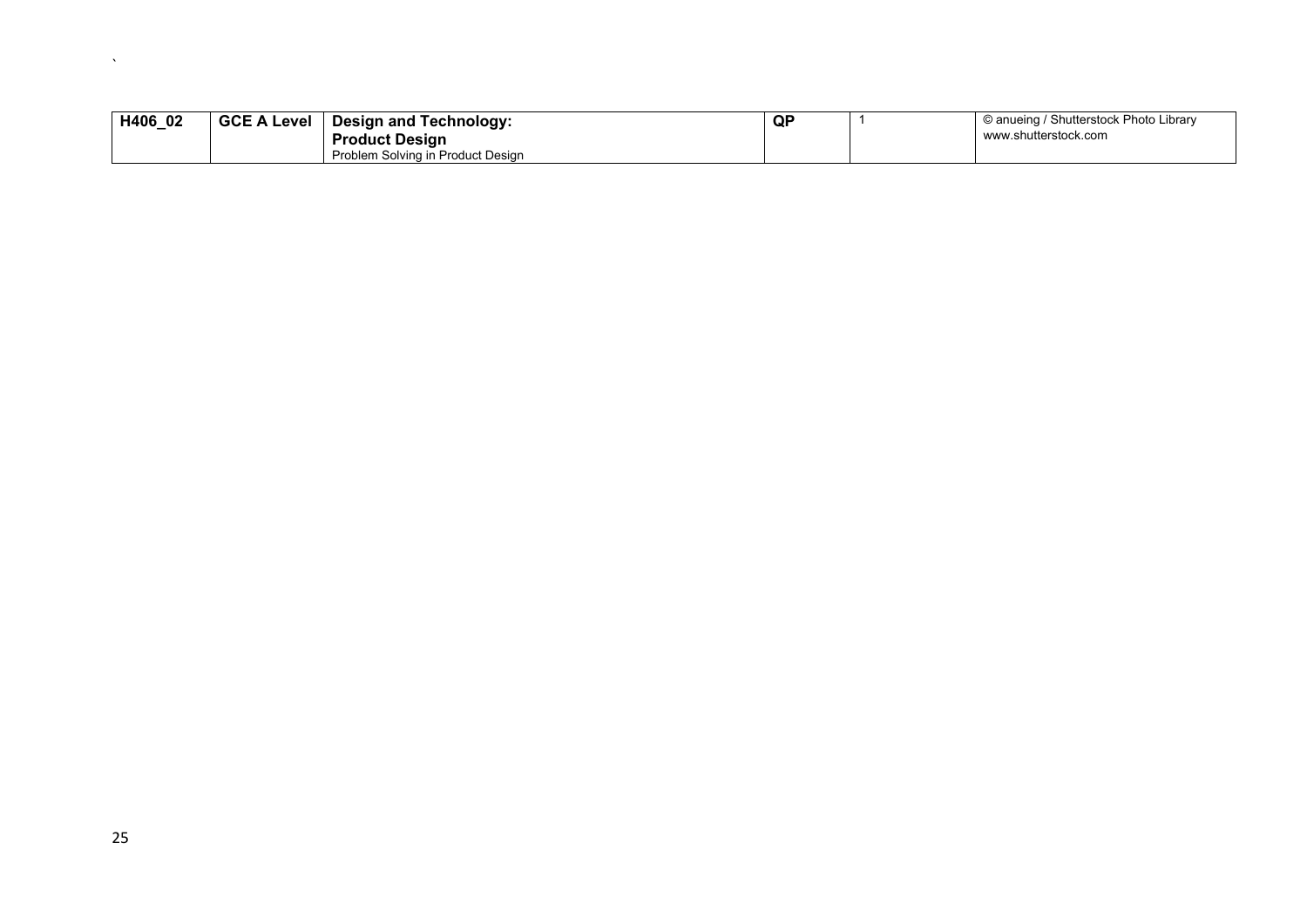| $J310_01$ | <b>GCSE</b> | <b>Design and Technology</b>        | QP         | QP, Q1, Fig. 1,               | © Rinelle, iStockphoto,                          |
|-----------|-------------|-------------------------------------|------------|-------------------------------|--------------------------------------------------|
|           |             | Principles of Design and Technology |            | image 1                       | www.istockphoto.com                              |
|           |             |                                     |            |                               |                                                  |
|           |             |                                     |            | QP, Q1, Fig. 1,               |                                                  |
|           |             |                                     |            | image 2                       | © Rinelle, iStockphoto,                          |
|           |             |                                     |            |                               | www.istockphoto.com                              |
|           |             |                                     |            |                               |                                                  |
|           |             |                                     |            |                               |                                                  |
|           |             |                                     |            | QP, Q5c, Fig. 5               | © PhotoAlto / Alamy Stock Photo                  |
|           |             |                                     |            |                               |                                                  |
|           |             |                                     |            |                               |                                                  |
|           |             |                                     |            |                               |                                                  |
|           |             |                                     |            | Insert, Product 2,            | © Africa Studio / Shutterstock,                  |
|           |             |                                     |            | image 1                       | www.shutterstock.com                             |
|           |             |                                     |            |                               |                                                  |
|           |             |                                     |            |                               |                                                  |
|           |             |                                     |            | Insert, Product 2,            | © Richard Peterson, Shutterstock Photo           |
|           |             |                                     |            | image 2                       | Library, www.shutterstock.com.                   |
|           |             |                                     | <b>INS</b> |                               |                                                  |
|           |             |                                     |            |                               |                                                  |
|           |             |                                     |            | Insert, Product 3,            | © jukurae, Shutterstock Photo Library,           |
|           |             |                                     |            | image 2                       | www.shutterstock.com                             |
|           |             |                                     |            |                               |                                                  |
|           |             |                                     |            |                               |                                                  |
|           |             |                                     |            | Insert, Product 4,            | © r401@yandex.ru, Shutterstock Photo             |
|           |             |                                     |            | image 1                       | Library, www.shutterstock.com                    |
|           |             |                                     |            |                               |                                                  |
|           |             |                                     |            |                               |                                                  |
|           |             |                                     |            | Insert, Product 5,            | © Di_Studio, iStockphoto,<br>www.istockphoto.com |
|           |             |                                     |            | image 1                       |                                                  |
|           |             |                                     |            |                               |                                                  |
|           |             |                                     |            | Insert, Product 5,            | © Evgeny Karandaev, Shutterstock Photo           |
|           |             |                                     |            | image 2                       | Library, www.shutterstock.com.                   |
|           |             |                                     |            |                               |                                                  |
|           |             |                                     |            |                               |                                                  |
|           |             |                                     |            | Insert, Product 5,<br>image 4 | © MaraZe, Shutterstock Photo Library,            |
|           |             |                                     |            |                               | www.shutterstock.com                             |
|           |             |                                     |            |                               |                                                  |

 $\Delta$  .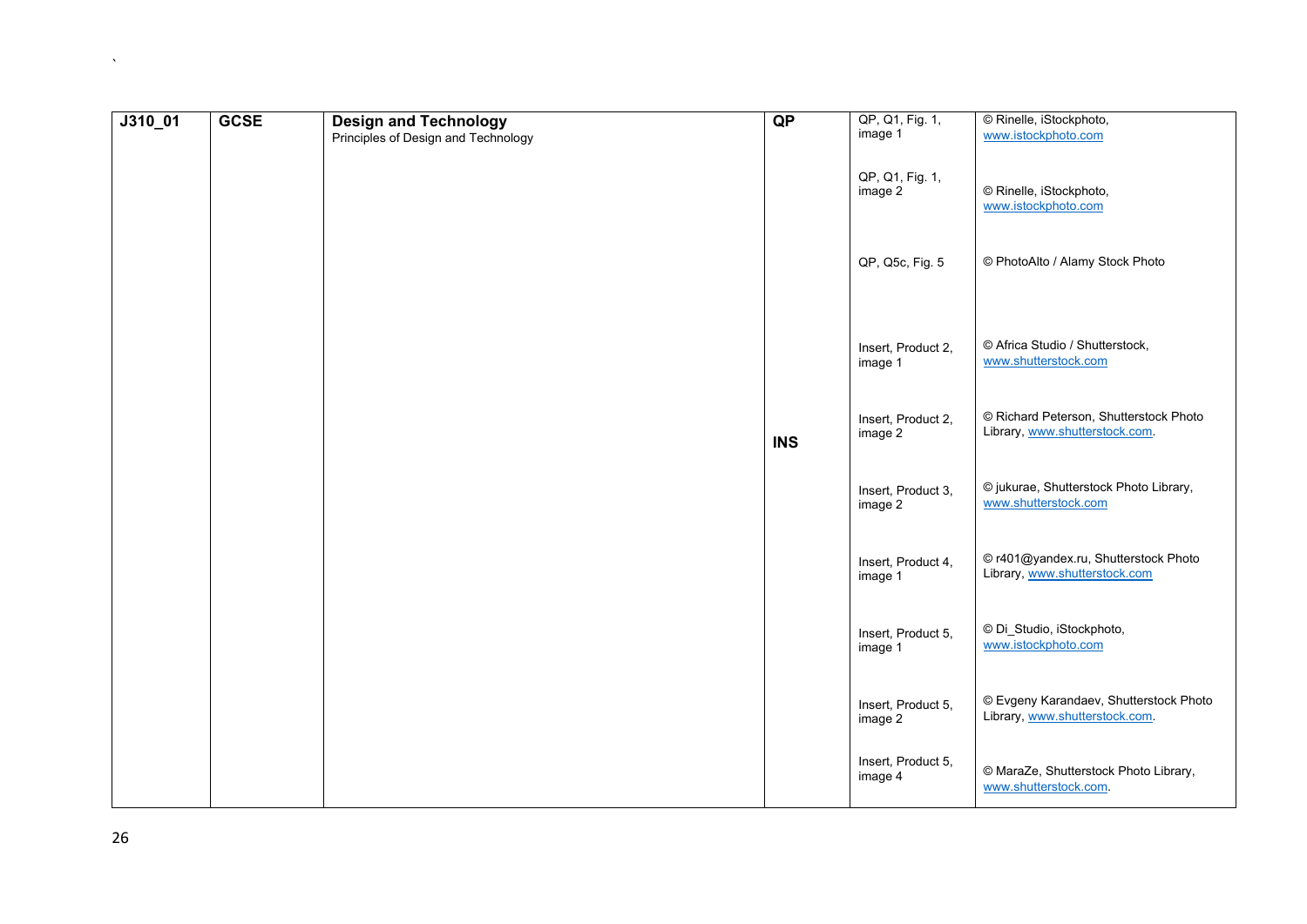|  |  | Insert, Q4, image<br>A, image 1 | © anandaBGD, iStockphoto,<br>www.istockphoto.com                      |
|--|--|---------------------------------|-----------------------------------------------------------------------|
|  |  | Insert, Q4, image<br>A, image 2 | © JIANG HONGYAN, Shutterstock Photo<br>Library, www.shutterstock.com. |
|  |  | Insert, Q4, image B             | © NinaM, Shutterstock Photo Library,<br>www.shutterstock.com          |
|  |  | Insert, Q4, image C             | © EfsunKutlay, iStockphoto,<br>www.istockphoto.com                    |
|  |  | Insert, Q4, image D             | © Hein Nouwens, Shutterstock Photo<br>Library, www.shutterstock.com.  |
|  |  | Insert, Q4, image E             | © Cozine, Shutterstock Photo Library,<br>www.shutterstock.com.        |

 $\Delta \sim 10^{11}$  m  $^{-1}$  .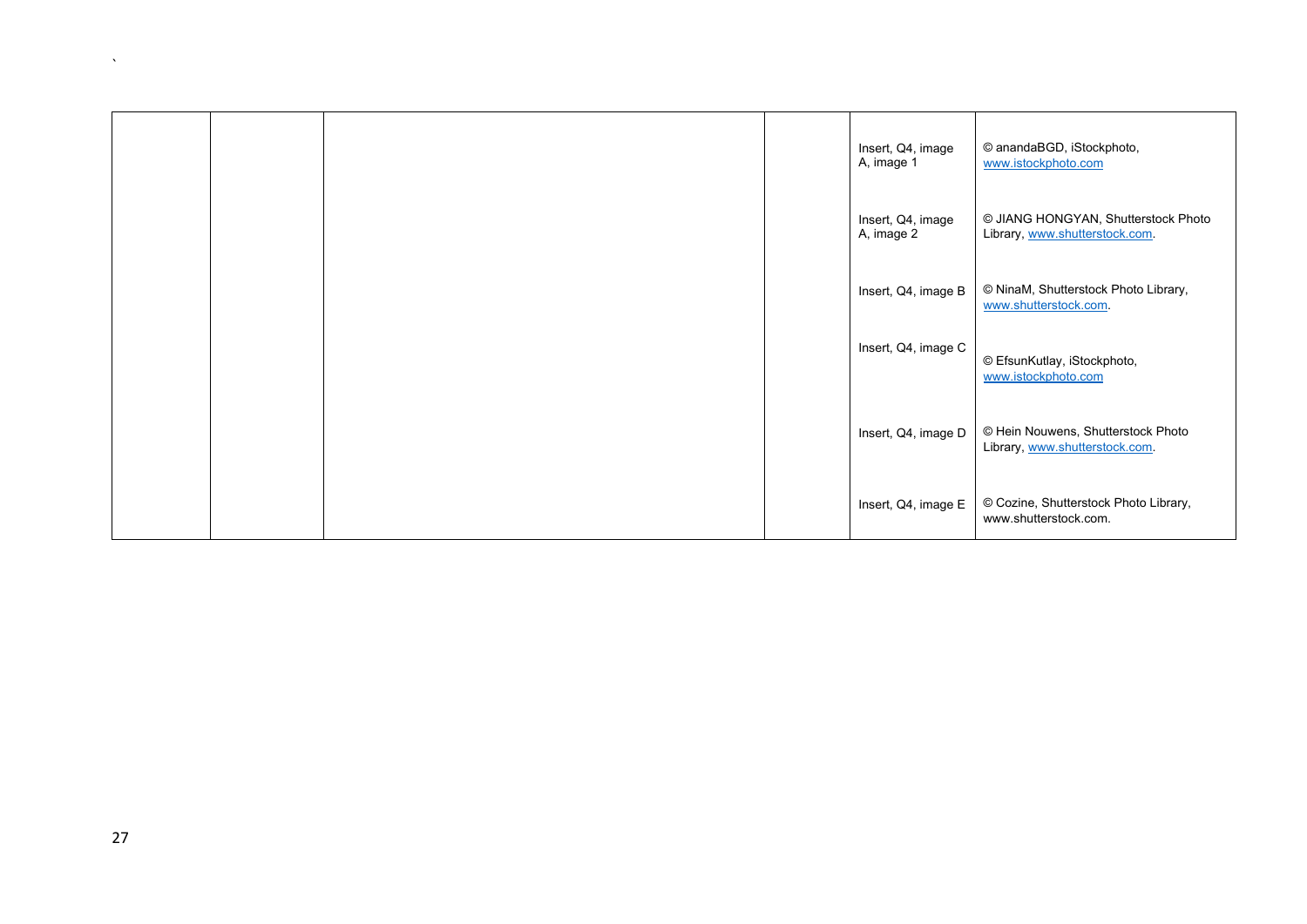| <b>Economics</b> |                    |                                           |           |        |                                                                                                                                                                                                                                                                                                                         |  |  |
|------------------|--------------------|-------------------------------------------|-----------|--------|-------------------------------------------------------------------------------------------------------------------------------------------------------------------------------------------------------------------------------------------------------------------------------------------------------------------------|--|--|
| H460 01          | <b>GCE A Level</b> | <b>Economics</b><br><b>Microeconomics</b> | <b>QP</b> | Table1 | © Civil Aviation Authority (CAA),<br>www.caa.co.uk. Permission to reproduce<br>all copyright material has been applied for.<br>In some cases, efforts to contact copyright-<br>holders have been unsuccessful and OCR<br>will be happy to rectify any omissions of<br>acknowledgements in future papers if<br>notified. |  |  |
| H460_02          | <b>GCE A Level</b> | <b>Economics</b><br>Macroeconomics        | <b>QP</b> | Fig. 2 | © Adapted from 'Banknote statistics',<br>www.bankofengland.co.uk, Bank of<br>England. Reproduced by kind permission<br>of the Bank of England.                                                                                                                                                                          |  |  |
|                  |                    |                                           |           | Fig. 3 | © Adapted from 'Official Bank Rate history',<br>www.bankofengland.co.uk, Bank of<br>England. Reproduced by kind permission<br>of the Bank of England.                                                                                                                                                                   |  |  |

 $\Delta\sim 10^4$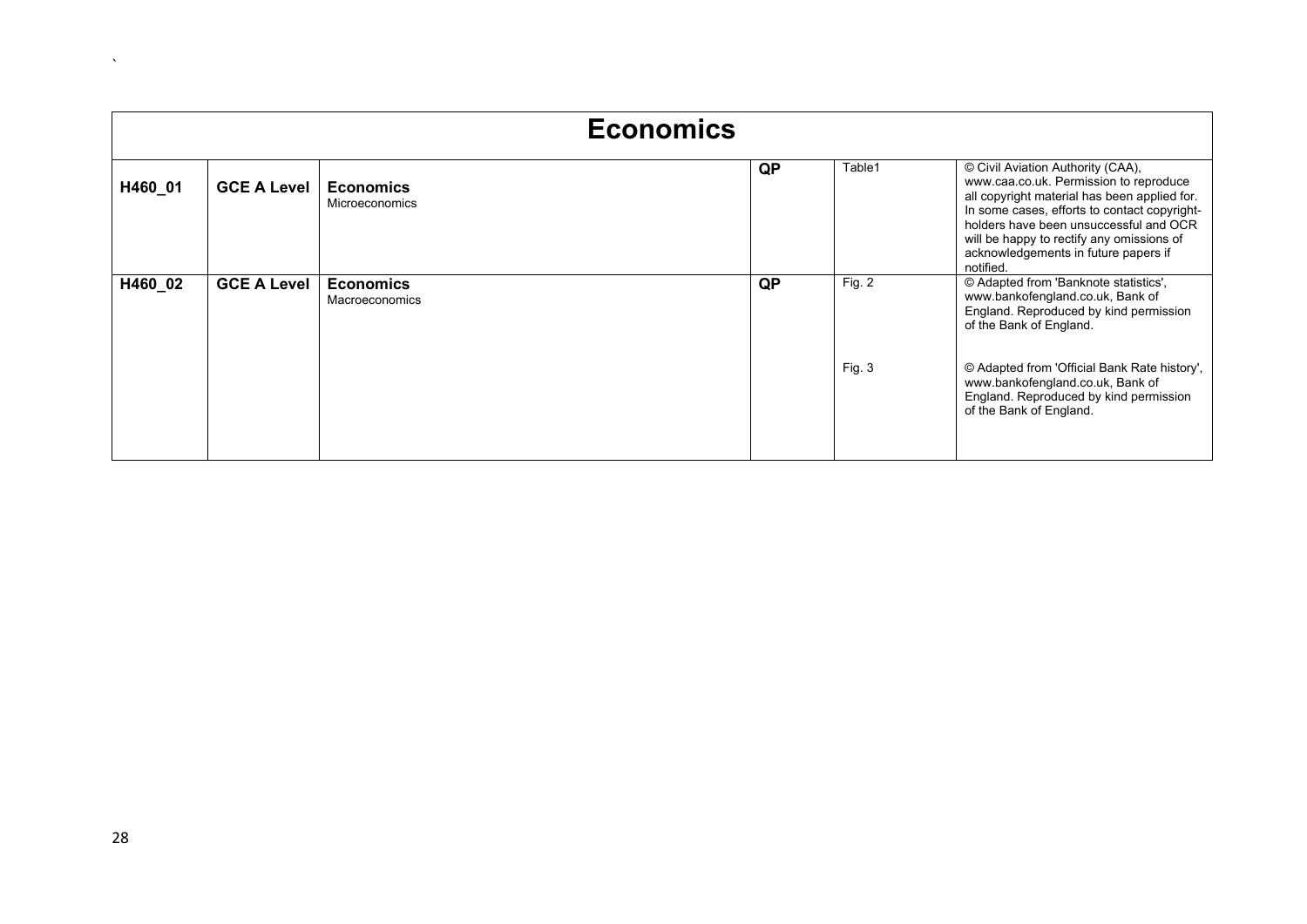|           | <b>English Language</b> |                                                                |            |        |                                                                                                                                                                                                                                                                                                                                                      |  |  |
|-----------|-------------------------|----------------------------------------------------------------|------------|--------|------------------------------------------------------------------------------------------------------------------------------------------------------------------------------------------------------------------------------------------------------------------------------------------------------------------------------------------------------|--|--|
| H470_02   | <b>GCE A Level</b>      | <b>English Language</b><br>Dimensions of linguistic variation  | <b>RB</b>  | Text B | Adapted from E Day, 'Why don't more girls<br>study physics?', The Guardian, 30<br>December 2012 © Guardian News 7 media<br>Ltd 2012, www.theguardian.com.<br>Reproduced by permission of The<br>Guardian.                                                                                                                                            |  |  |
|           |                         |                                                                |            | Text C | Adapted from 'Eruption 150 years ago,<br>1868', www.nupepa-hawaii.com, Nupepa.<br>Permission to reproduce all copyright<br>material has been applied for. In some<br>cases, efforts to contact copyright-holders<br>have been unsuccessful and OCR will be<br>happy to rectify any omissions of<br>acknowledgements in future papers if<br>notified. |  |  |
|           |                         |                                                                |            | Text D | Permission to reproduce all copyright<br>material has been applied for. In some<br>cases, efforts to contact copyright-holders<br>have been unsuccessful and OCR will be<br>happy to rectify any omissions of<br>acknowledgements in future papers if<br>notified.                                                                                   |  |  |
| $J351_01$ | <b>GCSE</b>             | <b>English Language</b><br>Communicating information and ideas | <b>INS</b> | Text 2 | © The Daily Mail, www.mailonline.co.uk.<br>Reproduced by permission of The Daily<br>Mail.                                                                                                                                                                                                                                                            |  |  |

 $\bar{\mathbf{v}}$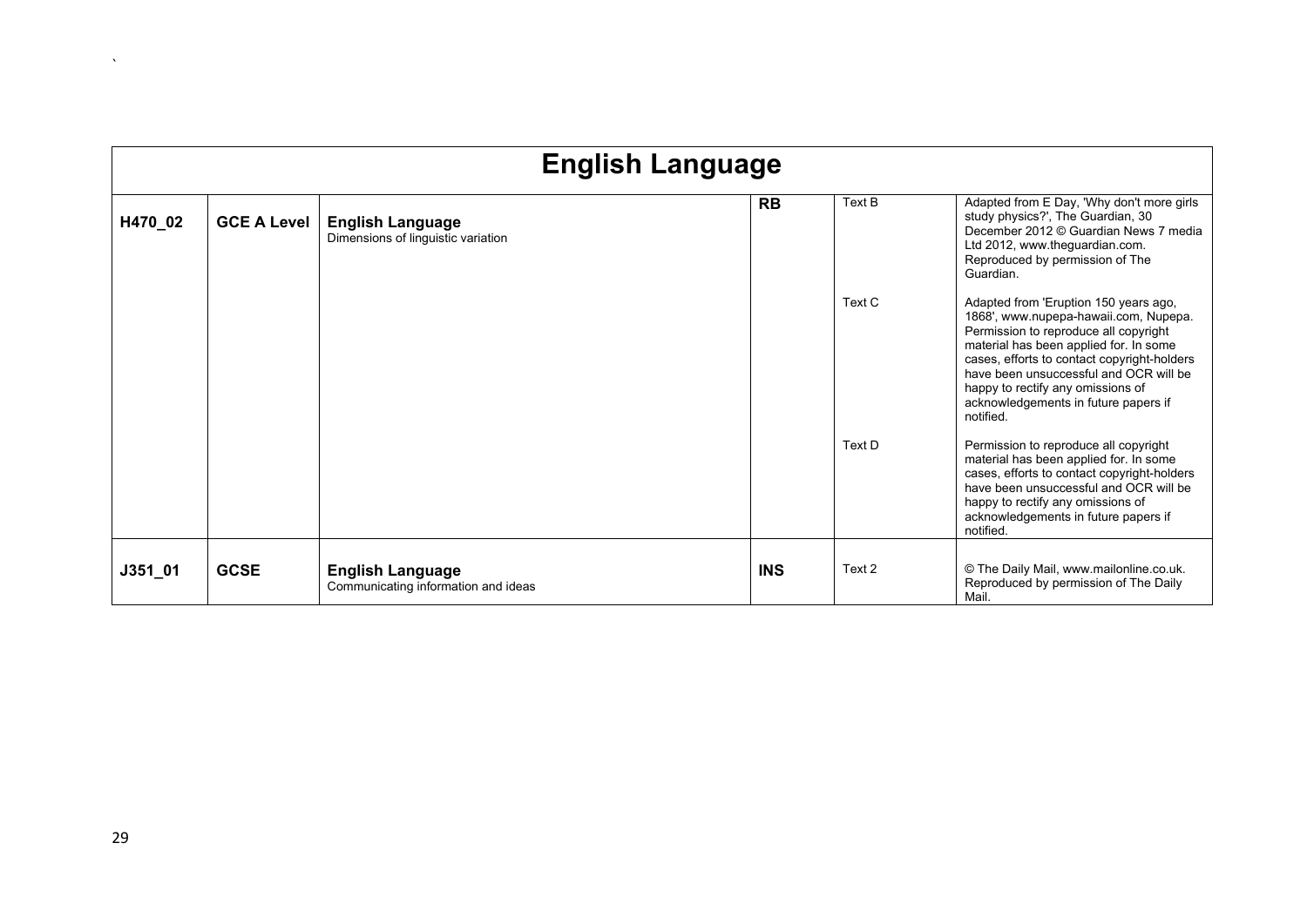| $J351_02$ | <b>GCSE</b> | <b>English Language</b><br>Exploring effects and impact | <b>INS</b> | Text 1 | © P Gregory, 'Wideacre', HarperCollins,<br>1987. Reprinted by permission of<br>HarperCollins Publishers Ltd. © Philippa<br>Gregory 1987.                                                                                                                                                                                                                                                                 |
|-----------|-------------|---------------------------------------------------------|------------|--------|----------------------------------------------------------------------------------------------------------------------------------------------------------------------------------------------------------------------------------------------------------------------------------------------------------------------------------------------------------------------------------------------------------|
|           |             |                                                         |            | Text 2 | From Sleep, Pale Sister by Joanne Harris<br>published by Black Swan. Reproduced by<br>kind permission of The Random House<br>Group Ltd. ©2004. The Agreed Upon 279<br>Words from Sleep, Pale Sister by Joanne<br>Harris. Published by Black Swan, 2004.<br>Copyright © Joanne Harris. Reproduced by<br>permission of the author c/o Rogers,<br>Coleridge & White Ltd., 20 Powis Mews,<br>London W11 1JN. |

 $\Delta \sim 10^4$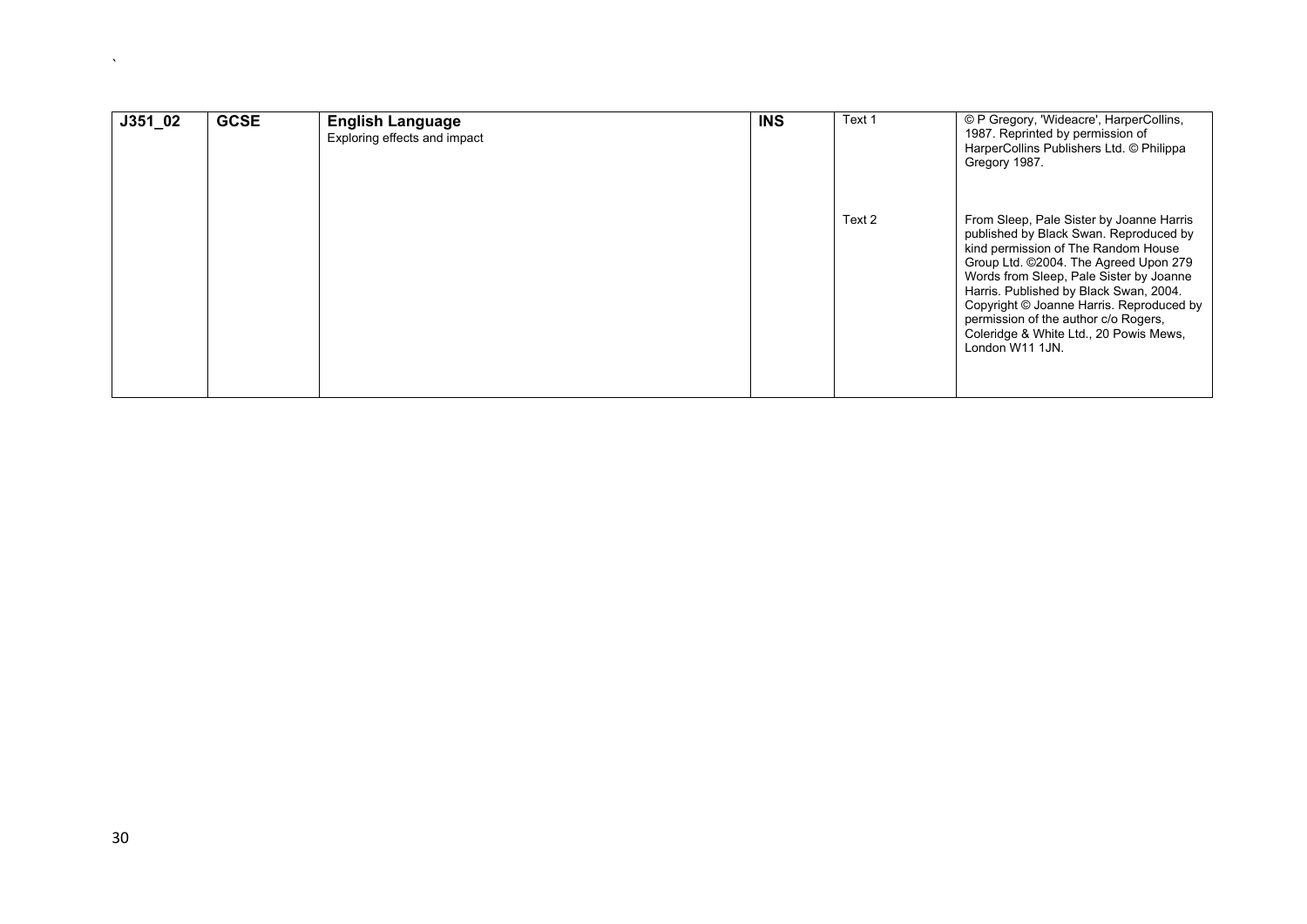| <b>English Language &amp; Literature</b> |                       |                                                                                        |           |                |                                                                                                                |  |  |
|------------------------------------------|-----------------------|----------------------------------------------------------------------------------------|-----------|----------------|----------------------------------------------------------------------------------------------------------------|--|--|
| H474_01                                  | <b>GCE A</b><br>Level | <b>English Language and Literature (EMC)</b><br>Exploring non-fiction and spoken texts | QP.       | Q1             | © The Guardian, 'Marilyn Monroe obituary',<br>www.thequardian.com. Reproduced by permission of The<br>Guardian |  |  |
| H474_02                                  | <b>GCE A</b><br>Level | <b>English Language and Literature (EMC)</b><br>The language of poetry and plays       | <b>QP</b> | Q4             | © CNN, Larry King transcript,<br>http://transcripts.cnn.com/TRANSCRIPTS/0106/01/lkl.00.html,<br>2001.          |  |  |
|                                          |                       |                                                                                        |           | Q <sub>6</sub> | © Jacob Sam-La Rose, Bloodaxe Books. Reproduced with<br>permission of Bloodaxe Books.                          |  |  |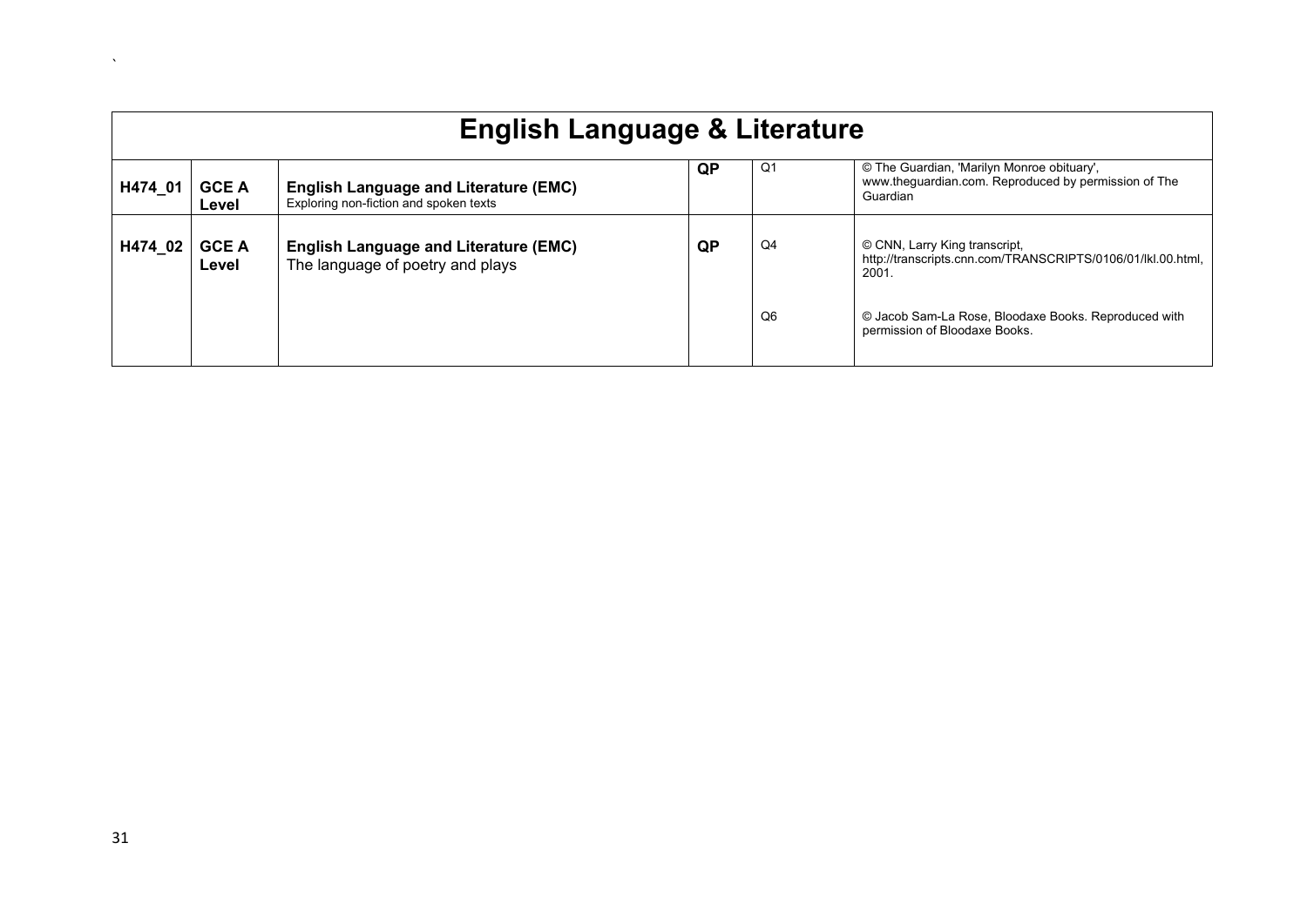|         | <b>English Literature</b> |                                                               |                 |                          |                                                                                                                                                                                                                    |  |  |
|---------|---------------------------|---------------------------------------------------------------|-----------------|--------------------------|--------------------------------------------------------------------------------------------------------------------------------------------------------------------------------------------------------------------|--|--|
| H472_01 | <b>GCE A</b><br>Level     | <b>English Literature</b><br>Drama and poetry pre-1900        | <b>QP</b>       | 1(a)                     | © Shakespeare, Coriolanus<br>Act I, scene I, Collins, 2011                                                                                                                                                         |  |  |
|         |                           |                                                               |                 | 2(a)                     | © Shakespeare, Hamlet<br>III, I, Collins, 2011                                                                                                                                                                     |  |  |
|         |                           |                                                               |                 | 3(a)                     | © Shakespeare, Measure for Measure<br>IV, 1, Collins, 2011                                                                                                                                                         |  |  |
|         |                           |                                                               |                 | 4(a)                     | © Shakespeare, Richard III<br>III, I, Collins, 2011                                                                                                                                                                |  |  |
|         |                           |                                                               |                 | 5(a)                     | © Shakespeare, The Tempest<br>I, i, Collins, 2011                                                                                                                                                                  |  |  |
|         |                           |                                                               |                 | 6(a)                     | © Shakespeare, Twelfth Night<br>I, iii, Collins, 2011                                                                                                                                                              |  |  |
| J352_02 | <b>GCSE</b>               | <b>English Literature</b><br>Exploring poetry and Shakespeare | $\overline{QP}$ | Section A, Q3,<br>Poem 2 | © S Faircloth, 'My Angels'                                                                                                                                                                                         |  |  |
|         |                           |                                                               |                 | Section A, Q3,<br>Poem 1 | © 'Farther' from Skirrid Hill by Owen Sheers. Published by<br>Seren, 2005. Copyright © Owen Sheers. Reproduced by<br>permission of the author c/o Rogers, Coleridge & White Ltd.,<br>20 Powis Mews, London W11 1JN |  |  |
|         |                           |                                                               |                 | Section B, Q4            | William Shakespeare, © William Collins; Reissue edition<br>2011. Reprinted by permission of HarperCollins Publishers<br>Ltd                                                                                        |  |  |
|         |                           |                                                               |                 | Section B, Q8            | William Shakespeare, © William Collins; Reissue edition<br>2016. Reprinted by permission of HarperCollins Publishers<br>Ltd                                                                                        |  |  |
|         |                           |                                                               |                 | Section B, Q10           | William Shakespeare, 'Much Ado About Nothing'. OCR is<br>aware that third party material appeared in this exam but it<br>has not been possible to identify and acknowledge the<br>source.                          |  |  |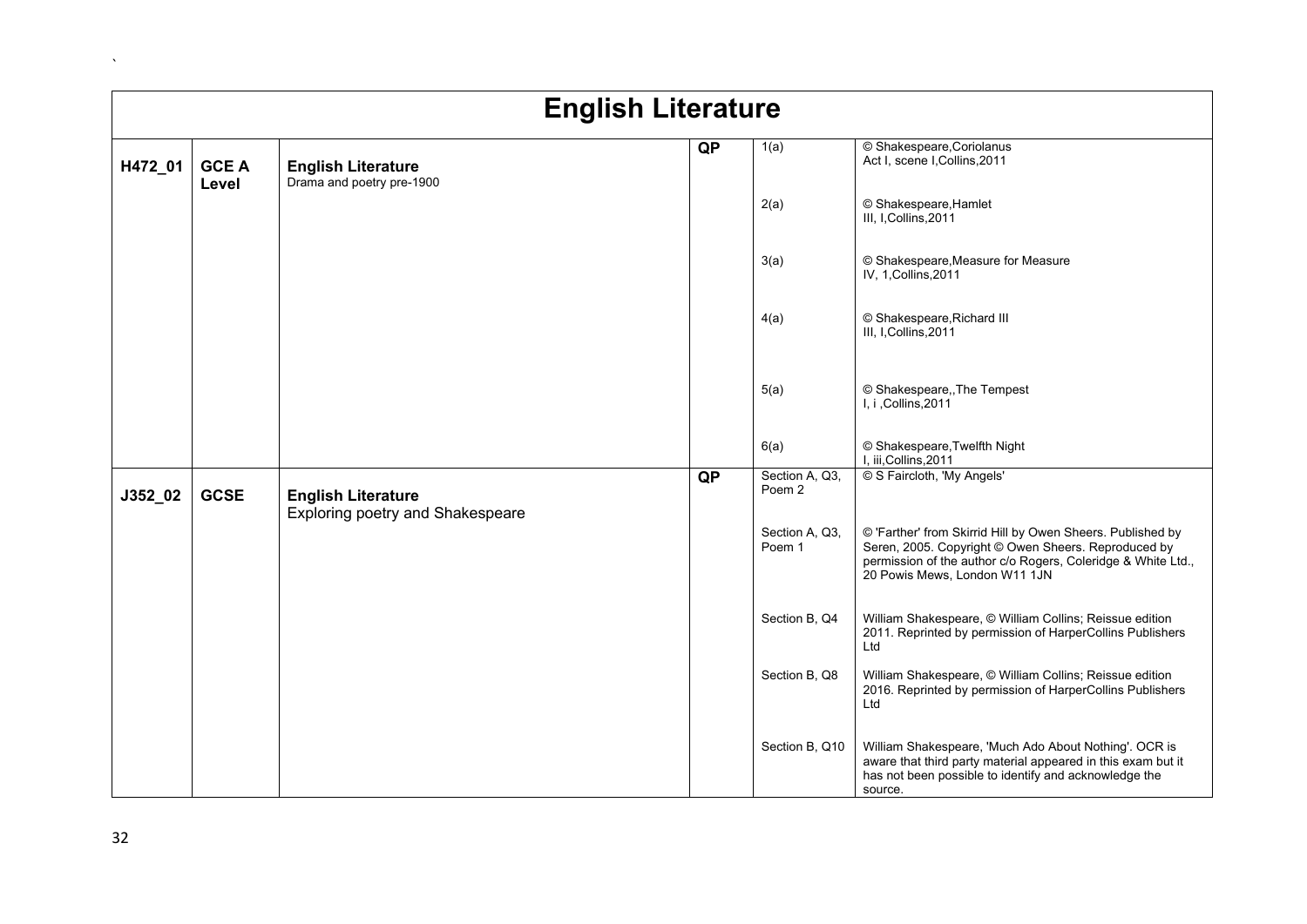|         | Geography             |                                                                 |           |                    |                                                                                                                                                                                                                                                                                                                                                                              |  |  |  |  |
|---------|-----------------------|-----------------------------------------------------------------|-----------|--------------------|------------------------------------------------------------------------------------------------------------------------------------------------------------------------------------------------------------------------------------------------------------------------------------------------------------------------------------------------------------------------------|--|--|--|--|
| H481_01 | <b>GCE A</b><br>Level | Geography<br>Physical systems                                   | <b>RB</b> | Q2                 | © National Snow and Ice Data Center. Accessed 02/12/2020.<br>https://nsidc.org/cryosphere/sotc/glacier_balance.html                                                                                                                                                                                                                                                          |  |  |  |  |
|         |                       |                                                                 |           | Q3                 | OCR is aware that third party material appeared in this exam but it<br>has not been possible to identify and acknowledge the source.                                                                                                                                                                                                                                         |  |  |  |  |
|         |                       |                                                                 |           | Q4                 | © agefotostock / Alamy Stock Photo                                                                                                                                                                                                                                                                                                                                           |  |  |  |  |
| H481_03 | <b>GCE A</b><br>Level | Geography<br>Geographical debates                               | <b>RB</b> | $\overline{Q1}$    | © Dr Roy Spencer. Permission to reproduce all copyright material<br>has been applied for. In some cases, efforts to contact copyright-<br>holders have been unsuccessful and OCR will be happy to rectify<br>any omissions of acknowledgements in future papers if notified.                                                                                                 |  |  |  |  |
|         |                       |                                                                 |           | Q2                 | © Alzheimer's Disease International, www.alzheimers.org.<br>Reproduced by kind permission of Alzheimer's Disease<br>International.                                                                                                                                                                                                                                           |  |  |  |  |
|         |                       |                                                                 |           | Q4                 | © World Mapper, www.worldmapper.org. Reproduced by<br>permission of World Mapper.                                                                                                                                                                                                                                                                                            |  |  |  |  |
|         |                       |                                                                 |           | Q <sub>5</sub>     | © Jens Ickler, Alamy Stock Photo, www.alamy.com                                                                                                                                                                                                                                                                                                                              |  |  |  |  |
| J383_02 | <b>GCSE</b>           | <b>Geography A (Geographical Themes)</b><br>The World Around Us | <b>RB</b> | Fig. 1             | ©https://www2.nau.edu/lrm22/lessons/food chain/food chain.html.<br>OCR is aware that third party material appeared in this exam but it<br>has not been possible to identify and acknowledge the source.                                                                                                                                                                      |  |  |  |  |
|         |                       |                                                                 |           | Fig. 2             | © Allion Joyce, Wall Street Journal, May 11 <sup>th</sup> , 2016                                                                                                                                                                                                                                                                                                             |  |  |  |  |
|         |                       |                                                                 |           | Fig. 4             | © GCSE Geography OCR B Student Book, John Widdowson,<br>Oxford University Limited. Reproduced with kind permission of<br>Oxford Publishing Limited.                                                                                                                                                                                                                          |  |  |  |  |
| J383_03 | <b>GCSE</b>           | <b>Geography A (Geographical Themes)</b><br>Geographical Skills | <b>RB</b> | Fig. 1<br>Fig. $2$ | Adapted From Josh Gabbatiss, El Niño: 75-80% chance of extreme<br>weather phenomenon in next three months, World Meteorological<br>Organisation warns, 27 November 2018 © The<br>Independent, https://www.independent.co.uk/climate-<br>change/news/el-nino-2019-weather-extreme-effect-climate-un-<br>world-meteorological-organisation-a8653861.html<br>© Courtesy of NASA |  |  |  |  |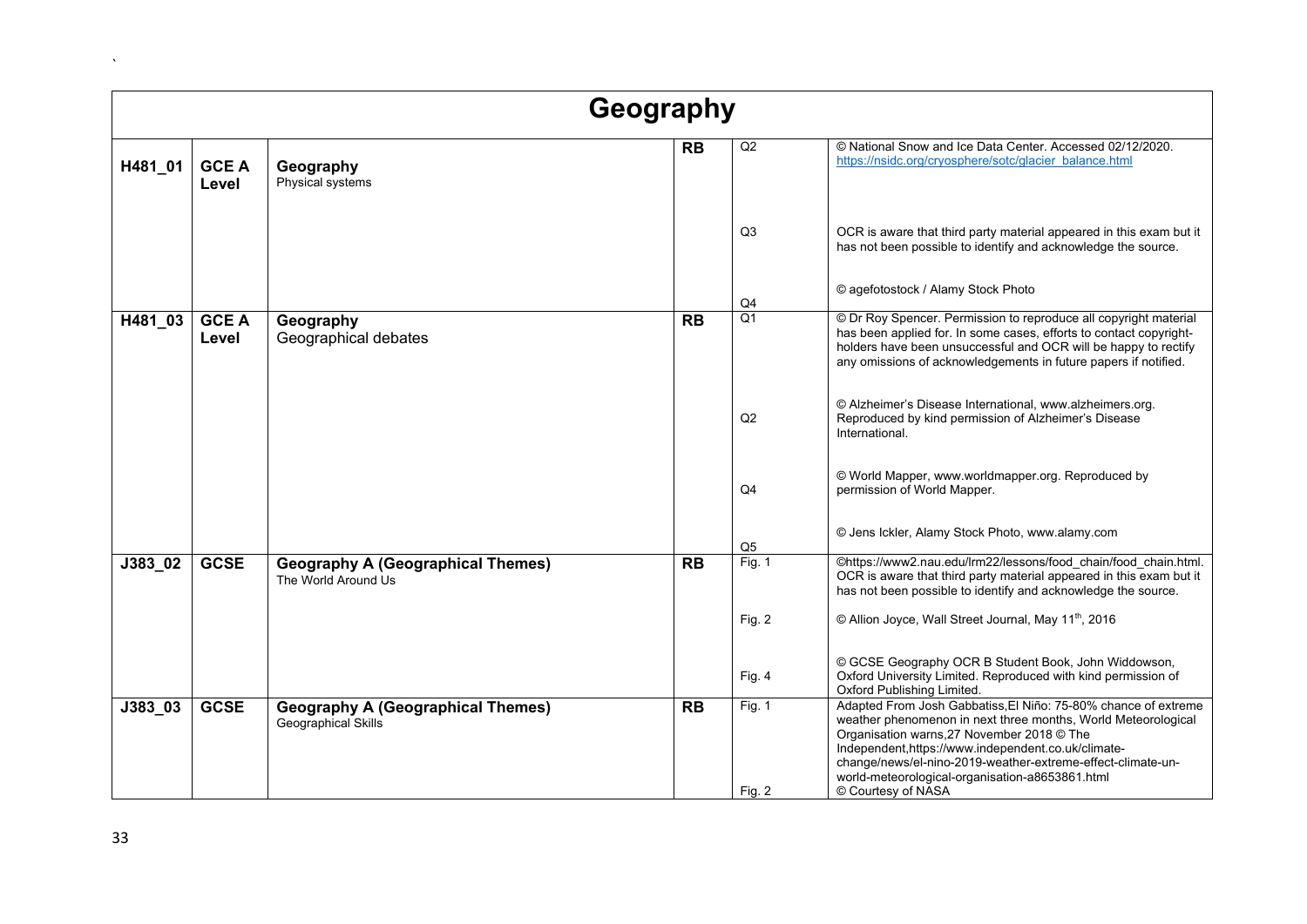|         |             |                                                       |           | Fig. 3   | NERC (CEH) 2016, Crown Copyright.                                                                                                                                                                                                                         |
|---------|-------------|-------------------------------------------------------|-----------|----------|-----------------------------------------------------------------------------------------------------------------------------------------------------------------------------------------------------------------------------------------------------------|
|         |             |                                                       |           | Fig. $5$ | Permission to reproduce all copyright material has been applied<br>for. In some cases, efforts to contact copyright-holders have been<br>unsuccessful and OCR will be happy to rectify any omissions of<br>acknowledgements in future papers if notified. |
|         |             |                                                       |           | Fig. 6   | © Christopher Krembs, 2018                                                                                                                                                                                                                                |
|         |             |                                                       |           | Fig. 4   | Permission to reproduce all copyright material has been applied<br>for. In some cases, efforts to contact copyright-holders have been<br>unsuccessful and OCR will be happy to rectify any omissions of<br>acknowledgements in future papers if notified  |
| J384 02 | <b>GCSE</b> | <b>Geography B</b><br>(Geography for Enquiring Minds) | <b>RB</b> | Fig. 1   | M Roser, 'Human Development Index', www.ourworldindata.org,<br>Our World in Data. Reproduced under the terms of the Creative<br>Commons Attribution 4.0 International (CC BY 4.0) licence.                                                                |
|         |             |                                                       |           | Fig. 3   | Max Roser (2020) - "Human Development Index (HDI)". Published<br>online at OurWorldInData.org. Retrieved from:<br>'https://ourworldindata.org/human-development-index' [Online<br>Resource]                                                               |
|         |             |                                                       |           | Fig. 5   | © Christopher Middleton, British Seafishing,<br>www.brititishseafishing.co.uk, 2020. Reproduced by kind<br>permission of British Seafishing.                                                                                                              |
|         |             |                                                       |           | Fig. 2   | Permission to reproduce all copyright material has been applied<br>for. In some cases, efforts to contact copyright-holders have been<br>unsuccessful and OCR will be happy to rectify any omissions of<br>acknowledgements in future papers if notified. |
|         |             |                                                       |           | Fig. 4   | Permission to reproduce all copyright material has been applied<br>for. In some cases, efforts to contact copyright-holders have been<br>unsuccessful and OCR will be happy to rectify any omissions of<br>acknowledgements in future papers if notified. |

 $\hat{\mathbf{v}}$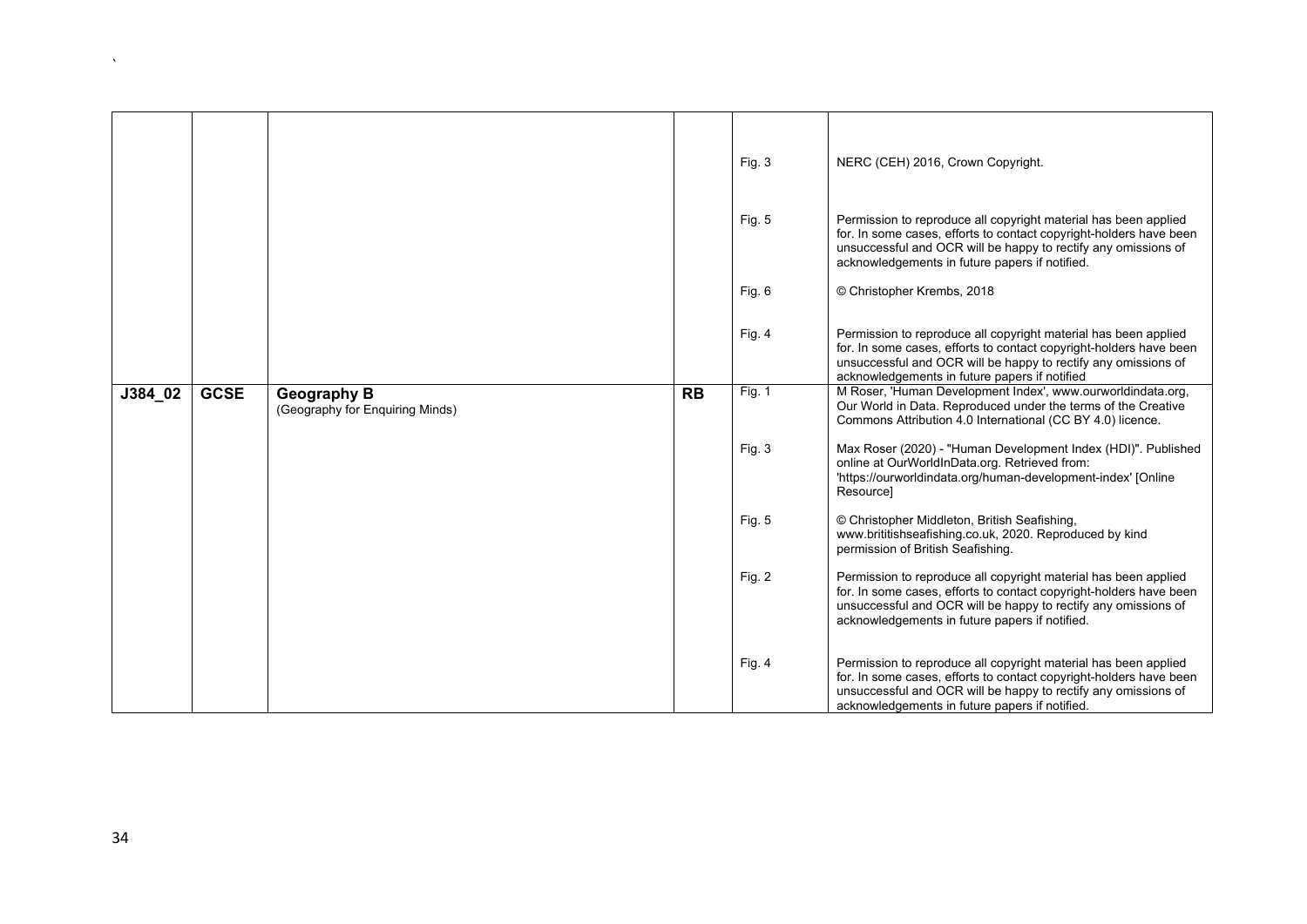|         | Geology               |                                        |           |                 |                                                                                                            |  |  |  |
|---------|-----------------------|----------------------------------------|-----------|-----------------|------------------------------------------------------------------------------------------------------------|--|--|--|
| H414_01 | <b>GCE A</b><br>Level | Geology<br>Fundamentals of geology     | QP        | Q27.1           | © Maureen Feinemen. Reproduced under the terms of a<br>Creative Commons Licence by 4.0.                    |  |  |  |
|         |                       |                                        |           | Q31.3           | © Tunnel section, https://www.researchgate.net/figure/Road-<br>tunnel-geometry_fig2_224137548              |  |  |  |
|         |                       |                                        |           | Q <sub>21</sub> | © Discontinuous binary phase diagram. Figure 2, page 46<br>OCR Geology                                     |  |  |  |
| H414_03 | <b>GCE A</b><br>Level | Geology<br>Practical skills in geology | <b>QP</b> | Q4ci ⅈ          | © Geological map, British Geological Survey. Reproduced by<br>permission of the British Geological Survey. |  |  |  |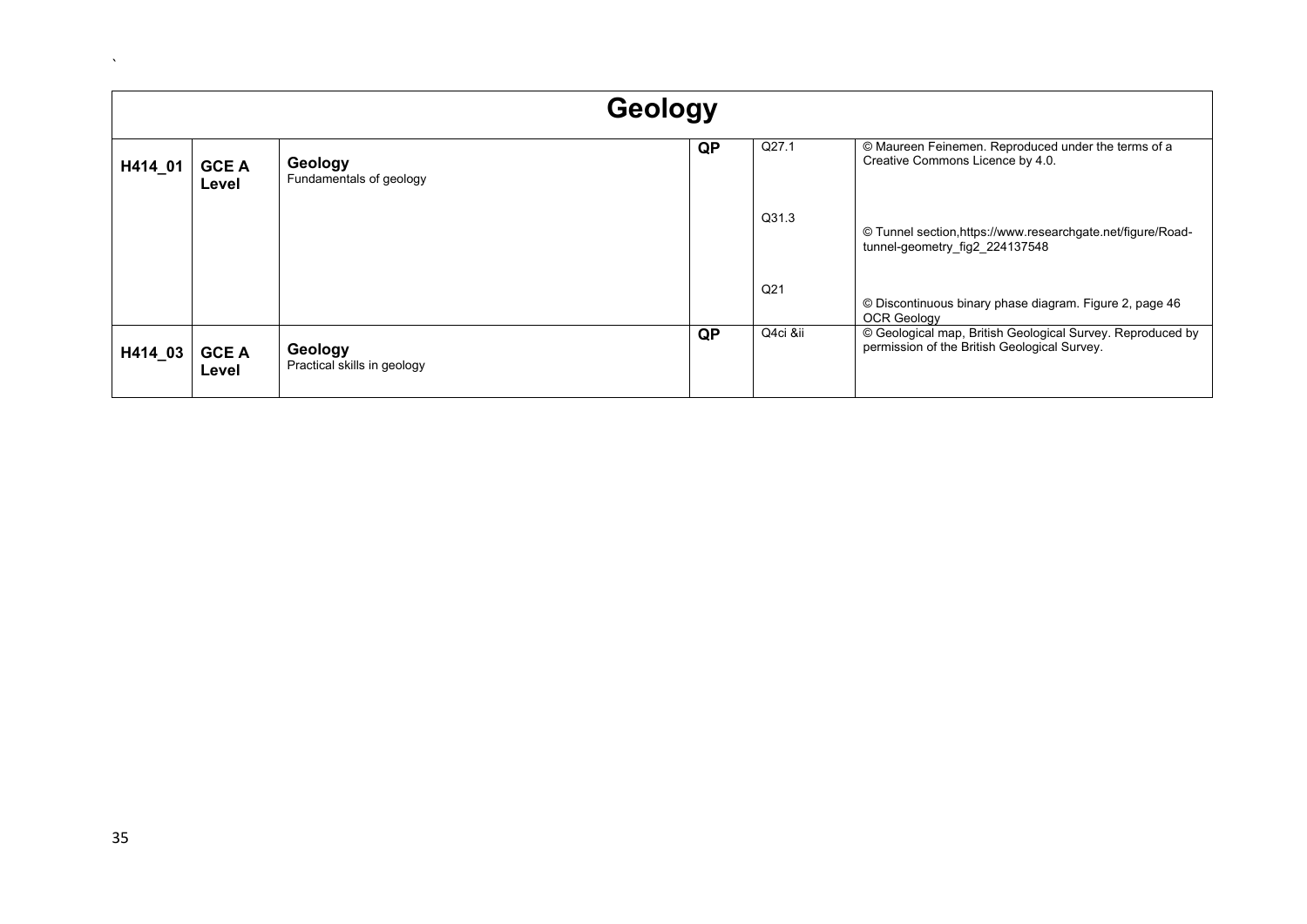|         | <b>History A</b>      |                                                                             |           |                |                                                                                                                                                                                                   |  |  |  |  |
|---------|-----------------------|-----------------------------------------------------------------------------|-----------|----------------|---------------------------------------------------------------------------------------------------------------------------------------------------------------------------------------------------|--|--|--|--|
| Y105_01 | <b>GCE A</b><br>Level | <b>History A</b><br>England 1445-1509: Lancastrians, Yorkists and Henry VII | <b>QP</b> | Q1             | © Keith Dockray, Margaret of Anjou and the Wars of the<br>Roses, Fonthill Media. Reproduced by permission of Fonthill<br>Media                                                                    |  |  |  |  |
|         |                       |                                                                             |           | Q <sub>1</sub> | © N Fellows and S Littler, England 1445-1509. Page 68. OCR<br>is aware that third party material appeared in this exam but it<br>has not been possible to identify and acknowledge the<br>source. |  |  |  |  |
| Y106_01 | <b>GCE A</b>          | <b>History A</b>                                                            | QP        | Source B       | © Chronicle of Richard Grafton                                                                                                                                                                    |  |  |  |  |
|         | Level                 | England 1485-1558: the Early Tudors                                         |           |                |                                                                                                                                                                                                   |  |  |  |  |
|         |                       |                                                                             |           | Source C       | © Letter, Burgoyne to Calvin                                                                                                                                                                      |  |  |  |  |
|         |                       |                                                                             |           | Source D       | © Parliamentary record of changes made against the Duke of<br>Somerset, January 1552.                                                                                                             |  |  |  |  |
| Y107_01 | <b>GCE A</b>          | <b>History A</b>                                                            | <b>QP</b> | Source A       | © Act of Attainder Jan 1548                                                                                                                                                                       |  |  |  |  |
|         | Level                 | England 1547-1603: the Later Tudors                                         |           | Source B       | © Chronicle of Richard Grafton                                                                                                                                                                    |  |  |  |  |
|         |                       |                                                                             |           | Source D       | © Parliamentary record of changes made against the Duke of<br>Somerset, January 1552.                                                                                                             |  |  |  |  |
| Y108_01 | <b>GCE A</b><br>Level | <b>History A</b><br>The Early Stuarts and the Origins of the Civil War      | QP        | Source A       | © D Smith, Oliver Cromwell, p86-7,1991. Reproduced with<br>permission of The Licensor through PLSclear.                                                                                           |  |  |  |  |
|         |                       |                                                                             |           | Source C       | © D Smith, Oliver Cromwell, p87,1991. Reproduced with<br>permission of The Licensor through PLSclear                                                                                              |  |  |  |  |
|         |                       |                                                                             |           | Source D       | © D Smith, Oliver Cromwell, p87-8,1991. Reproduced with<br>permission of The Licensor through PLSclear                                                                                            |  |  |  |  |
| Y305_01 | <b>GCE A</b><br>Level | <b>History A</b><br>The Renaissance c.1400-c.1600                           | <b>QP</b> | Q <sub>1</sub> | © D Weinstein, 'Savonarola - Preacher and Patriot?', History<br>Today, Volume 39, Issue 11, History Today<br>Ltd, 1989. Reproduced with permission of History Today Ltd.                          |  |  |  |  |
| Y308_01 | <b>GCE A</b><br>Level | <b>History A</b>                                                            | QP        | Q <sub>1</sub> | Permission to reproduce all copyright material has been<br>applied for. In some cases, efforts to contact copyright-<br>holders have been unsuccessful and OCR will be happy to                   |  |  |  |  |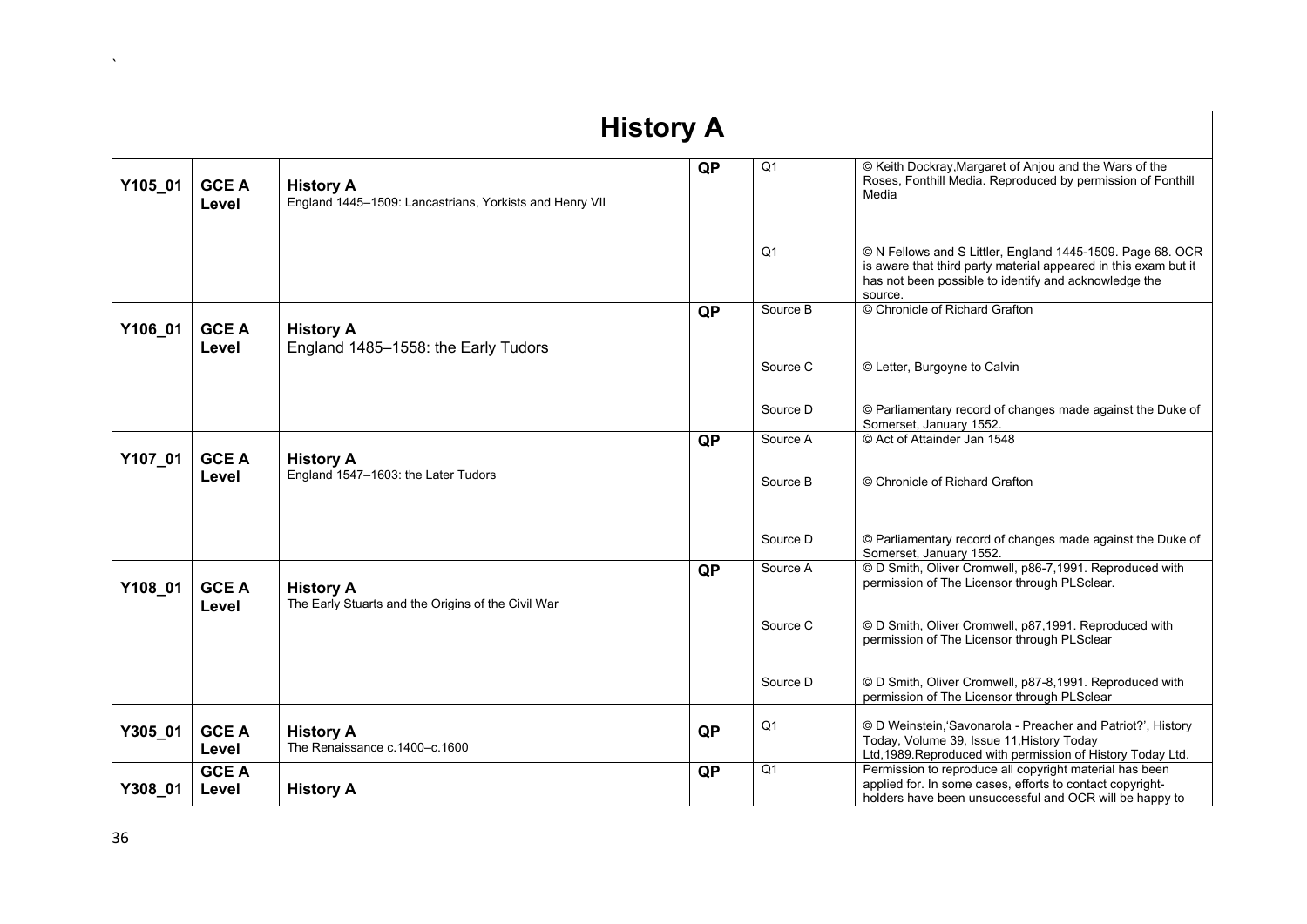|         | <b>GCE A</b><br>Level | The Catholic Reformation 1492-1610                                         |           |                 | rectify any omissions of acknowledgements in future papers if<br>notified.                                                                                                                                                                                                                         |
|---------|-----------------------|----------------------------------------------------------------------------|-----------|-----------------|----------------------------------------------------------------------------------------------------------------------------------------------------------------------------------------------------------------------------------------------------------------------------------------------------|
|         |                       |                                                                            |           | Q <sub>1</sub>  | Permission to reproduce all copyright material has been<br>applied for. In some cases, efforts to contact copyright-<br>holders have been unsuccessful and OCR will be happy to<br>rectify any omissions of acknowledgements in future papers if<br>notified.                                      |
| Y311_01 | <b>GCE A</b><br>Level | <b>History A</b><br>The Origins and Growth of the British Empire 1558-1783 | <b>QP</b> | Q <sub>1</sub>  | OCR is aware that third party material appeared in this exam<br>but it has not been possible to identify and acknowledge the<br>source                                                                                                                                                             |
| Y314_01 | <b>GCE A</b><br>Level | <b>History A</b><br>The Challenge of German Nationalism 1789-1919          | <b>QP</b> | Q <sub>1</sub>  | OCR is aware that third party material appeared in this exam<br>but it has not been possible to identify and acknowledge the<br>source.                                                                                                                                                            |
|         |                       |                                                                            |           | Q <sub>1</sub>  | Adapted from E D Brose, 'German history 1789 to 1871',<br>Page unknown, Berghahn Book, 1997. Item removed due to<br>third party copyright restrictions.                                                                                                                                            |
| Y316_01 | <b>GCE A</b><br>Level | <b>History A</b><br>Britain and Ireland 1791-1921                          | QP        | Passage A       | © Adapted from J Smith, 'Britain and Ireland: From Home<br>Rule to Independence', pp65-69, Routledge, 2000.<br>Reprodcued by permission of Taylor & Francis Group Plc via<br>PLS Clear.                                                                                                            |
| Y317_01 | <b>GCE A</b><br>Level | <b>History A</b><br>China and its Rulers 1839-1989                         | QP        | Q <sub>1</sub>  | © Zhu Weizheng, 'Rereading modern Chinese History', Brill,<br>2015. Reproduced with permission of Brill.                                                                                                                                                                                           |
|         |                       |                                                                            |           | Q <sub>1</sub>  | Permission to reproduce all copyright material has been<br>applied for. In some cases, efforts to contact copyright-<br>holders have been unsuccessful and OCR will be happy to<br>rectify any omissions of acknowledgements in future papers if<br>notified.                                      |
| Y318_01 | <b>GCE A</b><br>Level | <b>History A</b><br>Russia and its Rulers 1855-1964                        | <b>QP</b> | $\overline{Q1}$ | Adapted from D Filtzer, ' The Khrushchev Era: De-<br>Stalinisation and the Limits of Reform in the USSR', p57,<br>Macmillan Press, 1993. Reproduced by permission of the<br>publisher via PLS Clear                                                                                                |
|         |                       |                                                                            |           | Q <sub>1</sub>  | Adapted from G Swain, 'Krushchev', pp113-114, Macmillan<br>Publishers, 2016. Reproduced by permission of Springer<br>Nature via PLS Clear.                                                                                                                                                         |
| Y319_01 | <b>GCE A</b><br>Level | <b>History A</b><br>Civil Rights in the USA 1865-1992                      | QP        | Q <sub>1</sub>  | Adapted from V Sanders, 'Access to History for the IB<br>Diploma: Civil Rights and social movements in the Americas<br>post-1945', 2nd Edition, p114, p116, p119, Hodder and<br>Stoughton Educational Limited, 2016. Reproduced by kind<br>permission of Hodder and SToughton Educational Limited. |

 $\Delta \sim 10^{11}$  m  $^{-1}$  m  $^{-1}$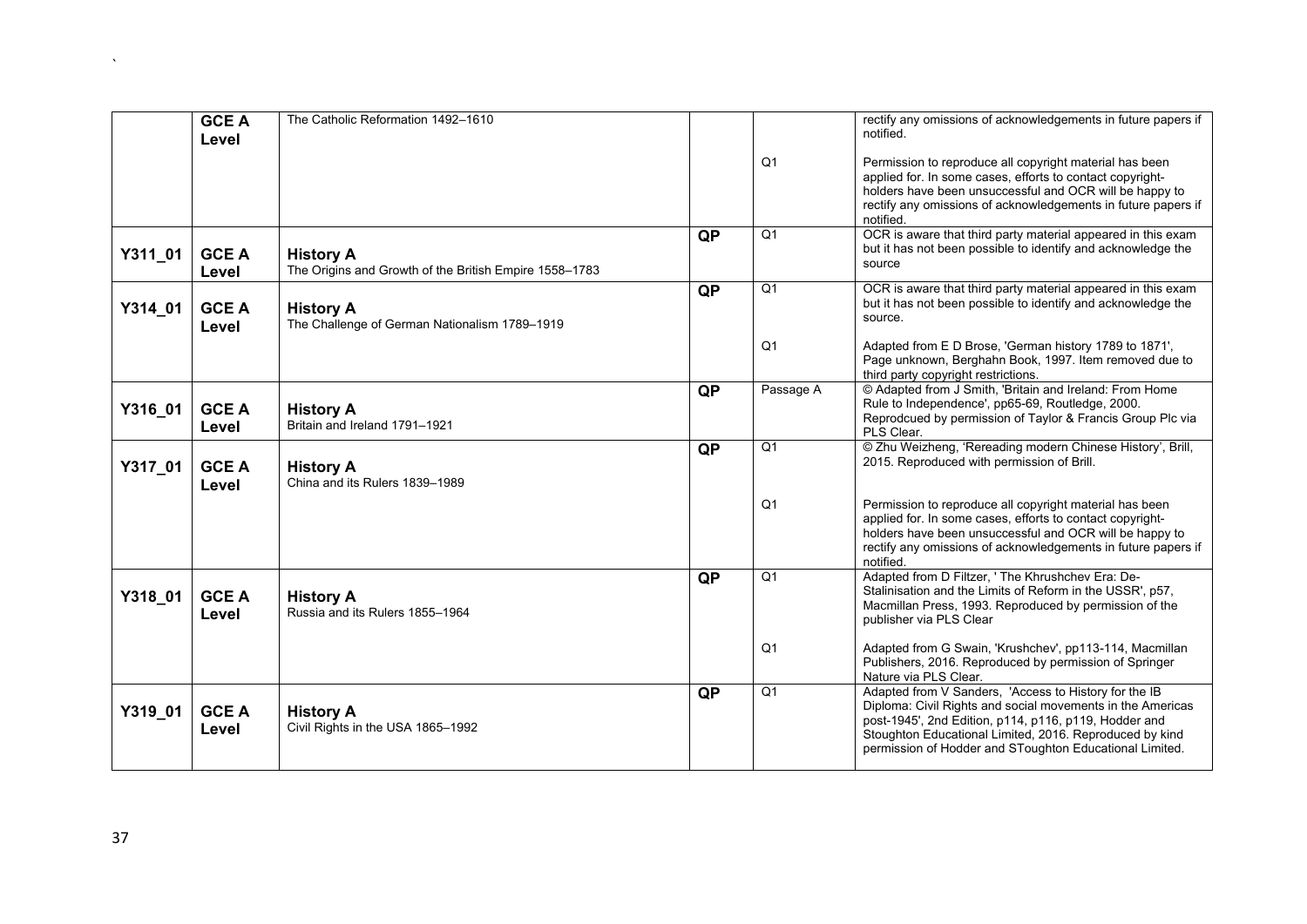| Y320 01 | <b>GCE A</b>          | <b>History A</b>                                                       | QP | Q <sub>1</sub> | © M Bunton, The Palestinian-Israeli Conflict, p44-6, OUP, 2013.<br>Reproduced by permission of OUP                                          |
|---------|-----------------------|------------------------------------------------------------------------|----|----------------|---------------------------------------------------------------------------------------------------------------------------------------------|
|         | Level                 | From Colonialism to Independence:<br>The British Empire 1857-1965      |    | Q1             | © Michael Scott-Baumann, The Middle East 1908-2011,<br>pages 24-6, Hodder Education. Reproduced by permission of<br><b>Hodder Education</b> |
| Y321 01 | <b>GCE A</b><br>Level | <b>History A</b><br>The Middle East 1908–2011: Ottomans to Arab Spring | QP | Q <sup>1</sup> | © M Bunton, The Palestinian-Israeli Conflict, p44-6, OUP, 2013.<br>Reproduced with permission of OUP.                                       |
|         |                       |                                                                        |    | Q1             | © Michael Scott-Baumann, The Middle East 1908-2011,<br>pages 24-6, Hodder Education. Reproduced by permission of<br>Hodder Education.       |

 $\Delta \sim 1$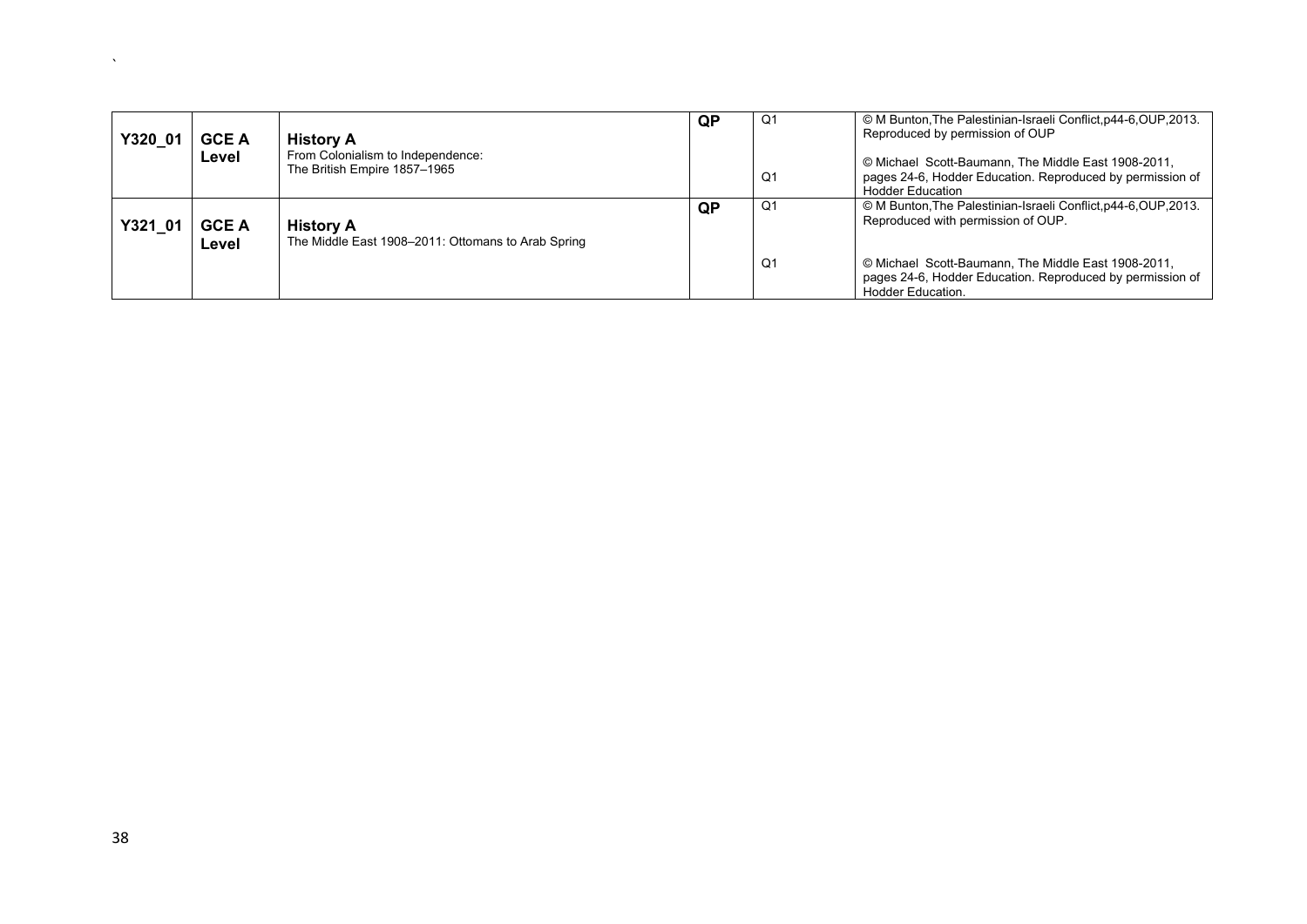|         | <b>History A</b> |                                                                                                                                        |           |                    |                                                                                                                                                                      |  |  |  |  |  |
|---------|------------------|----------------------------------------------------------------------------------------------------------------------------------------|-----------|--------------------|----------------------------------------------------------------------------------------------------------------------------------------------------------------------|--|--|--|--|--|
| J410_12 | <b>GCSE</b>      | <b>History A (Explaining the Modern World)</b><br>The English Reformation c.1520-c.1550<br>with Castles: Form and Function c.1000-1750 | <b>QP</b> | Source E           | © Trinity Mirror / Mirrorpix / Alamy Stock Photo                                                                                                                     |  |  |  |  |  |
|         |                  |                                                                                                                                        |           | Q2 (4 on<br>paper) | © James Petre, THE CASTLE STUDIES GROUP JOURNAL<br>NO 29: 2015-16, pp 223, Castle Studies Group, 2015-16.<br>Reproduced with permission of The Castle Studies Group. |  |  |  |  |  |
|         |                  |                                                                                                                                        |           | Q2 (4 on<br>paper) | © Trinity Mirror / Mirrorpix / Alamy Stock Photo                                                                                                                     |  |  |  |  |  |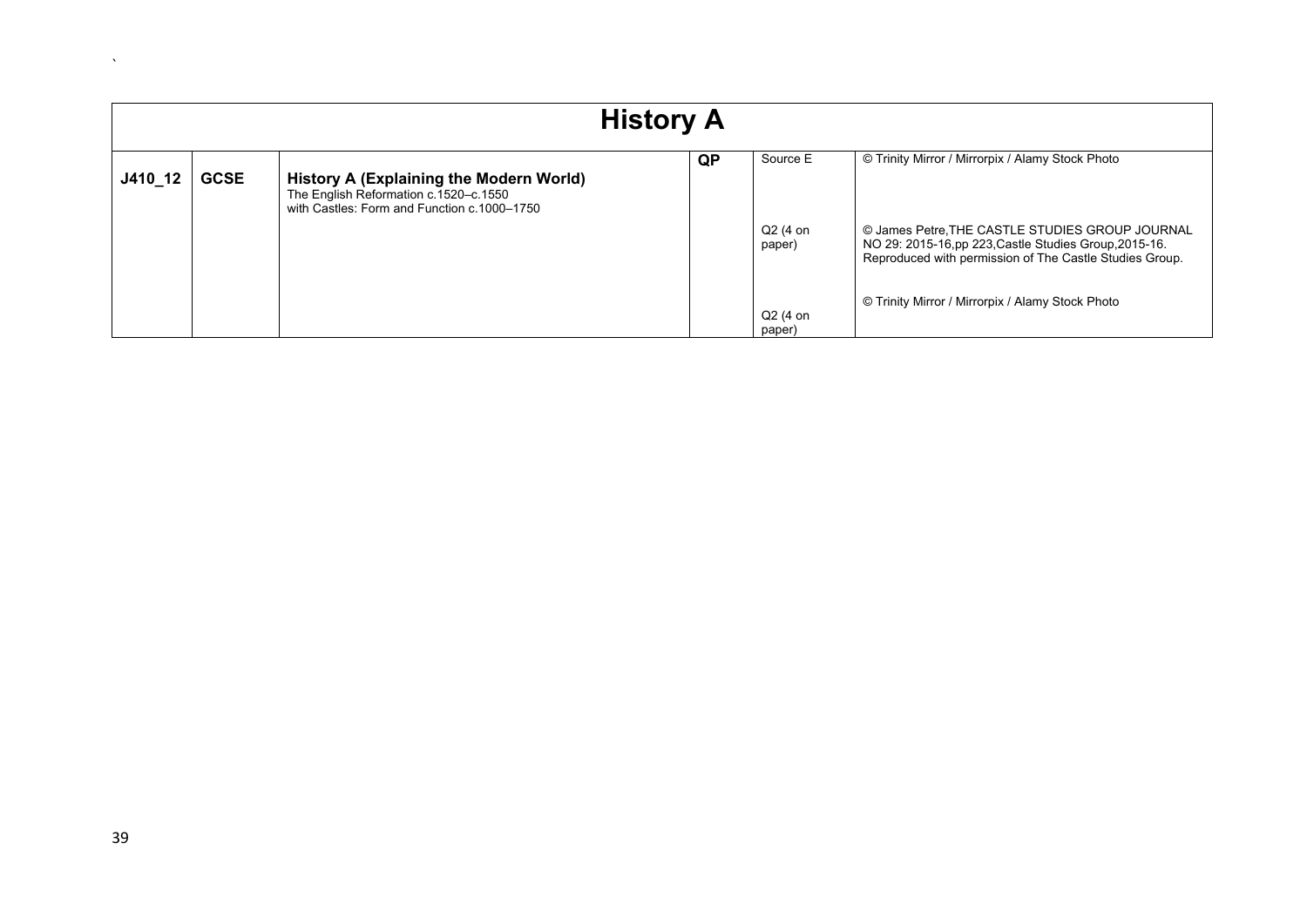|           | <b>History B</b> |                                                                                                                             |    |                  |                                                                                                                                          |  |  |  |  |  |
|-----------|------------------|-----------------------------------------------------------------------------------------------------------------------------|----|------------------|------------------------------------------------------------------------------------------------------------------------------------------|--|--|--|--|--|
| $J411_11$ | <b>GCSE</b>      | <b>History B (Schools History Project)</b><br>The People's Health, c.1250 to present<br>with The Norman Conquest, 1065-1087 | QP | Interpretation A | © Caxton Publishing co.                                                                                                                  |  |  |  |  |  |
| $J411_15$ | <b>GCSE</b>      | <b>History B (Schools History Project)</b><br>Crime and Punishment, c.1250 to present with<br>The Elizabethans, 1580-1603   | QP | Q8               | © John Guy, The Daily Mail, 2016. www.dailymail.co.uk. ©<br>Associated Newspapers. Reproduced by permission of<br>Associated Newspapers. |  |  |  |  |  |
|           |                  |                                                                                                                             |    | Interpretation B | © www.kentwell.co.uk/events/tudor/tudor-midsum, Kentwell.                                                                                |  |  |  |  |  |
| J411_39   | <b>GCSE</b>      | <b>History B (Schools History Project)</b><br>The Making of America, 1789-1900                                              | QP | Source B         | © dpa picture alliance / Alamy Stock Photo                                                                                               |  |  |  |  |  |
|           |                  | with Living under Nazi Rule, 1933-1945                                                                                      |    | Source C         | © USHMM - United States Holocaust Memorial Museum,<br>www.ushmm.org. Reproduced by kind permission of USHMM.                             |  |  |  |  |  |

 $\Delta \sim 10^{11}$  m  $^{-1}$  .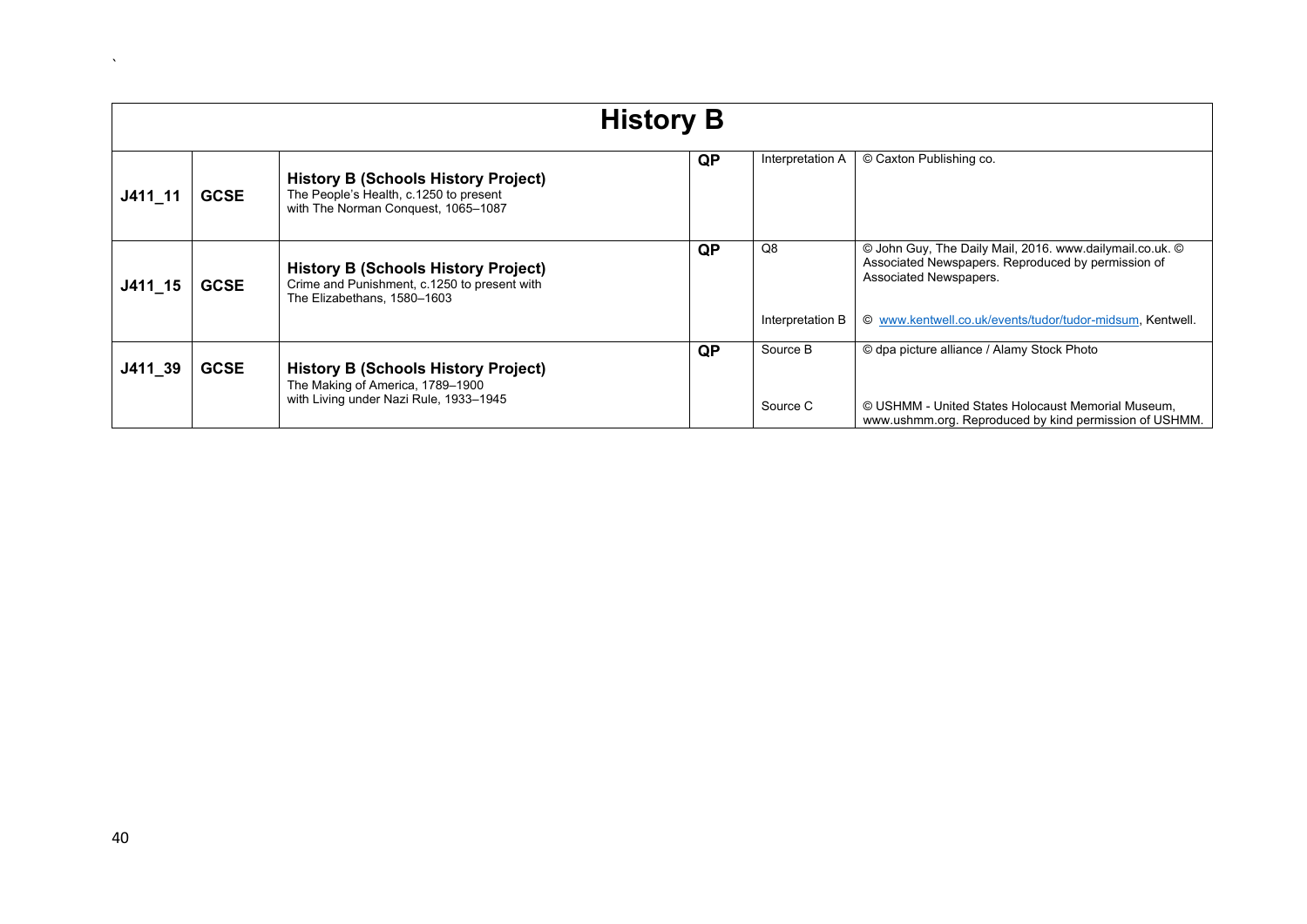|         | Latin                 |                             |           |                |                                                                                                                                                                                                                             |  |  |  |  |
|---------|-----------------------|-----------------------------|-----------|----------------|-----------------------------------------------------------------------------------------------------------------------------------------------------------------------------------------------------------------------------|--|--|--|--|
| H443_03 | <b>GCE A</b><br>Level | Latin<br>Prose Literature   | <b>QP</b> | Q1, 3          | © Cicero, 'Phillipic II', various extracts, from C Tanfield (ed.),<br>'Cicero Phillipic II: A Selection', pp37-38, 39, 43, 47,<br>Bloomsbury Academic, 2018. Reproduced by permission of<br>Bloomsbury Books Ltd.           |  |  |  |  |
|         |                       |                             |           | Q2, 4          | © Tacitus, 'Histories I', various extracts, from B Gravell (ed.),<br>E O'Gorman, 'Tacitus Histories I: A Selection', p46, 47, 53-54,<br>57, Bloomsbury Academic, 2018. Reproduced by permission<br>of Bloomsbury Books Ltd. |  |  |  |  |
|         |                       |                             |           | Q <sub>5</sub> | © Apuleius, 'Metamorphoses V', various extracts, from S R<br>Thomson (ed.), 'Apuleius Metamorphoses V: A Selection',<br>p38, 41, Bloomsbury Academic, 2018. Reproduced by<br>permission of Bloomsbury Books Ltd.            |  |  |  |  |
| J282_04 | <b>GCSE</b>           | Latin<br>Verse Literature A | QP        | Q1,2           | © McDonald & Widdess, 'OCR Latin Anthology' 2009.<br>Reproduced with permission of the Licensor through<br>PLSclear.                                                                                                        |  |  |  |  |
|         |                       |                             |           | Q3             | © McDonald & Widdess, 'OCR Latin Anthology' 2009.<br>Reproduced with permission of the Licensor through<br>PLSclear.                                                                                                        |  |  |  |  |
|         |                       |                             |           | Q4,5           | © McDonald & Widdess, 'OCR Latin Anthology' 2009.<br>Reproduced with permission of the Licensor through<br>PI Sclear                                                                                                        |  |  |  |  |
|         |                       |                             |           | Q <sub>6</sub> | © McDonald & Widdess, 'OCR Latin Anthology' 2009.<br>Reproduced with permission of the Licensor through<br>PLSclear.                                                                                                        |  |  |  |  |
|         |                       |                             |           | Q7             | © McDonald & Widdess, 'OCR Latin Anthology' 2009.<br>Reproduced with permission of the Licensor through<br>PLSclear.                                                                                                        |  |  |  |  |

 $\Delta \sim 10^{11}$  m  $^{-1}$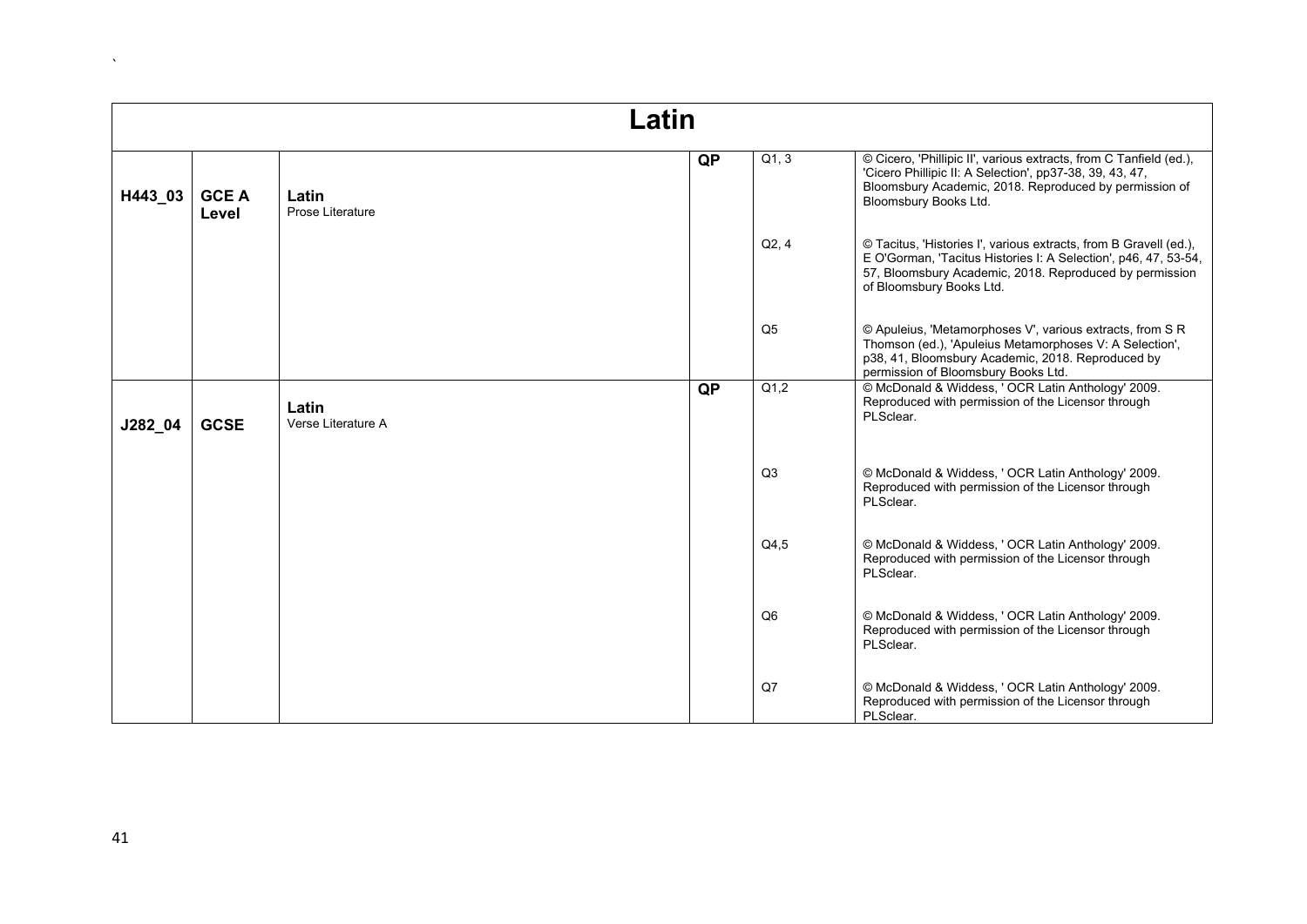|         | <b>Core Maths A (MEI)</b>     |                                                    |    |                |                                                                                                                                              |  |  |  |  |  |
|---------|-------------------------------|----------------------------------------------------|----|----------------|----------------------------------------------------------------------------------------------------------------------------------------------|--|--|--|--|--|
| H868_02 | Level 3<br><b>Certificate</b> | <b>Core Maths A (MEI)</b><br><b>Critical Maths</b> | QP | Q <sub>3</sub> | © Brian Stubbs, http://www.bstubbs.co.uk/a-lev.htm.<br>Reproduced with permission of Brian Stubbs                                            |  |  |  |  |  |
|         |                               |                                                    |    | Q3             | © Ofcom copyright                                                                                                                            |  |  |  |  |  |
|         |                               |                                                    |    | Q4(ii)         | © The NHS, www.nhs.uk. Reproduced by kind permission of<br>The NHS.                                                                          |  |  |  |  |  |
|         |                               |                                                    |    | Pre-release    | Crown Copyright. Electoral Commission,<br>www.electoralcommission.org.uk. Reproduced under the<br>terms of the Open Government Licence v3.0. |  |  |  |  |  |
|         |                               |                                                    |    | Pre-release    | Crown Copyright. Equal Pay Act 1970,<br>www.legislation.gov.uk. Reproduced under the terms of the<br>Open Government Licence v3.0.           |  |  |  |  |  |
|         |                               |                                                    |    | Pre-release    | The Office of National Statistics, www.ons.gov.uk.<br>Reproduced under the terms of the Open Government<br>Licence v3.0.                     |  |  |  |  |  |
|         |                               |                                                    |    | Pre-release    | © Crown Copyright. Acas, 8th Floor Windsor House, 50<br>Victoria Street, London, SW1H 0TL                                                    |  |  |  |  |  |
|         |                               |                                                    |    | Pre-release    | © The Office of National Statistics, www.ons.gov.uk.<br>Reproduced under the terms of the Open Government<br>Licence v3.0.                   |  |  |  |  |  |

 $\Delta \sim 10^{11}$  m  $^{-1}$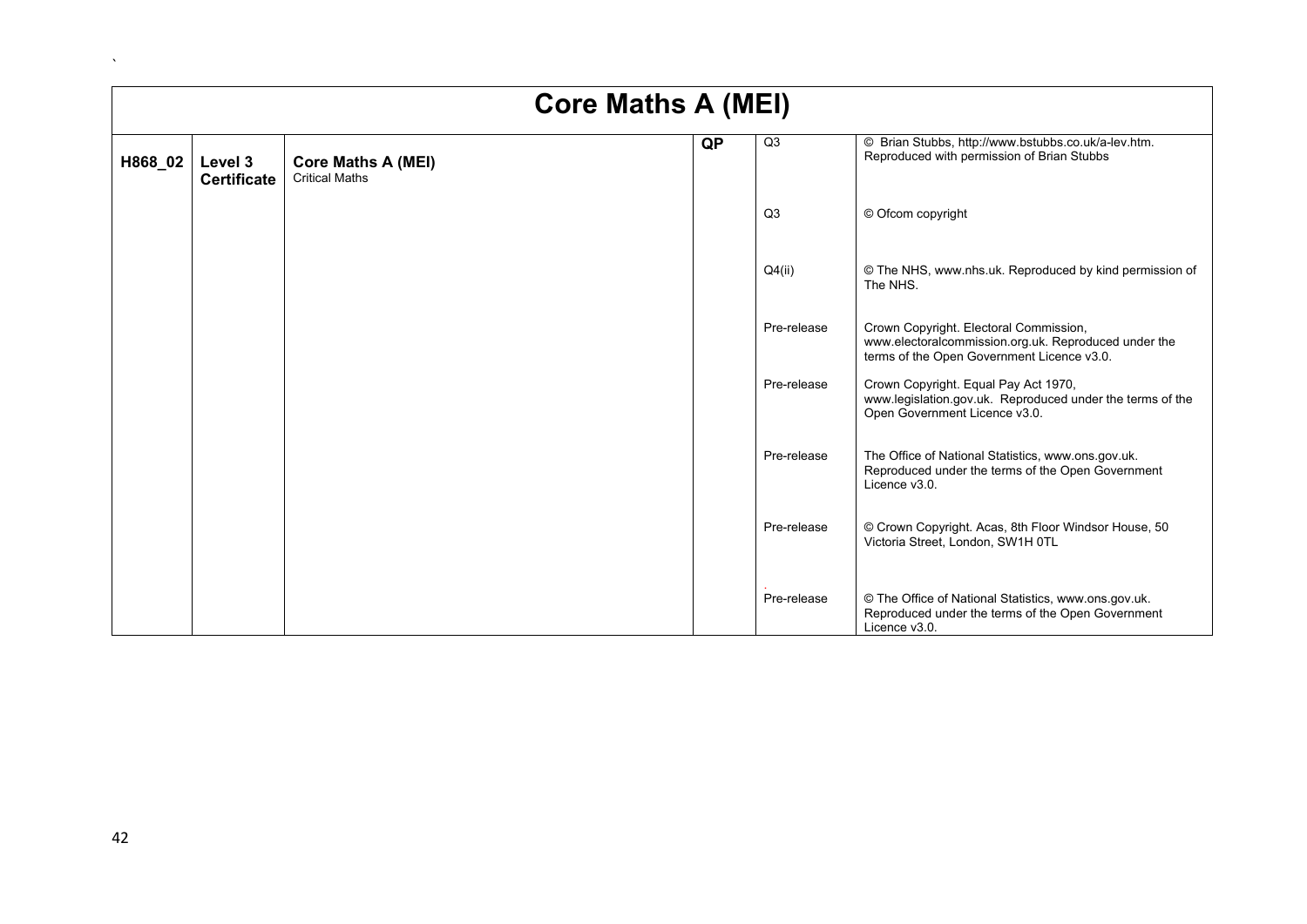|         | <b>Mathematics B</b>   |                                                                      |    |                |                                                                                                                                                                 |  |  |  |  |
|---------|------------------------|----------------------------------------------------------------------|----|----------------|-----------------------------------------------------------------------------------------------------------------------------------------------------------------|--|--|--|--|
| H630 02 | <b>GCE AS</b><br>Level | <b>Mathematics B (MEI)</b><br><b>Pure Mathematics and Statistics</b> | QP | Q6             | Data adapted from World Data Bank, www.worldbank.org.<br>Reproduced under the terms of a Creative Commons<br>Attribution 4.0 International License (CC BY 4.0). |  |  |  |  |
|         |                        |                                                                      |    | Q <sub>8</sub> | Data adapted from World Data Bank, www.worldbank.org.<br>Reproduced under the terms of a Creative Commons<br>Attribution 4.0 International License (CC BY 4.0). |  |  |  |  |
| H640 02 | <b>GCE A</b><br>Level  | <b>Mathematics B (MEI)</b><br><b>Pure Mathematics and Statistics</b> | QP | Q12            | CDC, About the National Health and Nutrition Examination<br>Survey, www.cdc.gov.uk. Public Domain content. Freedom of<br>Information Act.                       |  |  |  |  |

 $\Delta \sim 10^{11}$  and  $\Delta \sim 10^{11}$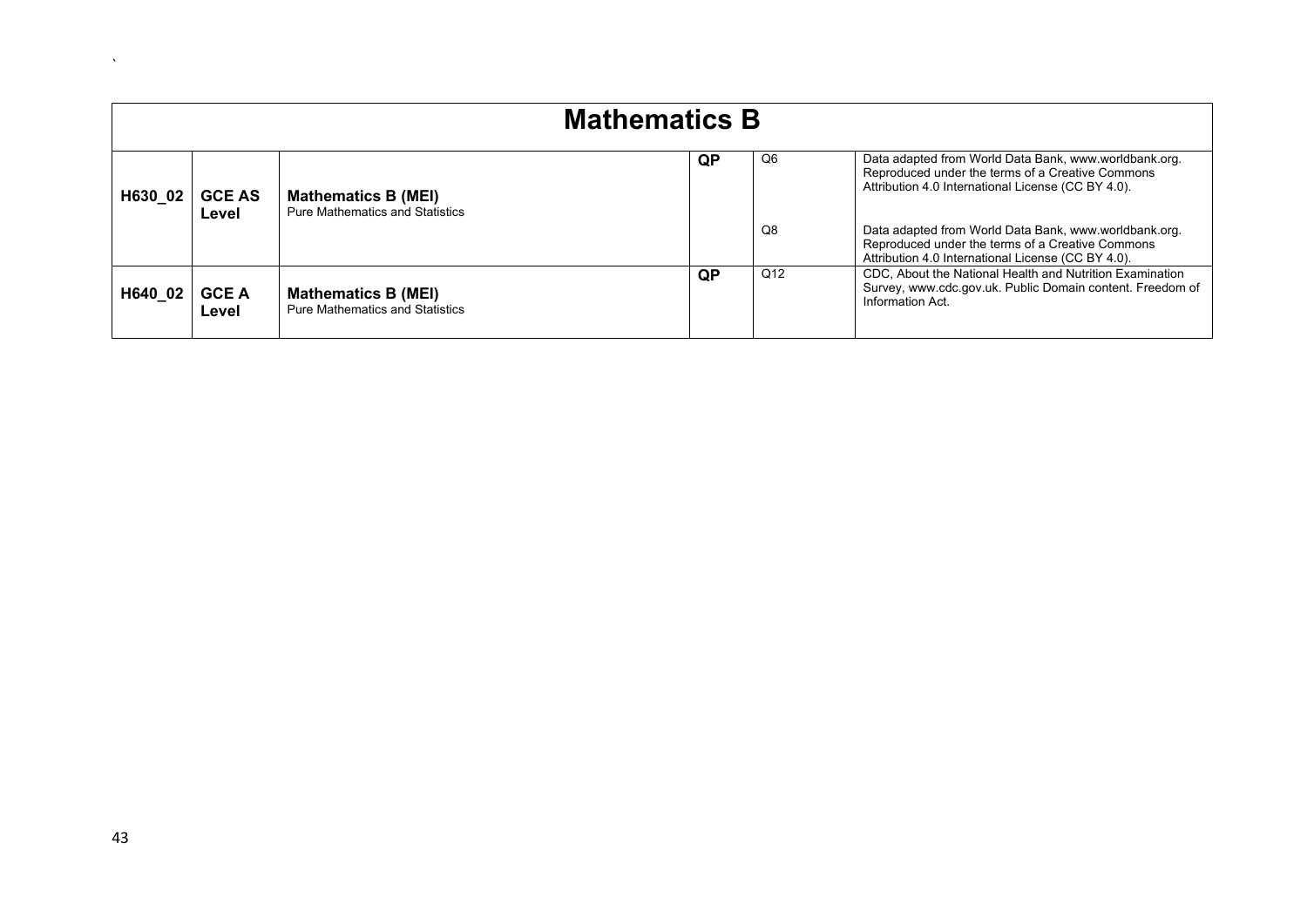|         | <b>Media Studies</b> |                                        |            |                |                                                                                                                                                                                                                                                                                                                                                                                      |  |  |  |  |
|---------|----------------------|----------------------------------------|------------|----------------|--------------------------------------------------------------------------------------------------------------------------------------------------------------------------------------------------------------------------------------------------------------------------------------------------------------------------------------------------------------------------------------|--|--|--|--|
| H409_01 | <b>GCE A Level</b>   | <b>Media Studies</b><br>Media messages | QP         | Q1/2           | © The Guardian, Heather Stewart, Jessica<br>Elgot, 2019. Reproduced by permission of<br>The Guardian. Copyright Guardian News &<br>Media Ltd 2021                                                                                                                                                                                                                                    |  |  |  |  |
| J200_02 | <b>GCSE</b>          | <b>Media Studies</b><br>Music and News | <b>INS</b> | Q4, 5<br>Q8, 9 | © MOJO Magazine, H Bauer Publishing,<br>2017. Reproduced with permission of H<br>Bauer Publishing.<br>Front cover, The Observer, 22 July 2018. T<br>Helm, C Cadwalladr, 'Brexit campaign chief<br>must be hauled before Commons, say MPs',<br>The Observer, 22 July 2018 © Guardian<br>News and Media Ltd 2016.<br>www.theguardian.com, Reproduced by<br>permission of The Guardian. |  |  |  |  |

 $\Delta \phi = 0.0000$  and  $\phi = 0.0000$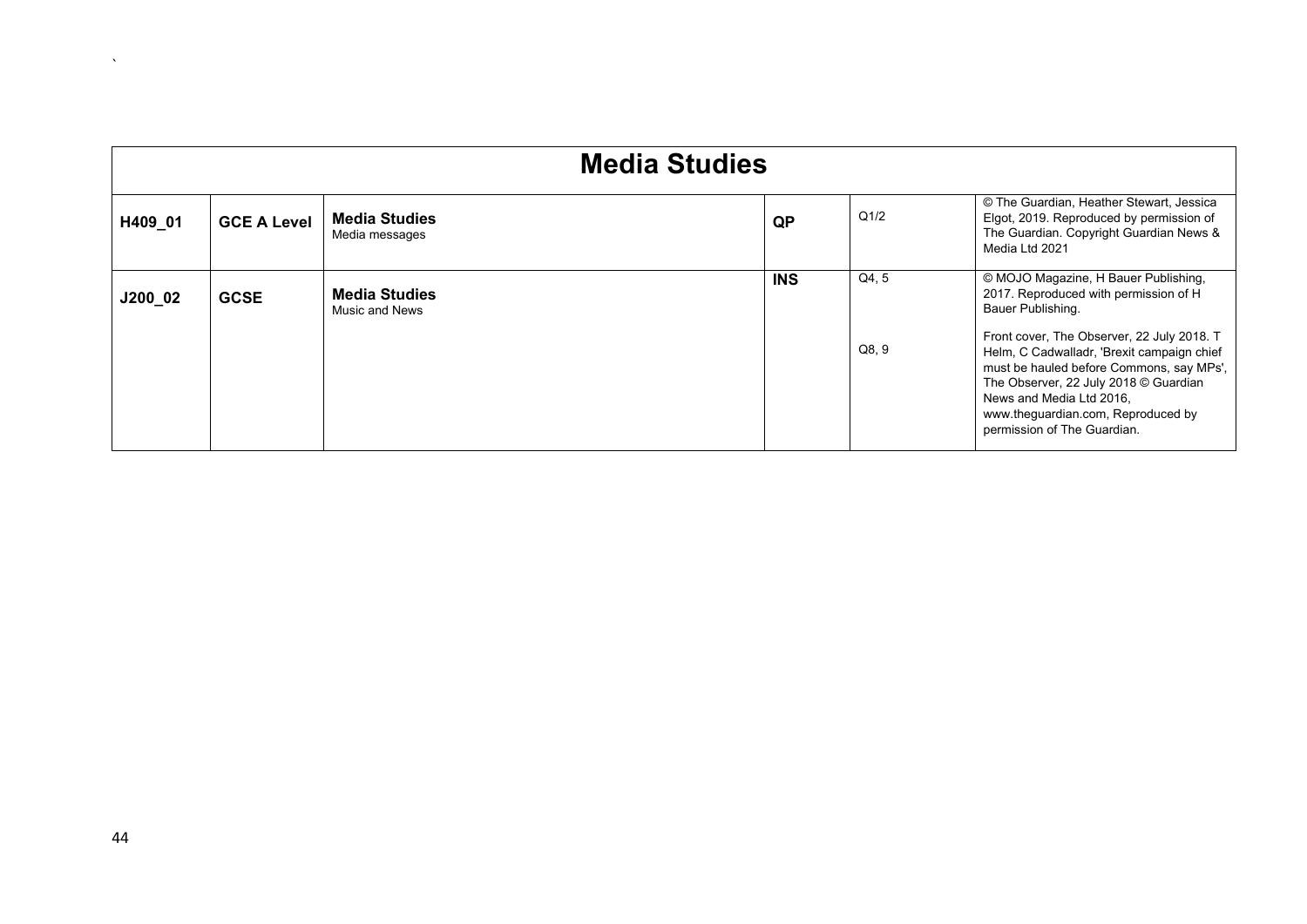| <b>Music</b> |                    |                                   |    |    |                                                                                                                                                                                                                    |  |  |
|--------------|--------------------|-----------------------------------|----|----|--------------------------------------------------------------------------------------------------------------------------------------------------------------------------------------------------------------------|--|--|
| H543_05      | <b>GCE A Level</b> | Music<br>Listening and appraising | QP | Q1 | © Adapted score in 2 staves, Haydn<br>Symphony No. 59, 4th mvt., bars 1-<br>151, Haydn Kritische Ausgabe sämtlicher<br>Symphonien, Vol.VI, pages 34-39,<br>Salzburg: Haydn-Mozart Presse, 1958.<br>Plate H.M.P. 27 |  |  |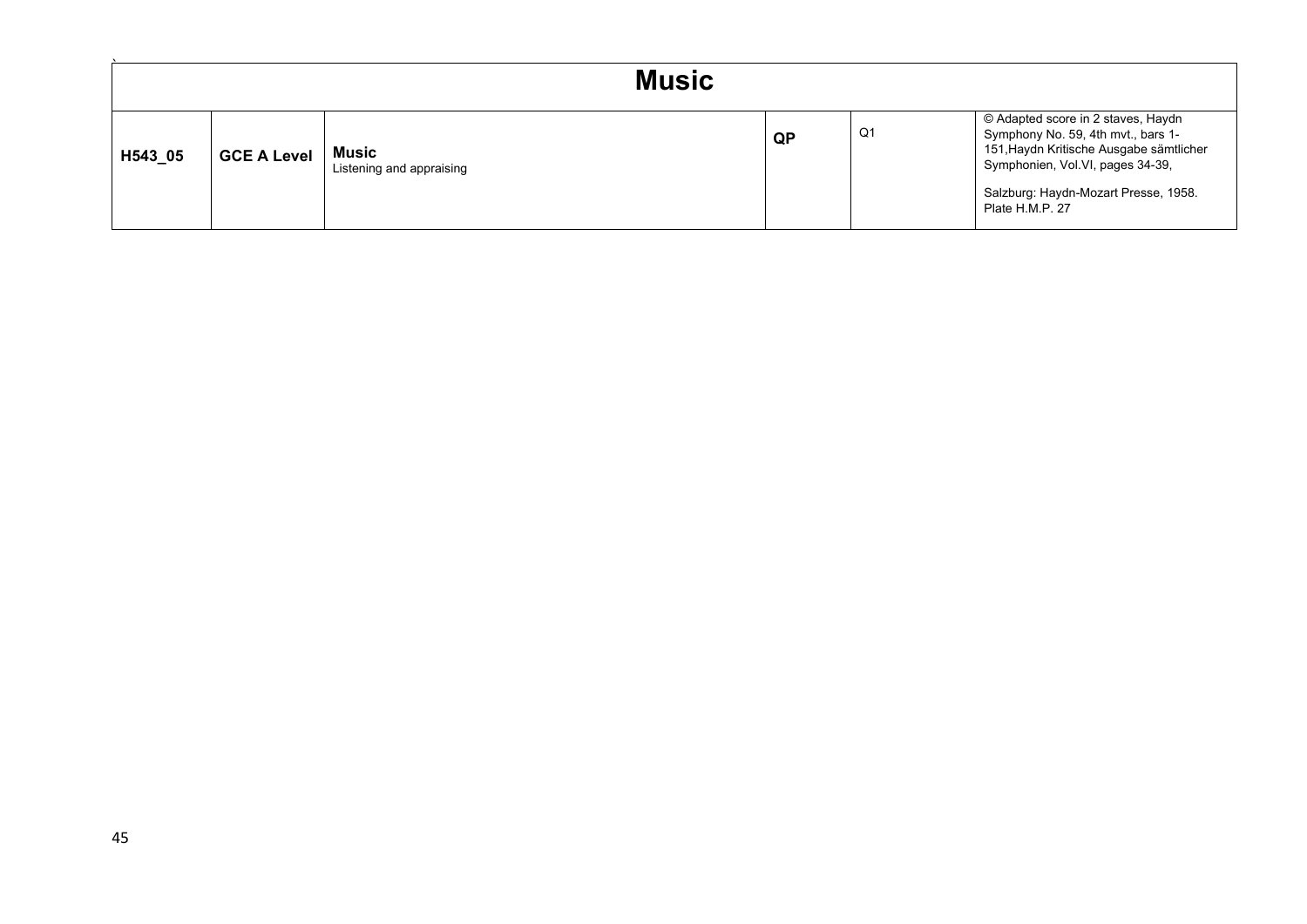|         | <b>Physical Education</b> |                                                                                   |           |                  |                                                                                                                                                       |  |  |  |  |
|---------|---------------------------|-----------------------------------------------------------------------------------|-----------|------------------|-------------------------------------------------------------------------------------------------------------------------------------------------------|--|--|--|--|
| H555_01 | <b>GCE A Level</b>        | <b>Physical Education</b><br>Physiological factors affecting performance          | <b>QP</b> | Q6a              | © solar22, Shutterstock Photo library,<br>www.shutterstock.com                                                                                        |  |  |  |  |
| H555 03 | <b>GCE A Level</b>        | <b>Physical Education</b><br>Socio-cultural issues in physical activity and sport | QP        | Q <sub>6</sub> d | © International Netball Federation.<br>Reproduced by permission of International<br>Netball Federation.                                               |  |  |  |  |
| J587_02 | <b>GCSE</b>               | <b>Physical Education</b><br>Socio-cultural issues and sports psychology          | QP        | Q <sub>21</sub>  | © Football Association,<br>http://www.thefa.com/womens-girls-<br>football/get-involved. Reproduced by kind<br>permission of the Football Association. |  |  |  |  |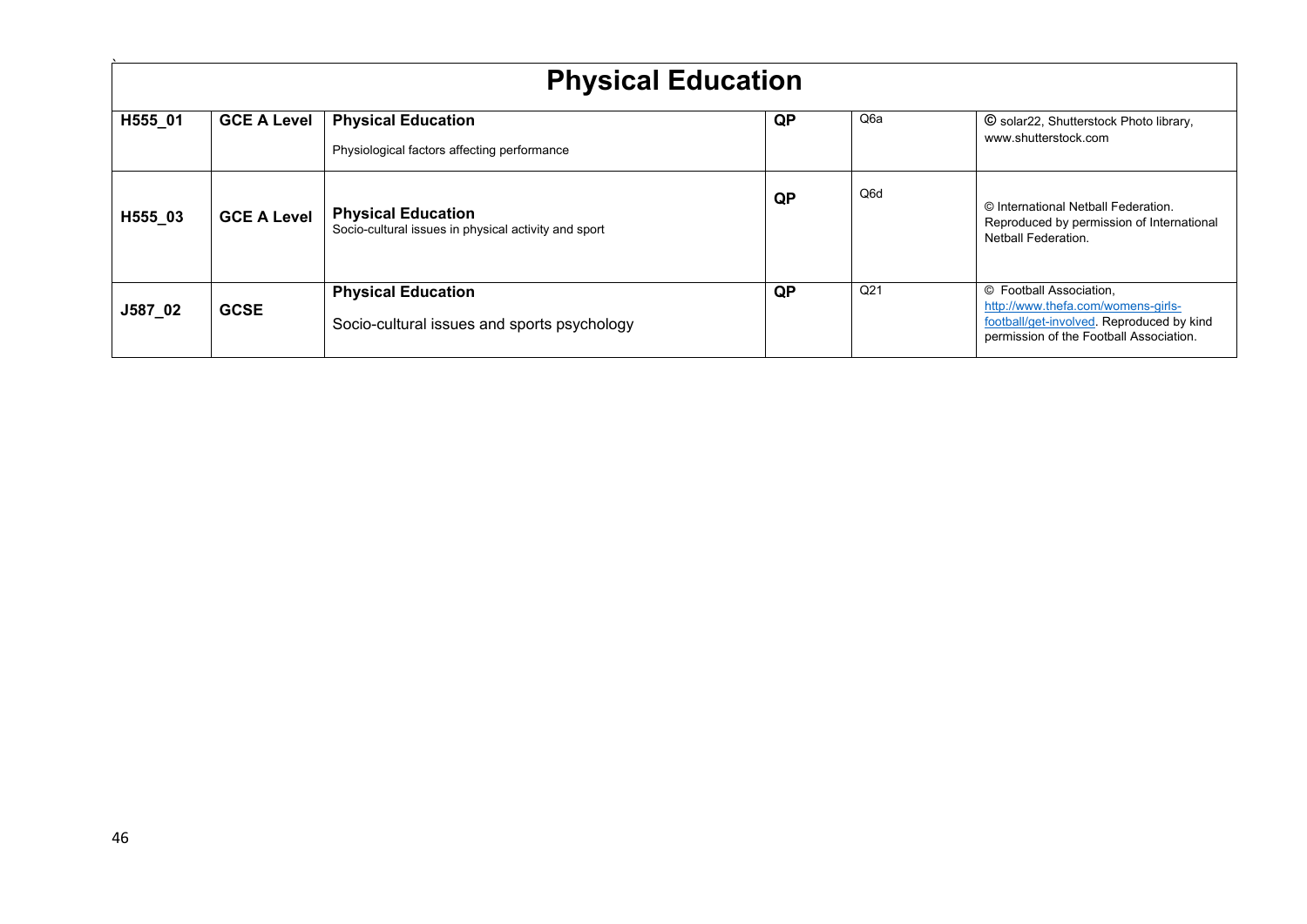| <b>Physics (Gateway)</b> |             |                                                                 |    |                |                                                                                                                         |  |  |
|--------------------------|-------------|-----------------------------------------------------------------|----|----------------|-------------------------------------------------------------------------------------------------------------------------|--|--|
| J249_02                  | <b>GCSE</b> | <b>Physics A (Gateway Science)</b><br>Paper 2 (Foundation Tier) | QP | Q <sub>5</sub> | Crown Copyright. The Official Highway<br>Code, www.highwaycodeuk.co.uk, 2019.<br>Reproduced under the terms of the Open |  |  |
|                          |             |                                                                 |    |                | Government Licence.                                                                                                     |  |  |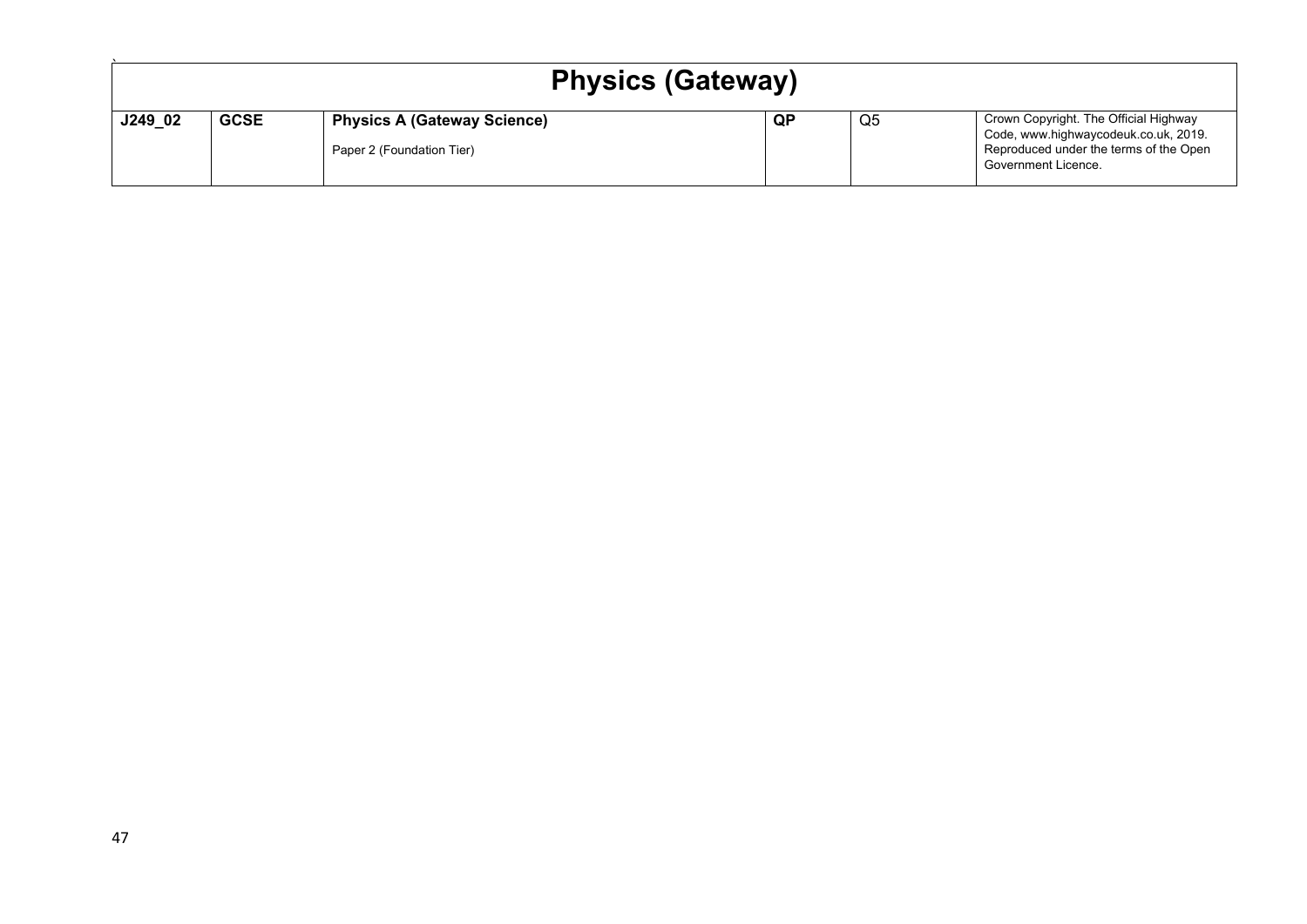| <b>Sociology</b> |                       |                                                  |    |                      |                                                                                                                                                                                                                                                                                                                                                                           |
|------------------|-----------------------|--------------------------------------------------|----|----------------------|---------------------------------------------------------------------------------------------------------------------------------------------------------------------------------------------------------------------------------------------------------------------------------------------------------------------------------------------------------------------------|
| H580_01          | <b>GCE A</b><br>Level | Sociology<br>Socialisation, culture and identity | QP | Q2<br>Q <sub>2</sub> | © Rawpixel / iStockphoto, www.istockphoto.com<br>C Elisabeth Arweck & Gemma Penny, Young People's Attitudes to Religious<br>Diversity: Socialising Agents and Factors Emerging from Qualitative and<br>Quantitative Data of a Nation-Wide Project in the UK, May<br>2015, https://www.tandfonline.com/doi/full/10.1080/07256868.2015.1029890, Taylor<br>and Francis Group |